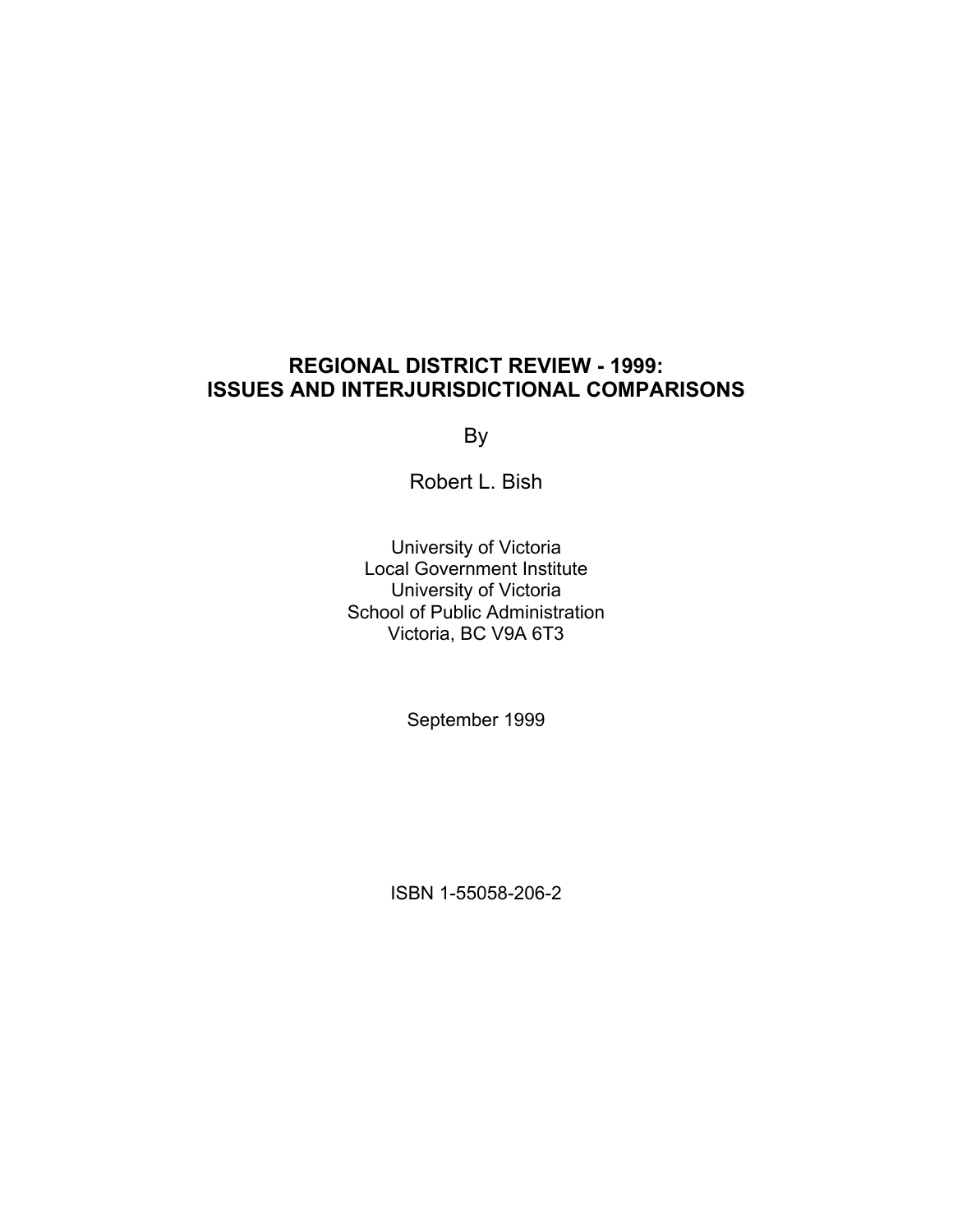## **EXECUTIVE SUMMARY**

This review is part of a process of consultation between the Ministry of Municipal Affairs and the Union of British Columbia Municipalities to examine potential improvements in the operation of Regional Districts, including potential revisions to the Municipal Act in the year 2000.

The report reviews issues raised by the Ministry, the Steering Committee and responses to a questionnaire distributed to regional district administrators in two contexts. One context is how problems identified in the operation of regional districts are dealt with in other local government systems in North America. This comparison includes two-tier systems in Ontario, single-tier systems such as in Alberta and the newly amalgamated Halifax Regional Municipality, councils of government (COGS), metropolitan governments (such as Portland's METRO), and U.S. county systems. The second context is the purpose and philosophy of regional districts.

The report is organized to analyze each major regional district role (a non-municipal government; inter-municipal service cooperation, and a regional government) and special issues including municipal-electoral area relations, fringe area issues, First Nations, visibility and accountability, and dispute resolution.

The thrust of the recommendations is to increase the flexibility for regional districts to adjust their procedures to their own conditions, but not to require changes from existing practices except in providing dispute resolution processes that were not formerly available. There are recommendations to strengthen electoral area government and accountability, provide for greater flexibility for voting and financing in custom arrangements, clarify municipal-electoral area land use arrangements, utilize more specific cost allocation, allow First Nations to participate in custom arrangements, and introduce an effective dispute resolution process. Most of the recommendations are best practice issues and do not require legislative change. The recommendations are:

- **R1. The restrictions on entering into new services and segregation of funds for services should be maintained for electoral areas unless the electoral area (or sub-part of it) moves beyond a single member constituency for decision-making. A small "general fund" may be appropriate for electoral area constituency work but not for the funding of individual services.**
- **R2. The current philosophy of consent from each member for participation in benefitting areas should be retained.**
- **R3. For any benefitting area, service any significant change in the agreement should require the agreement of each member. If a member disagrees as to whether a change is significant, it should be appealable to a dispute resolution process.**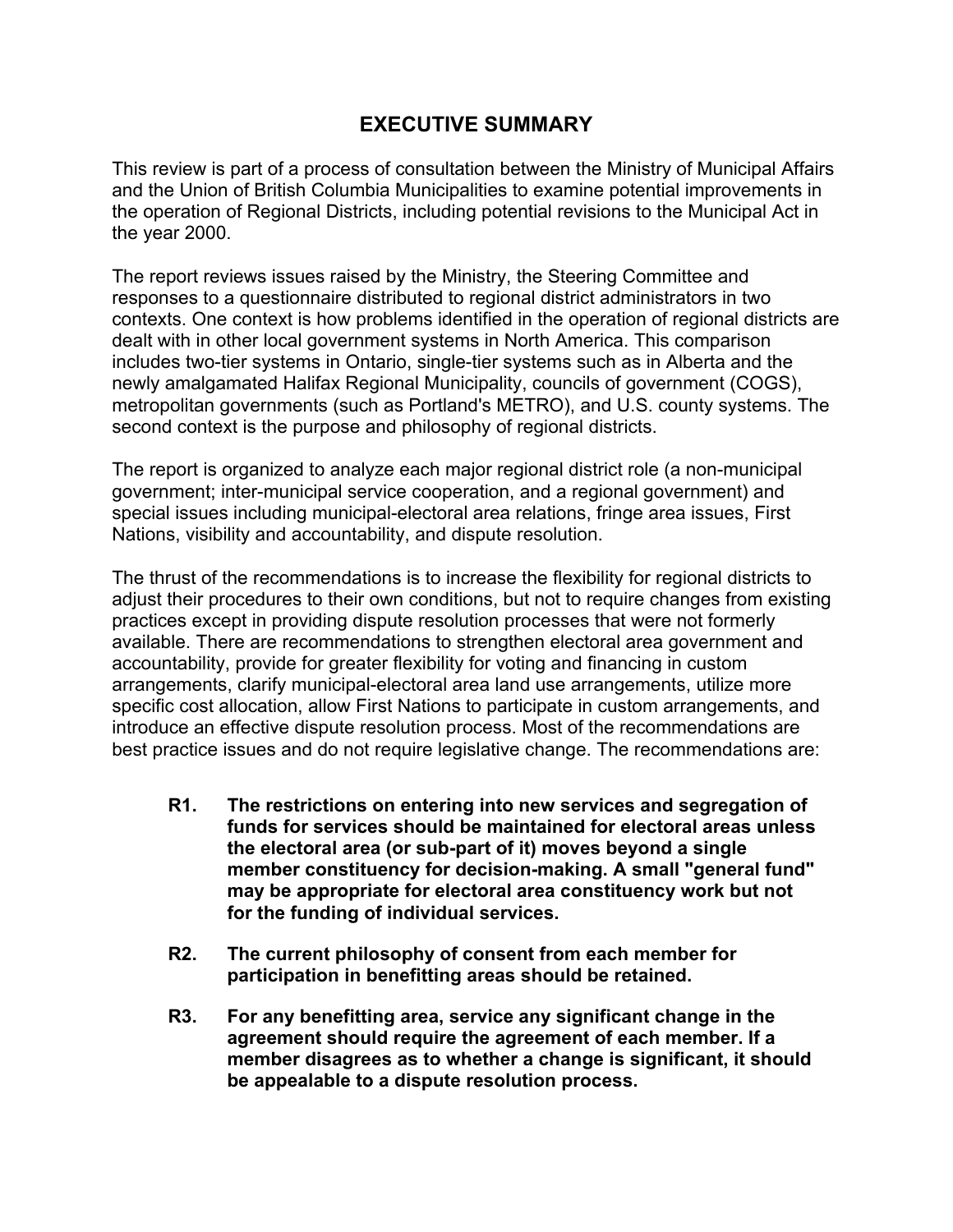- **R4. Custom agreements for a benefitting area service should allow modified voting rules and modified bases for financial contributions.**
- **R5. Voting rules and delegation rules need to be reviewed both for clarity as to when a corporate or weighted vote are to be used and to clarify what can be delegated in custom servicing arrangements.**
- **R6. Provisions for time limits, notice provisions for exit and for dispute resolution should be included in the creation of benefitting areas and in custom agreements.**
- **R7. To achieve a greater regional focus within the current framework, municipal councils could appoint their regional board members for three years instead of one year at a time.**
- **R8. If a financial contribution is going to continue to be a criterion for a municipal vote on electoral area land use, the proposal should be made by municipal council directors but the vote for acceptance should be by electoral area directors only.**
- **R9. A better criteria than a financial contribution for municipal participation in electoral area land use decision making would be to limit such participation to decisions under specific conditions where the municipal interest was involved. This interest could be specified as part of the regional growth strategy.**
- **R10. If municipalities, after recognizing the contributions of fringe area residents to the municipal property tax base, still feel that fringe area residents exploit municipal tax payers, municipalities can differentiate their sign-up priorities for recreation programs and/or user charges for libraries, recreation centres, etc. for nonresidents.**
- **R11. Remuneration of electoral area directors should be paid from electoral area requisitions, especially if they are remunerated at a rate higher than that for municipally appointed directors. Remuneration for municipally appointed board members should be paid by their municipality either directly or through the municipal requisition.**
- **R12. Finance feasibility studies for electoral areas from electoral area requisitions and feasibility studies for inter-municipal services and regional activities from a general regional district fund.**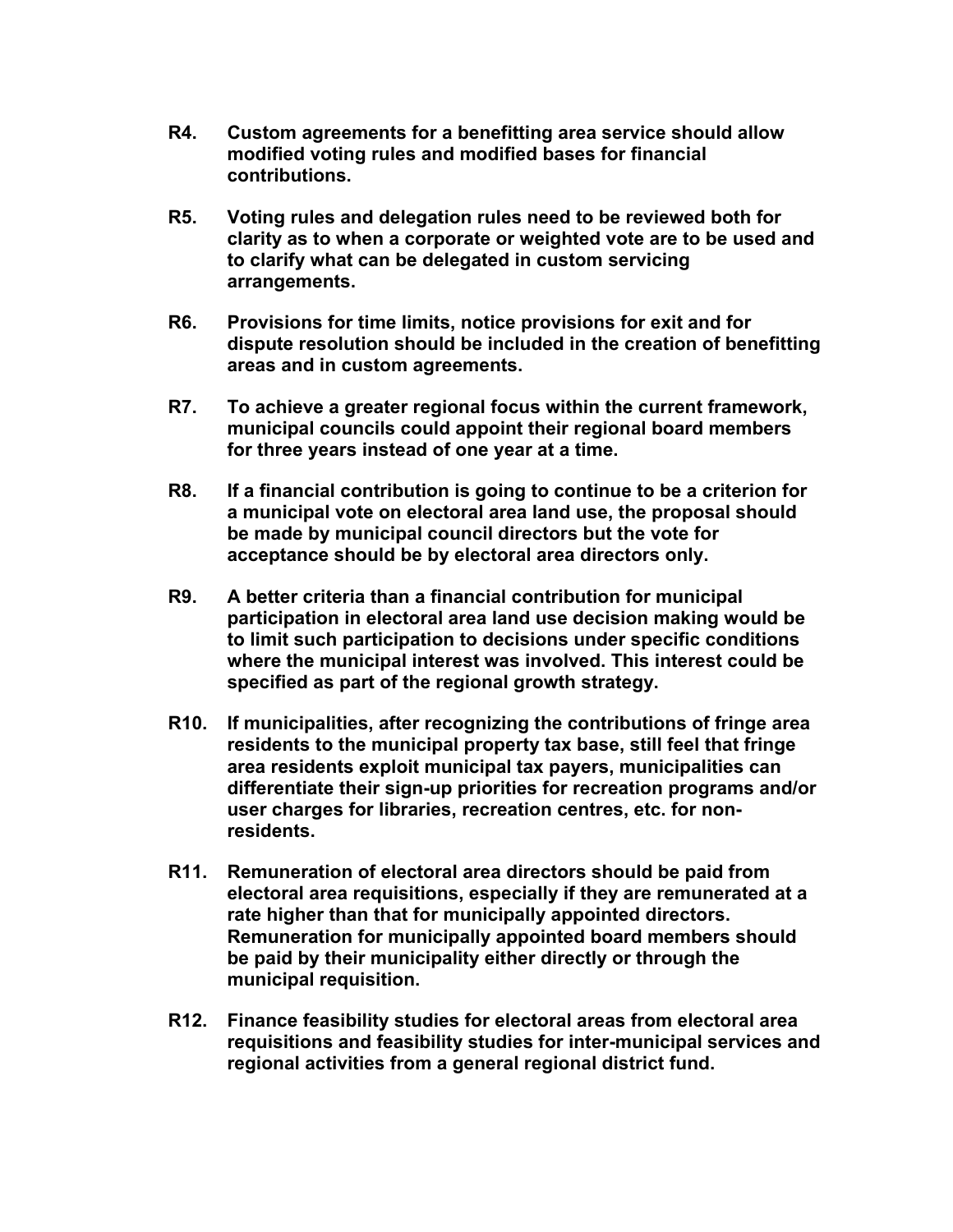- **R13. Make every effort to allocate costs of administration in relation to the real costs for administering services to different areas. Where electoral areas are truly rural with few services there should be little change. Where they are a dense fringe area with active community planning and continual amendments to land use bylaws, they would be responsible for those costs.**
- **R14. There should be explicit recognition that First Nations can participate fully in custom servicing arrangements with the basis for payment and voting participation on the committee as agreed to in the agreement.**
- **R15. The Surveyor of Taxes should provide an opportunity to include a flyer with tax notices for electoral areas. If such inclusion is not economical, regional districts should mail their own notices at the same time as tax bills are mailed. Regional districts should also consult with member municipalities to arrange for inclusion of information on the regional district with municipally mailed tax bills.**
- **R16. Efforts and education concerning regional districts in municipal areas need to educate everyone, including front counter municipal staff, about regional district accountability to municipal council members.**
- **R17. Delegation to committees and commissions should be used to provide better political scrutiny over particular services, but it is very important that such committees and commissions not become advocates for their particular service and neglect its costs. The committees designated in custom agreements may facilitate the achievement of this recommendation.**
- **R18. Greater educational effort may be necessary to assure that directors understand the different roles they must fulfill, and it may be useful to specify these roles in legislation.**
- **R19. The dispute resolution process should involve a combination of mediation processes such as has been developed by Alberta Municipal Affairs and arbitration processes as provided for in the regional growth strategies process. To implement this process, legislate the Inspector of Municipalities with authority to recommend mediation, appoint an arbitrator and enforce an arbitration decision.**
- **R20. There should be a written statement of regional district issues the Inspector is prepared to consider. Recommended conditions**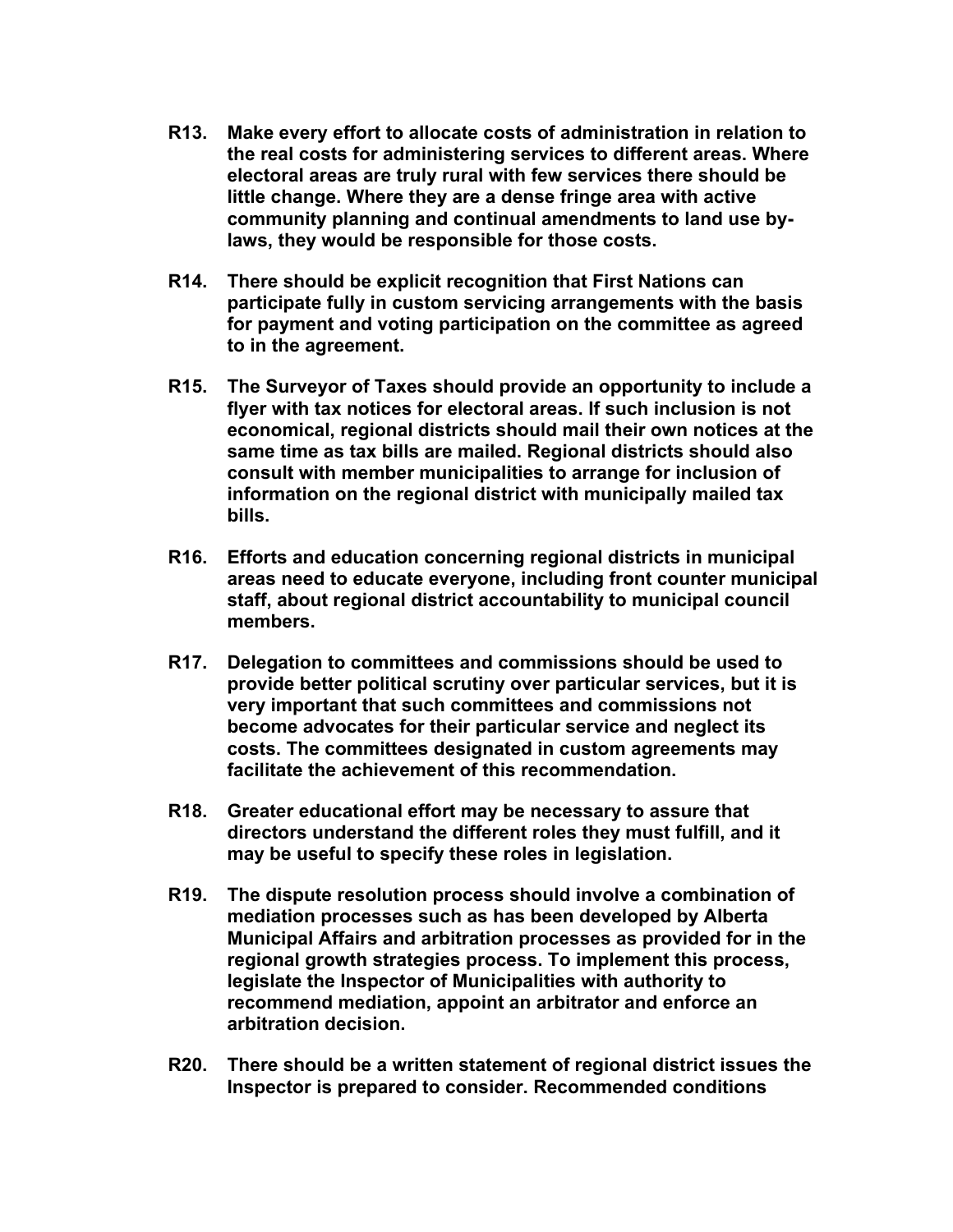**include:** 

- **any benefitting area agreement made prior to the availability of custom agreements,**
- **any agreement where there has been a significant change in conditions,**
- **any agreement after 10 years,**
- **any situation where a member municipality or electoral area is forced to be included in a service where its citizens did not vote to participate, and**
- **any situation where any member fails to abide by the agreement it is a party to.**

The municipal-regional district system of local governments in British Columbia compares very favourably with local government systems elsewhere in North America. Regional districts do provide for inexpensive basic rural government, a political and administrative framework for inter-municipal cooperation and regional governance. The opportunity to enter into inter-municipal cooperation easily and participate in regional governance also permits small municipalities with their very high levels of voter turnout and citizen participation to function efficiently. The regional district model has also been adaptable to very different areas of the province. Finally, regional districts have been especially successful compared to the provincial imposition of two-tier systems in central Canada and are an excellent governmental system for the future.

## **PREFACE**

This review is part of a process of consultation between the Ministry of Municipal Affairs and the Union of British Columbia Municipalities to examine potential improvements in the operation of regional districts, including potential revisions to the Municipal Act in the year 2000.

The specific purpose of this report is to review issues raised by the Ministry, the Steering Committee and responses to a questionnaire distributed to regional district administrators in two contexts. One context is how problems identified in the operation of regional districts are dealt with in other local government systems in North America; the second context is the purpose and philosophy of regional districts.

This review has included the operation of two-tier systems in central and eastern Canada, the examination of single-tier systems such as in Alberta and the newly amalgamated Halifax Regional Municipality, an examination of councils of government (COGS), metropolitan governments (such as Portland's METRO), and a variety of U.S. county and borough systems. The operation of the most relevant of those systems is described only briefly in this report but references are made to experience in those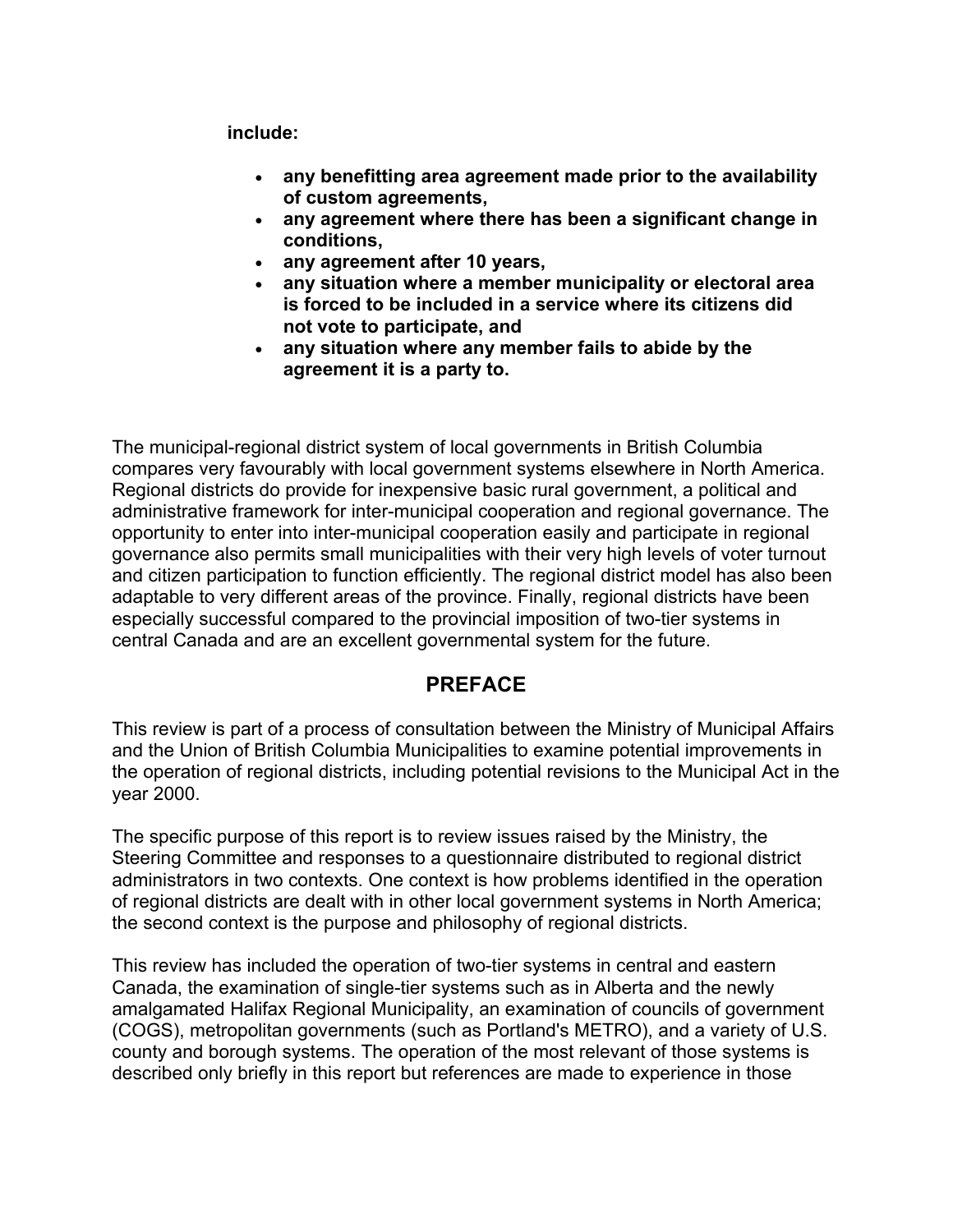systems as it is relevant to understanding and improving the operation of regional districts.

In any comparison of alternative local government systems British Columbia's regional districts stand up very well. This finding is consistent with the findings of the Ministry and Steering Committee. Improvements, however, are possible and recommendations toward that end are the purpose of this report. These recommendations are for consideration by the Ministry and Steering Committee.

Most of the recommendations do not require legislative change, but may require a change in interpretation of legislation by the Ministry, better advice, or a change in processes or structure within a regional district. Ministry staff and Committee members have much more experience than the author with the operation of regional districts in the province, but it is hoped that by undertaking an analysis in the context of local government systems they are less familiar with, as well as within the context of the philosophy of regional districts, their final recommendations will be better than they otherwise may have been. Ministry staff and the Steering Committee will also be able to distinguish between those recommendations that can be implemented without legislative change and those where legislative change is needed. Where legislation is not needed, Ministry staff and the Committee may also have suggestions as to how information on better practices can be conveyed to regional districts across the province.

## **ACKNOWLEDGEMENTS**

Lynda Lafond and Todd Pugh assisted with gathering material on governments in other jurisdictions. Regional district administrators were very helpful in providing specific examples of problems and solutions and Diana Lokken, Director of Finance & Corporate Affairs for the Capital Regional District, explained the variety of financing formula used by the CRD. Richard Taylor from UBCM and Ministry of Municipal Affairs staff provided a review of an earlier draft. Observations, conclusions and recommendations, however, are the responsibility of the author and not UBCM or the Ministry. Verna LaLiberte and Deborah Fawcett edited and Deborah Fawcett produced the final report.

# **ABOUT THE AUTHOR**

Dr. Robert L. Bish retired from the School of Public Administration and Department of Economics at the University of Victoria in 1998. He is currently Professor Emeritus and Co-Director of the Local Government Institute. Prior to joining the University of Victoria in 1981, he received his Ph.D. in Economics from Indiana University in 1968 and served in departments or schools of economics, public affairs, public administration and urban studies at the universities of Washington, Southern California and Maryland.

Dr. Bish has researched and published on local government since 1967 and his major works include The Public Economy of Metropolitan Areas (1971); Understanding Urban Government: Metropolitan Reform Reconsidered (1973) with Vincent Ostrom; Financing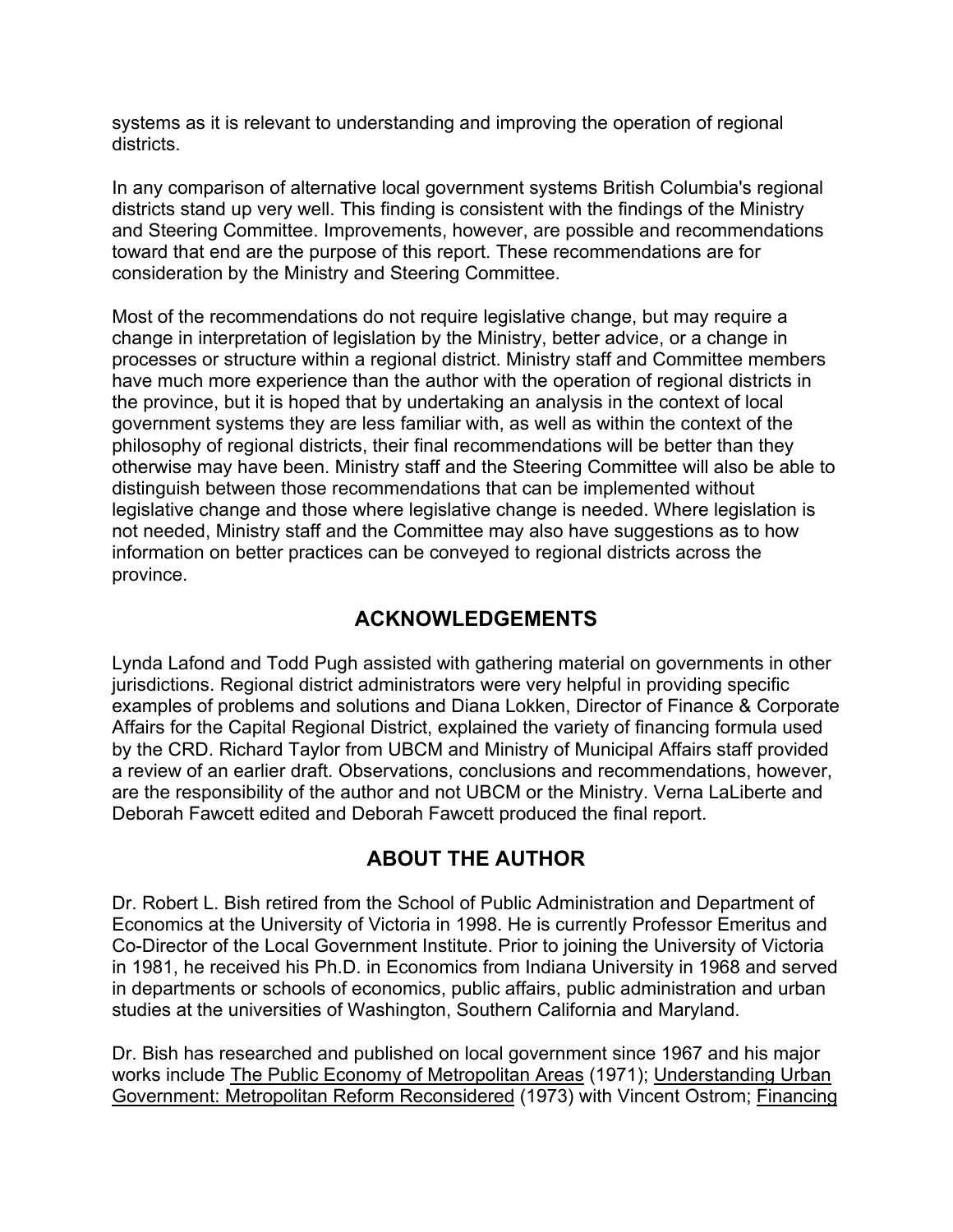Government (1973) with Harold Groves; Urban Economics and Policy Analysis (1975) with Hugh O. Nourse; Local Government in British Columbia (1987, 1990); Local Government in the United States (1988) with Vincent and Elinor Ostrom, and Indian Government: Its Meaning in Practice (1989) with Frank Cassidy. A revision of Local Government in British Columbia will be published by UBCM in late 1999. Dr. Bish has also authored over 60 other books, articles, chapters, reviews and monographs and is one of 17 economists in Canada included in the Who's Who in Economics, where selection for inclusion is based on the number of times an economist's published work is cited by other scholars in academic work.

# **INTRODUCTION**

The purpose of this report is to identify where changes may be made in regional district practice or legislation to improve their functioning. The approach taken is to first briefly describe other local government systems in North America. This examination is especially relevant for observations on two-tier systems. Next the history, roles, expectations and principles under which regional districts operate are briefly described. These descriptions are followed by separate examinations of the three major roles of regional districts (rural government, a forum for inter-municipal cooperation and regional governance) compared to how governments performing those roles function elsewhere in North America. The comparison provides some insight into where improvements are possible.

Following the examination of each major regional district role, several specific topics are examined, including municipal-electoral area relations, municipality-fringe area financial relations, relations to First Nations, visibility and accountability, and dispute resolution. A final section examines the special problems associated with integrating different roles of regional districts in the same organization, with a summary of conclusions and specific recommendations for further consideration by the Ministry and Ministry/UBCM Steering Committee.

# **LOCAL GOVERNMENT SYSTEMS IN NORTH AMERICA**

All local government systems must be able to deal with similar issues. These issues include:

- providing elections and other procedures whereby citizens who are effected by the government have a voice in its decisions and can hold officials accountable for their actions,
- possess an ability to deal with problems and provide services over a variety of geographic scales,
- possess the ability to utilize different kinds of production arrangements to account for the great diversity in the nature of local government services and the different scales at which they are most efficiently produced,
- possess financing methods that are fair. Where social services are a local government responsibility significant financing usually needs to be on a wide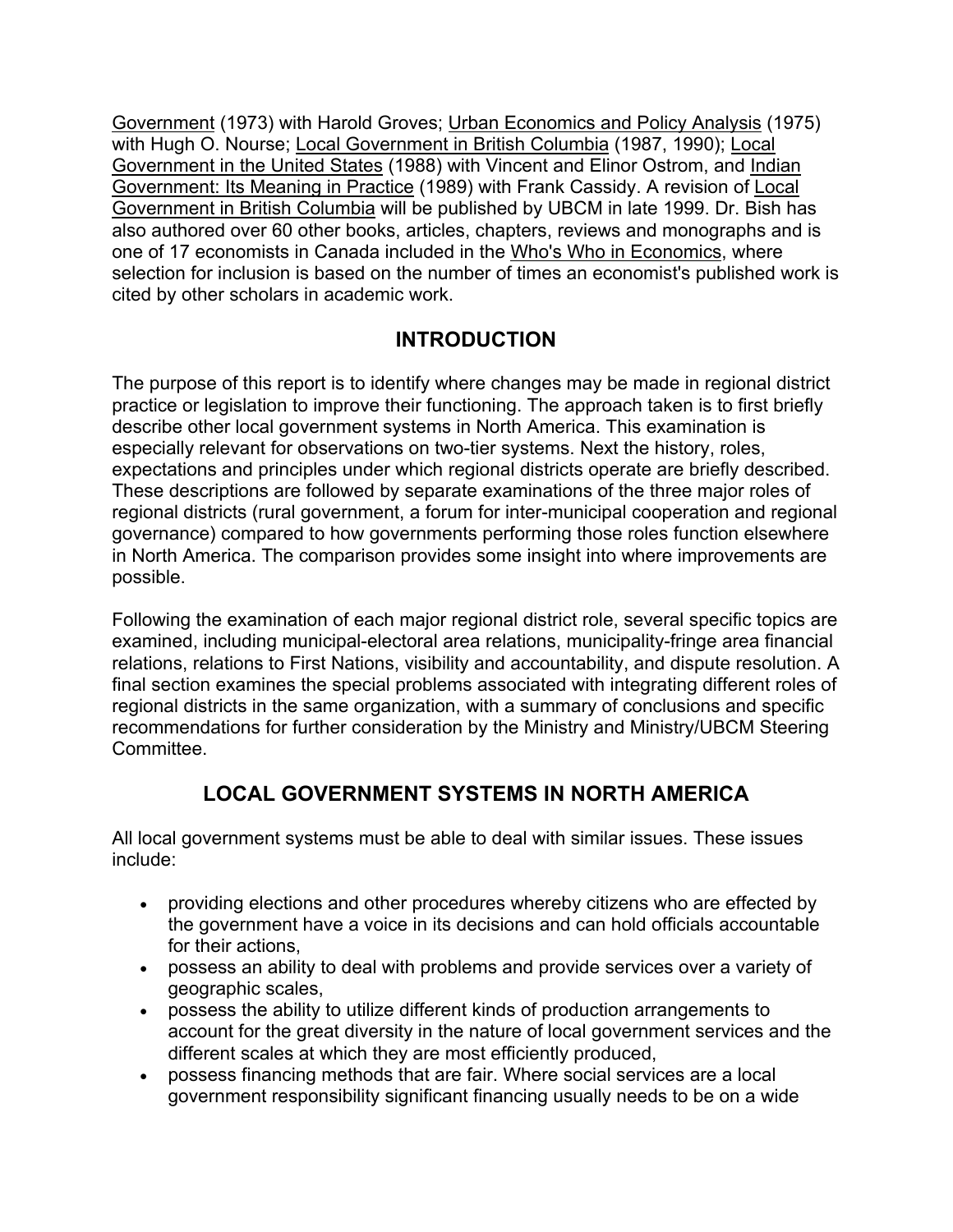area basis; where social services are a provincial responsibility fairness is usually associated with beneficiaries, either as individuals or groups, financing the services they benefit from.

The fact that different local government functions are best provided on different geographic scales and that different services may be most efficiently produced by different organizations, means that the ability to cooperate and coordinate among different organizations is an extremely important aspect of any system of local governance.

All local governments deal with these issues in some manner and some do a better job than others. Long-standing stable systems are the ones that evolve to deal with these issues best. As will be observed below, stable long-standing systems also rely heavily on local initiative for local governments to cooperate among themselves and not on provincial or state mandates for most of their activities. Three major systems are examined below: single-tier, U.S. county, and Ontario two-tier. British Columbia's municipality/regional district system is then compared with these alternatives.

## **SINGLE-TIER SYSTEMS1**

Seven Canadian provinces use single-tier systems containing both "city" and rural governments with no overlapping. In these systems rural governments generally undertake fewer activities and cooperation between urban and rural governments takes place through intergovernmental agreements.

Alberta is an example of this kind of system where there are several classes of municipalities for densely populated areas and municipal districts and counties for rural areas, although some counties and municipal districts have become quite urbanized. Alberta counties formerly had responsibility for schools, but currently they are indistinguishable from municipal districts.

Historically, as in Alberta, the single-tier systems included many small municipalities. More recently in Ontario, Nova Scotia and New Brunswick the provincial government has amalgamated some smaller municipalities into large municipalities. Examples include Mirimichi in New Brunswick and Cape Breton and Halifax in Nova Scotia. There are many examples in Ontario. Mirimichi and Cape Breton involve amalgamations of small municipalities. Halifax involves the amalgamation of the municipalities of Halifax, Dartmouth, Bedford and Halifax County. Recent Ontario amalgamations involve amalgamations of the second-tier government with the municipalities within it to result in a single government.

There is little research on the operation of local governments amalgamated from smaller municipalities that are spread out over a large area. Whether they can function well as a local government will depend on unique local circumstances. The existing evidence on large urban government amalgamations is much clearer. Cost savings may be achieved on some large capital facilities and some specialized services (assuming there was no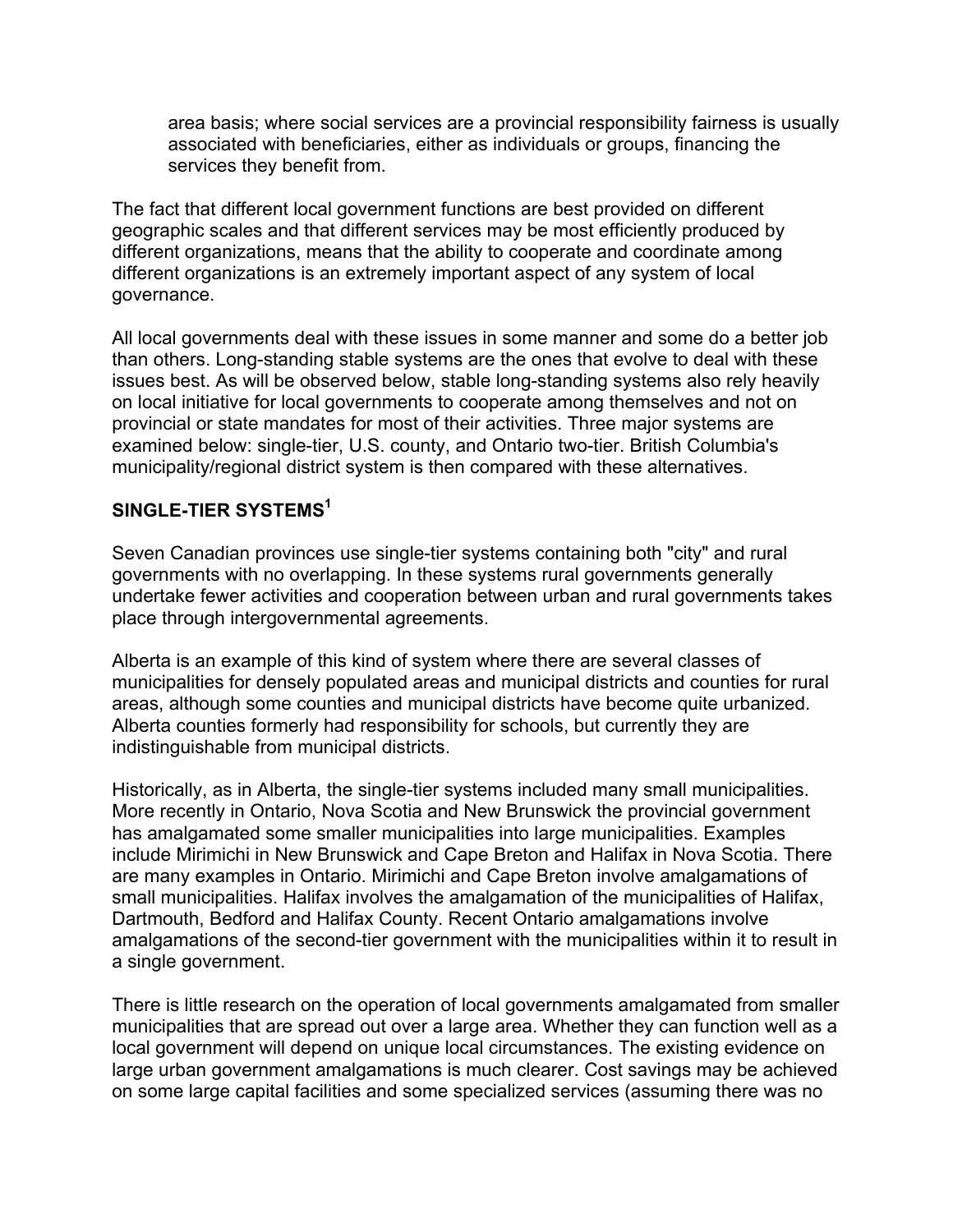cooperation on these activities prior to the amalgamation) but there is likely to be increased costs on the majority of services where economies of scale do not exist beyond the population of municipalities in the 10,000 to 20,000 population range. One interesting issue for the new Halifax Regional Municipality (HRM) is how well the community councils (which include an average of 45,000 population) can function within the HRM system. Such a system was ultimately eliminated in Winnipeg because of excessive conflict between communities and Unigov. The other question for HRM is whether it can keep its costs of operation down. Larger local governments simply cost more.

A major problem in any single-tier system is adjusting to the diverse nature of local services. In single-tier systems comprised of smaller local governments, the issue is to what degree they can develop intergovernmental agreements to undertake activities, which benefit from being performed on a larger scale. The issue in larger amalgamated governments is whether costs can be contained and smaller community interests accommodated within the larger government. U.S. county systems, two-tier systems and British Columbia's regional district system are all approaches to overcome these problems of single-tier systems.

## **U.S. COUNTY SYSTEM<sup>2</sup>**

A detailed review of county government with a focus on home rule counties (those that write their own charter and have it passed by a referendum) in the west is provided in Dawn Cowan and Tanis Janes Salant, County Charter Government in the West, The University of Arizona and National Association of Counties, 1999.

All but three U.S. states use municipalities overlapped by a county where the county also serves as the government for the area outside municipal boundaries except in those states, which also have townships. Historically, counties performed a very narrow range of functions including rural roads, rural policing and policing for small municipalities that did not want their own force, rural land use regulation, and courts and welfare for the entire county area. In most counties officials are elected by all citizens in the county. While county commissioners may be elected by wards, other officials such as the county sheriff, coroner, or attorney are elected at large. Other counties, primarily in New England, have county boards composed of municipal and township councillors. One historical problem has been that county boundaries were created at the time a state was created and many boundaries were just lines on maps that do not reflect urban areas or regions as they have evolved over time.

Within counties, especially in the west where counties are larger, many services are provided to local communities through special districts (referred to as improvement districts in British Columbia). Common special districts are for conservation, fire protection, water supply, community development, cemeteries, sewerage, parks and recreation, hospitals, libraries and airports. Improvement districts have their own elected officials and are financed by user charges and property taxes. State level supervision is usually by the state agency most concerned with the activity the district is responsible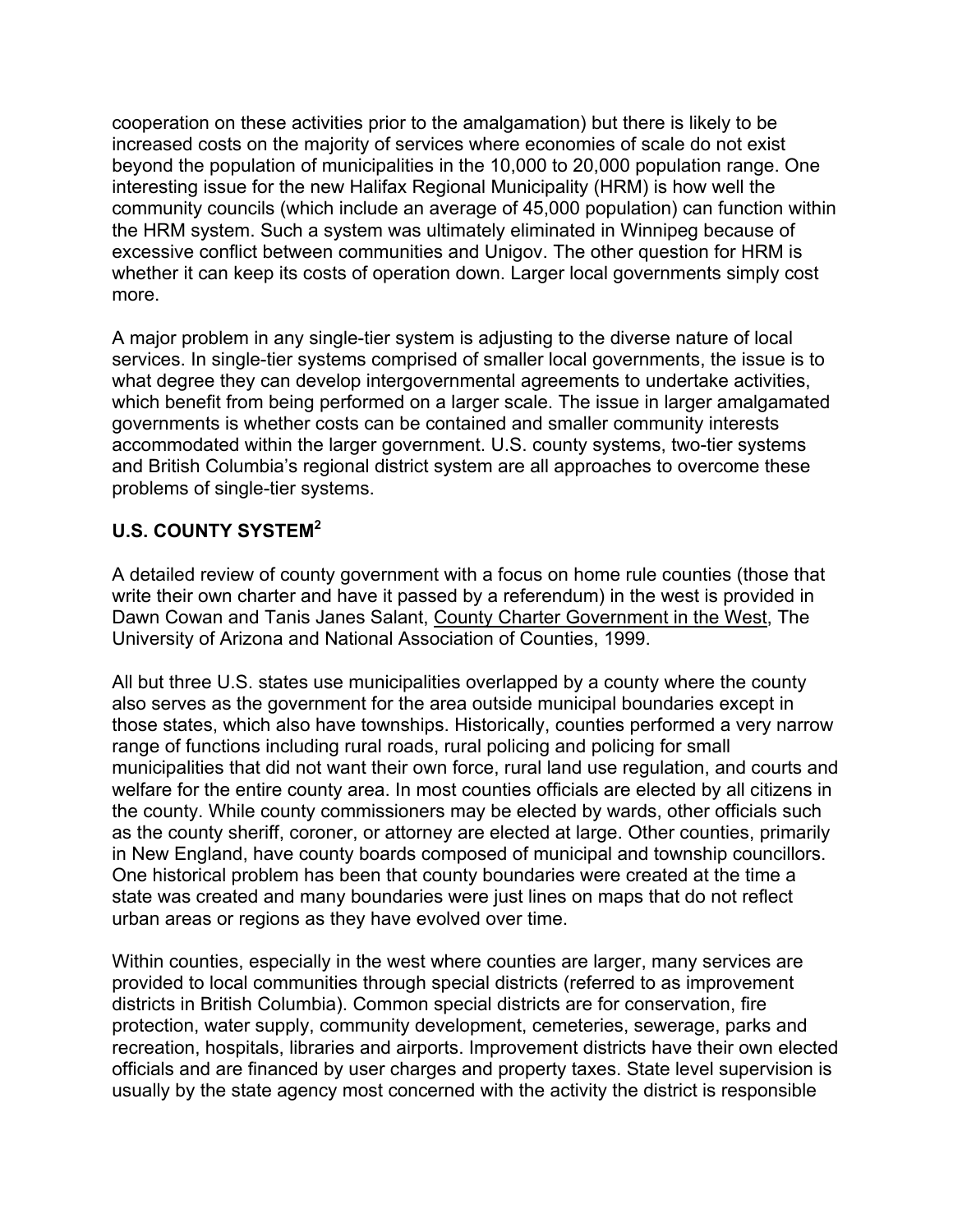for. It is hard to generalize about improvement districts but they are accountable to their local citizens, their boundaries can be adjusted to an appropriate geographic scale, many use volunteers or contract-out for specialized functions, and the beneficiaries pay for them. In the only large-scale systematic study of the performance of improvement districts compared to county governments and municipal governments performing the same function, improvement districts had the most efficient performance. Their superior efficiency was attributed to the limited scope of responsibility their elected officials had to supervise and their resulting superior knowledge of how to compare the demands of their citizens with the costs of providing services. $\frac{3}{2}$ 

As urbanization of rural areas increased and there has been a need for area-wide provision of some services, the role of many counties has changed. Most states have allowed counties to provide any municipal function and, through home-rule provisions, reorganize its government internally to fit its own needs. The result is that some counties perform all functions of municipalities and they often provide services in cooperation with municipalities. For example, it would be common for a municipality to operate its own police department but rely on the county sheriff's department for dispatching, crime laboratories, and other activities in policing where there are significant economies of scale. The provision of county services to municipal governments is primarily worked out with voluntary agreements and contracts and seldom mandated by the state government. As might be expected, the counties providing the most services are urbanized counties where many have assumed a critical role in providing services to large urban populations in unincorporated areas, and major capital facilities and specialized services to municipalities within their boundaries. When a county performs a significant role in facilitating inter-municipal cooperation, members of municipal councils often comprise the committee or commission that oversees the function. There are also a high number of agreements in Massachusetts where the county board itself is made up of municipal and township officials. These agreements are very similar to the custom agreements that regional districts use in British Columbia.

There are also a small number of cases where the county government has been merged with a city government having the same boundaries (San Francisco) and that government performs both county and municipal activities. There are also a small number of cases where a central city government has been merged with the county government (Indianapolis, Jacksonville) but other municipalities in the county remain. While these central city-county government mergers are uncommon, it would not be unusual to find single departments, such as a health department, operated jointly by a central city and a county government and it would not be unusual for the department to serve other cities as well.

One difficulty that arises in metropolitan areas is that a single county may not encompass the area because counties are relatively small compared to British Columbia's regional districts. In these situations it is common for both municipalities and counties to create a Council of Governments (COG). COGs provide a meeting place for representatives of the different governments and some provide for activities such as joint purchasing, but COGs are not real governments with statutory authority to act as a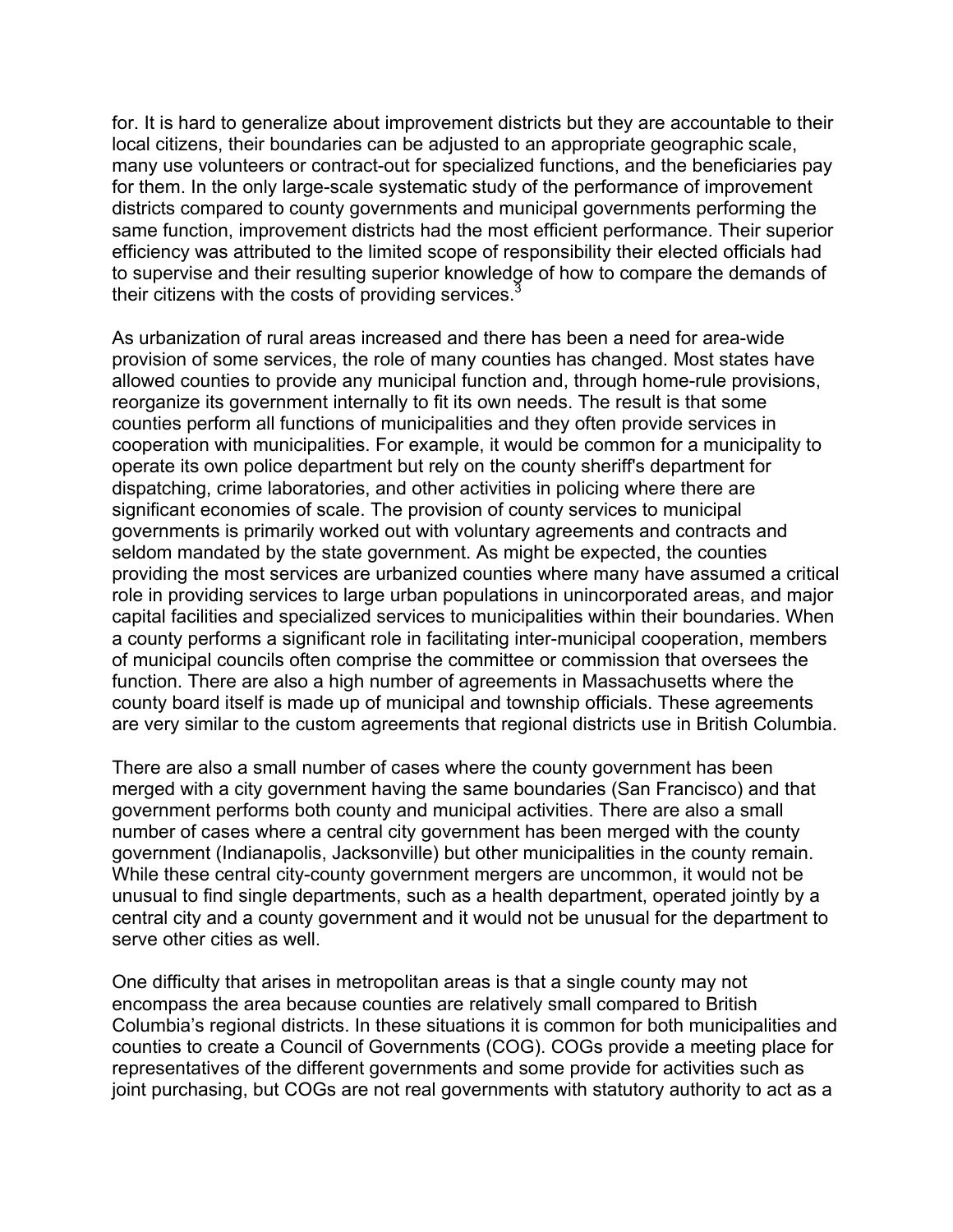government. They are primarily a forum for meetings, discussion, and many times municipalities and counties proceed to enter into inter-municipal agreements to provide mutually beneficial services, but these agreements are seldom administered by the COG. In Canada, the Edmonton area Alberta Capital Regional Alliance serves a similar function and would be labelled a COG in the U.S.

There is extensive research on different structures of local government in the United States and one conclusion is that the lowest cost systems are where there is a multiplicity of local governments in an area that both compete and cooperate, and that there is also a regional organization (usually a county) to facilitate cooperation. Furthermore, the majority of spending is by the local, not the regional, government.<sup>4</sup>

A final important observation on the U.S. county system is that few major changes are imposed unilaterally by state legislatures. The local units work out accommodations and cooperative arrangements at the local level. The U.S. county system has been extremely stable for over 200 years in the east and for from 150 to 100 years in the west.

## **TWO-TIER SYSTEMS5**

A third form of local government is represented by Ontario's two-tier system. In this system there are two levels of local government, one small and one area-wide that overlap one another, each with its own elected officials. The provincial legislature designates the division of responsibility between the two levels through special statutes. These two characteristics, separate elections and provincially designated responsibility for each level, differentiate the Ontario two-tier system from British Columbia's municipality/regional district model.

Two-tier systems were first proposed in the 1950's to respond to recommendations that all local governments in urban areas be amalgamated into a single area-wide government. Having two-tiers was supposed to allow both small local units to coexist with an area-wide government so that citizens could obtain the benefits of both simultaneously. Toronto in 1954 and Winnipeg in 1960 (changed to Unicity in 1972) were two early examples and most implementation of two-tier systems has been in Canada, with Miami-Dade County in the U.S. being the major exception.

Two-tier systems have been the most controversial local government system, and are currently viewed with disfavour by many public officials and scholars of local government. Andrew Sancton's recent analysis concludes that two elements in their structure have caused their difficulty. First is the attempt to assign entire functions of local government to one or the other level when virtually all functions have both small local and regional components. For example, sewage treatment may be done efficiently on a regional scale, but sewage collection is just as efficiently done locally, or a crime laboratory may best be done regionally, but police patrol is best done locally. Thus any attempt to simply assign entire functions to one or the other level of government in a two-tier system was bound to result in controversy and on-going conflict.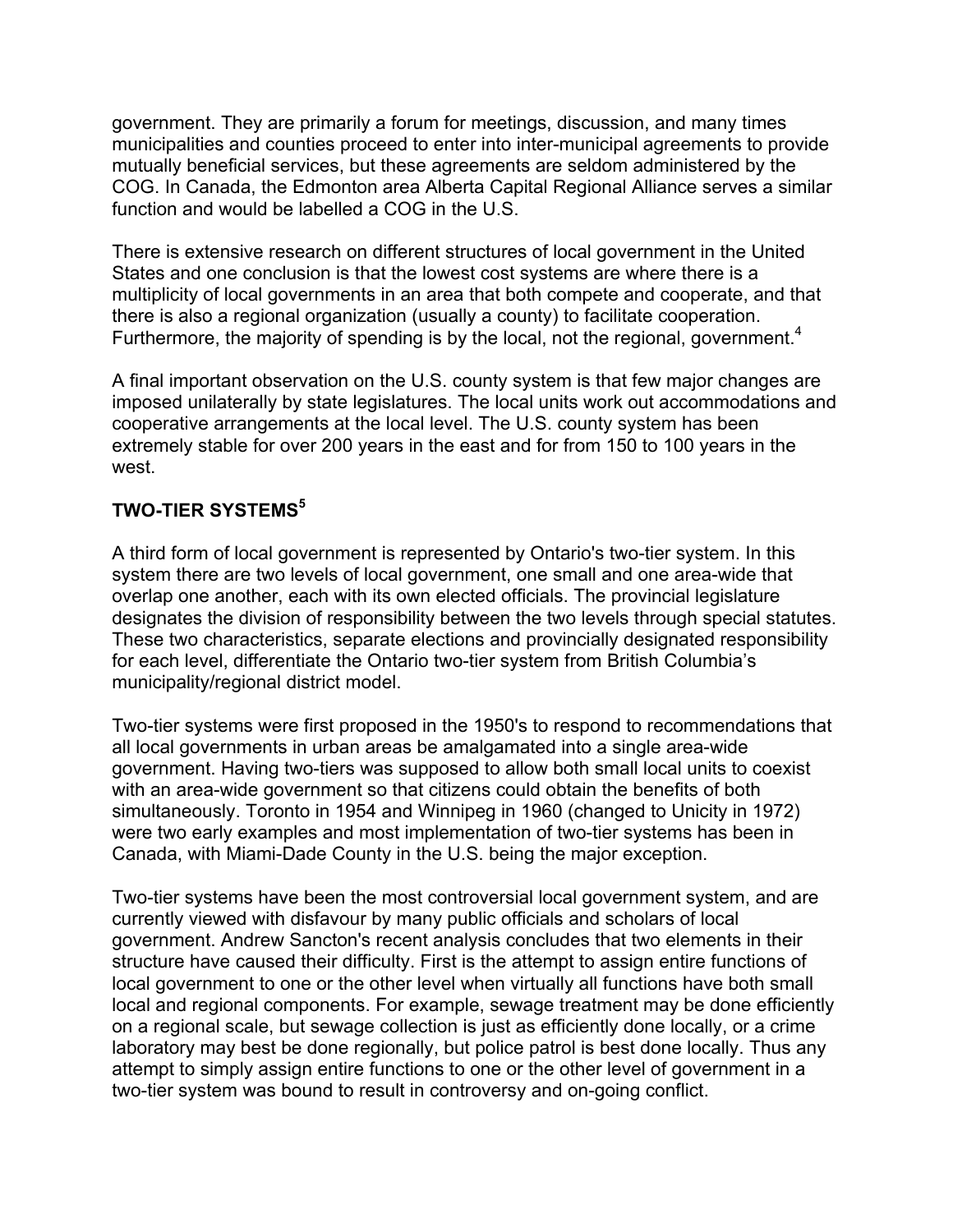The controversies over the provincial assignment of functional responsibility is exacerbated by having two levels of elected officials, who, too often, ended up competing and fighting with one another instead of cooperating. The net result was the on-going visible controversy that has given two-tier systems a very bad reputation, regardless of how they actually functioned. The result was their abolition in favour of amalgamated single-tier systems very early in the life of Winnipeg and in parts of Ontario and rejection of two-tier proposals in favour of amalgamations in the Maritimes. Newfoundland, in contrast, is implementing new regional county service boards. They are based on British Columbia's regional districts and the board will be comprised of representatives of local government and functions will be selected and adopted by each board. They are too new to evaluate.

There are examples that have some two-tier characteristics in the United States and these are Metropolitan Councils.<sup>6</sup> Seattle's very successful metro was responsible for trunk sewers, sewage treatment and public transportation and its board was comprised of members of local municipal councils until it was merged into the county government. While some metros, including Portland's, do have separately elected officials, their scope of authority is very limited, usually to no more than three to six functions. These commonly include mass transportation, water supply and sewage treatment. Portland's METRO includes land use planning, transportation planning, solid waste disposal and recycling, regional parks, convention centre, stadium, performing arts centre, and the zoo, but its current controversies with municipalities over planning and transportation are making it look more and more like Ontario's two-tier system. There is currently an amendment to the Oregon State Constitution being circulated to eliminate it. For a second-tier government to lose its authority to impose its planning vision on lower-tier units should not be surprising to those familiar with the history of regional planning in British Columbia.

## **OBSERVATIONS**

Alberta's single-tier system and the U.S. county system are stable systems that share the feature that there is a local government for rural areas and there is a high degree of cooperation across municipal boundaries. In Alberta, cooperation is through intergovernmental agreements; in U.S. counties, cooperation involves agreements with other municipalities and with the county government. The common characteristic is that the smaller units maintain the basic decision-making power and enter into agreements with other governments for mutual benefit. This provides for accountability and flexibility for service production and delivery, and while it does not eliminate, it does reduce, intermunicipal conflicts. These systems also use financing methods where beneficiaries pay for their services although there are problems in some large U.S. urban multi-county areas where welfare funding is a county responsibility. Both depend on local initiative for cooperation and in both single-tier systems and counties where there are separately elected officials, negotiation costs for each agreement can be quite high. Some areas overcome this barrier much more successfully than others and while there is no systematic research comparing Alberta's or other Canadian single-tier systems with the U.S. county system, the consensus among Canadian academics is that some kind of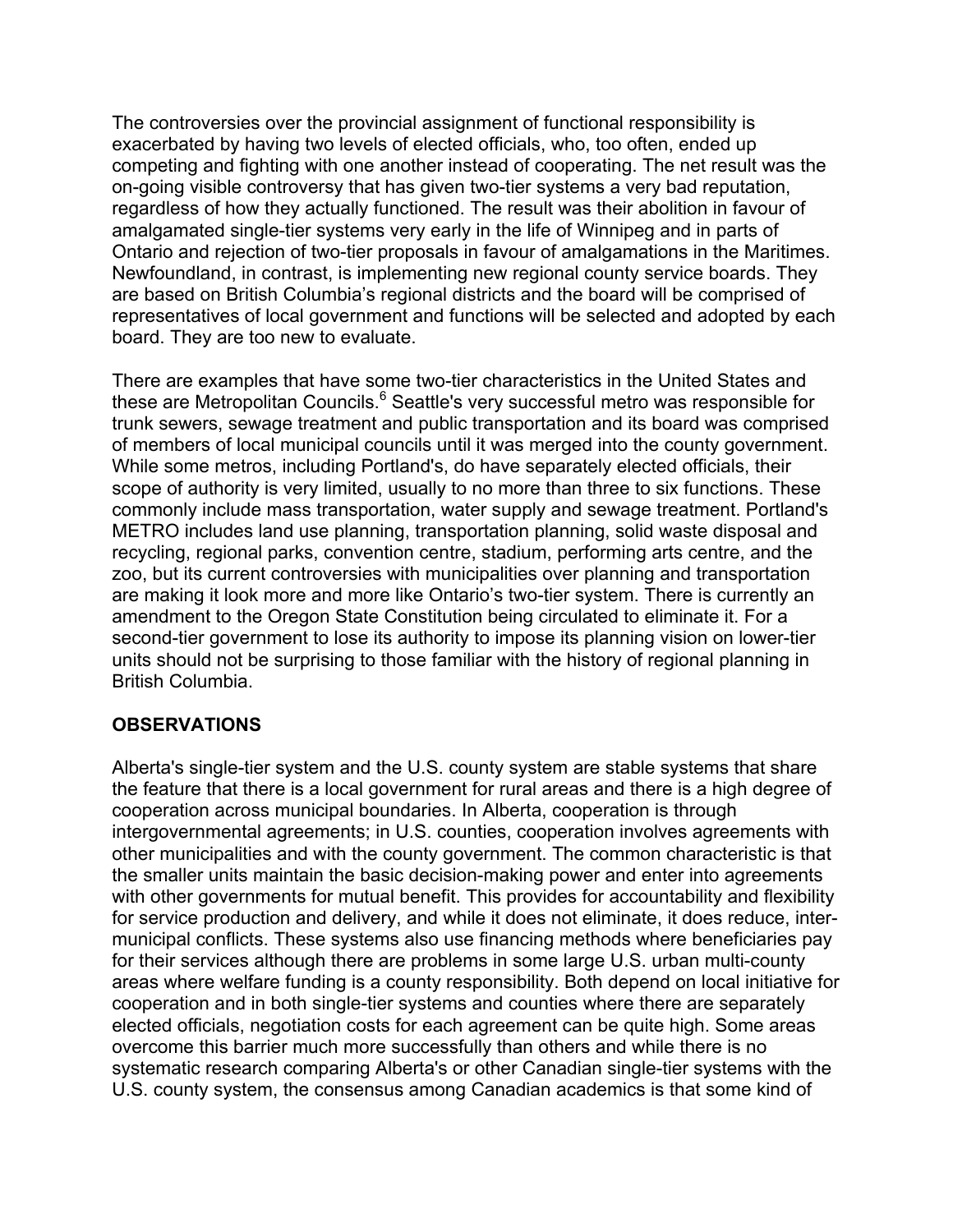regional organization to promote cooperation and handle major regional functions is useful.

Currently, a two-tier system on the Ontario model, where a broad range of functions is assigned to the upper-tier and each tier elects its own officials, cannot be viewed as a successful stable system. While electing both levels of officials provides for accountability, it has also contributed to visible rivalry and a lack of cooperation in some cases. A more important problem, however, may be the attempt by the provincial government to directly legislate and re-legislate local government structure and functional assignments instead of providing a stable system where local officials could work out their own arrangements.

Metropolitan districts like Seattle's and Portland's do have successful histories but their range of functions is very narrow and generally not in conflict with the municipalities within their boundaries. Portland's METRO is much newer than Seattle's, and Portland's responsibility for land use planning is currently leading it into conflict. It may not turn out to be a stable government.

Knowledge of the patterns and performance of local governments in North America is a useful context within which to examine regional districts. It is also necessary to place the role, expectations and philosophy of regional districts into this context.

# **THE ROLE, EXPECTATIONS AND PHILOSOPHY OF REGIONAL DISTRICTS7**

When legislation enabling the creation of regional districts was enacted in 1965, there was no general purpose form of local government outside municipal boundaries similar to Alberta municipal districts, and no form of local government that overlapped municipalities and its adjacent non-municipal areas like an a U.S. county. Provincial ministries managed social services, policing, roads and subdivision processes, and additional services such as fire protection or water supply could be provided though an improvement district or purchased from an adjacent municipality. None of these alternatives provided an effective and accountable vehicle for local land use planning and zoning, which was often an issue in fringe areas around municipalities. The lack of a "rural" local government or county system made it difficult to increase cooperation between municipalities and their adjacent rural areas.

By 1969 all provincial territory, except the Stikine, was included in a regional district, of which there are currently 27. With only 27 regional districts in the province, most are geographically very large, averaging about four times the size of a western U.S. county (and the largest western U.S. county is larger than any eastern U.S. state), and regional districts are even larger relative to rural governments in the rest of Canada.

While the provincial government has maintained its role in providing highway and policing in rural areas and social services throughout the province, regional districts are now the general local government for unincorporated areas. Unincorporated areas are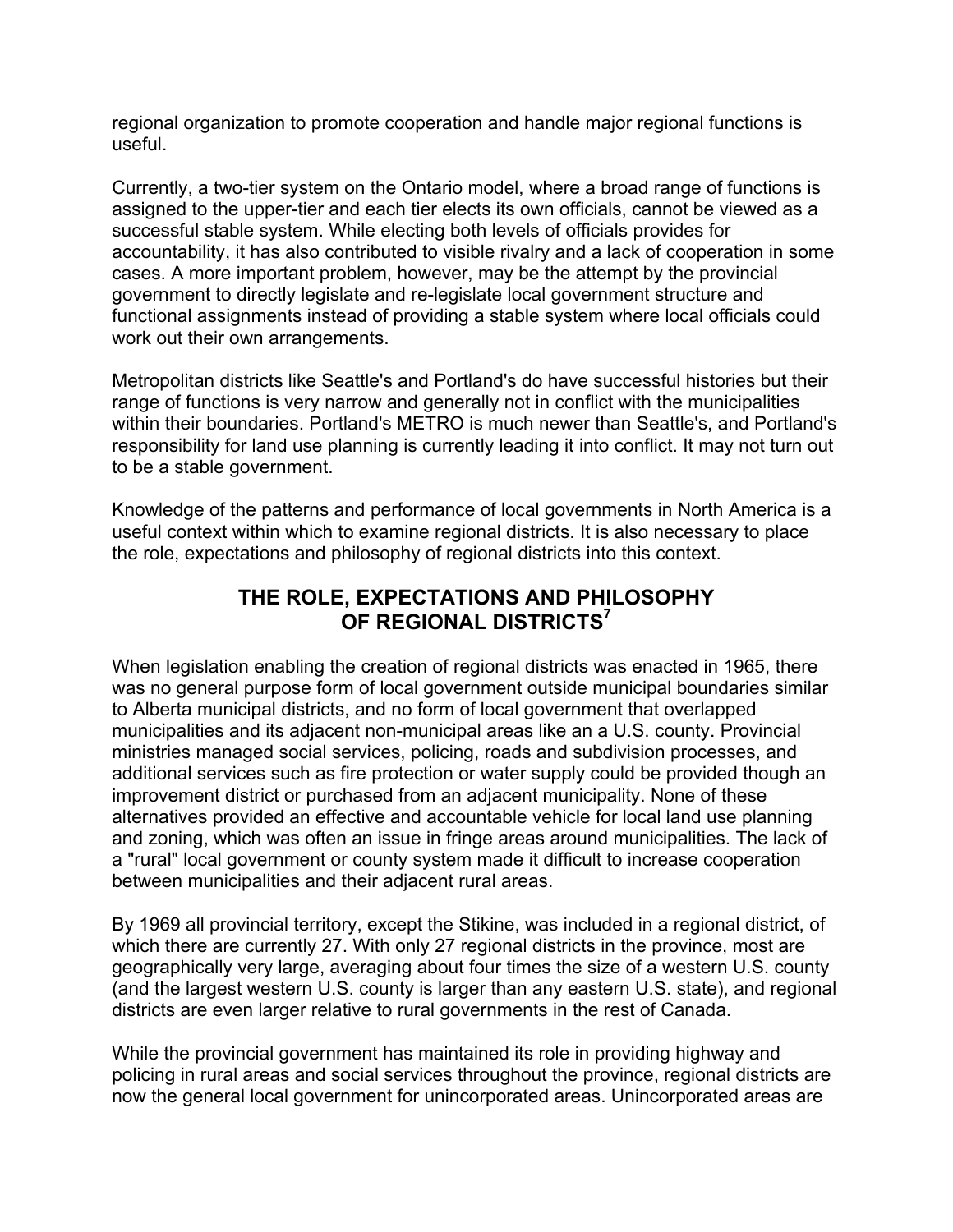divided into electoral areas and each elects a representative to the regional board. The board may undertake community planning and land use regulation and a long list of other local services.

In addition to their role as local governments for non-municipal areas, regional districts provide the political and administrative framework for inter-municipal service cooperation through the creation of benefitting areas. Any combination of municipalities and unincorporated areas may undertake service provision together and recover the costs from the beneficiaries.

Finally, regional districts are a regional government for a limited number of activities mandated by the provincial government, including processing municipal debt, waste management planning, hospital finance and creation of a regional growth strategy. Members can also create a benefitting area for a service that covers the entire regional district.

Regional districts are unique in North America. First, they are part of the municipal system, not a separate level of government. This is reflected by the appointment of municipal council members to their boards and in their very large role of providing intermunicipal services through benefitting areas.

Second, regional districts were not assigned a list of functional authority that would replace municipal jurisdiction, as is the case with two-tier systems. For the most part, board members from municipal councils and elected directors from electoral areas voluntarily select the activities they want the regional district to be engaged in. The board members also have the flexibility to design boundaries to encompass a benefitting area for each service, and only the board members for benefitting areas vote on service decisions and only taxpayers in the benefitting areas pay for the service. Benefitting areas, which possess an overlap between decision-makers, beneficiaries and taxpayers are designed to create "fiscal equivalence". Fiscal equivalence is considered to be an extremely desirable characteristic of a local government system. An important reason this "pay for what you get, get what you pay for" philosophy is appropriate for regional districts is because the Provincial government finances and delivers social services on a province-wide basis, school financing is province wide, and health services are also provided by larger scale jurisdictions. Thus, municipalities and regional districts are left with services where there is a high degree of local benefit and significant discretion as to what local services are to be provided in each local government.

It is important to note that, with their boards of municipal councillors, elected electoral area directors and voluntary agreement among members on activities to be delegated to the regional district, regional districts do not possess the two most important characteristics (direct elections and mandated local services) that have led to dissatisfaction (and dissolution) with the two-tier systems in central and eastern Canada. This is an important observation for any changes to be made in regional district practice or legislation.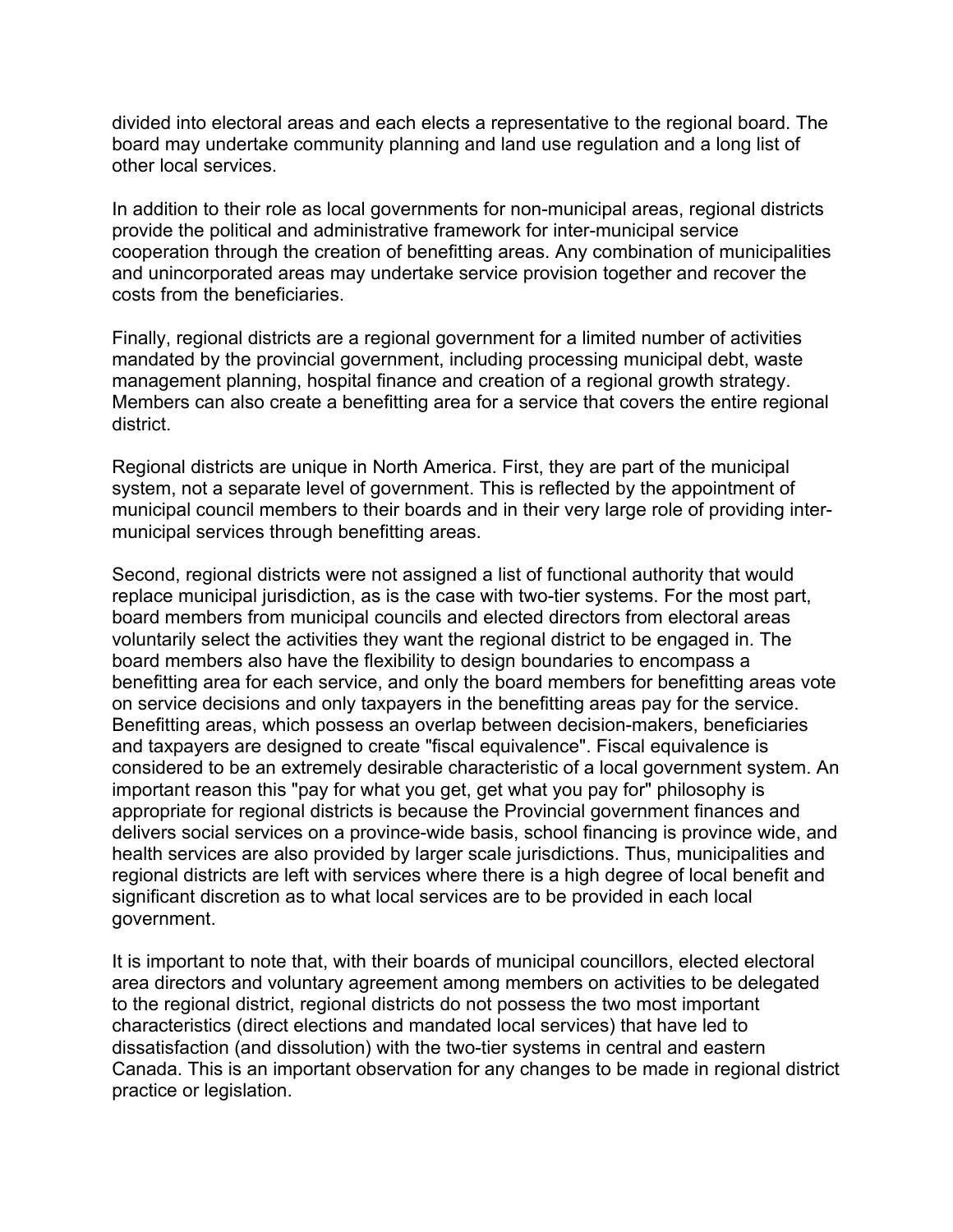The creation of regional district legislation, where the regional districts themselves would determine their activities, is consistent with an approach of leaving local people to organize themselves, make decisions over, and pay for their local government activities. This approach in British Columbia is very different from approaches taken in Ontario, Nova Scotia and New Brunswick where the provincial governments take a much larger role in organizing and mandating activities of local governments. The British Columbia (and Alberta) approach is much more to create a municipal act that permits local governments to undertake their activities and be accountable to their own citizens for the consequences. A similar philosophy exists in the western United States where local governments can go even further in determining how they operate under state constitutional "home-rule" provisions. Western approaches in both Canada and the U.S. reflect much greater trust in local citizens and their elected representatives than in eastern Canada. Regional districts strongly reflect a western philosophy.

All institutions perform some tasks better than others and regional districts are no exception. Analyses by the Ministry, the Ministry/UBCM Steering Committee, and the survey undertaken as part of this report all reveal problems, some of which are systemic instead of unique. The rest of this report is devoted to a more detailed examination of regional district functions, problems that have been identified, and potential solutions to those problems. This analysis is undertaken with the knowledge of experience in other local government systems and within the philosophical framework of regional districts as institutions to enable local municipalities and citizens to work together for mutual benefit. The critical role for the Provincial government is to be sure the legislative framework within which regional districts function is one that provides constraints and opportunities toward that end.

## **LOCAL GOVERNMENT FOR NON-MUNICIPAL AREAS**

Prior to the creation of regional districts there was no form of general local government similar to an Alberta municipal district or a U.S. county available to residents outside of municipal boundaries. A major role of regional districts is to fill this role for nonmunicipal areas, especially to provide for municipal fringe area land use control and to provide a mechanism for residents in fringe areas to cooperate with municipalities for fringe area services. Some non-municipal areas have become heavily populated and receive many services through the regional district. Others remain very rural and undertake only limited land use controls and no building code administration. Likewise, organizationally there is great diversity among electoral areas, with some having an active director, a regular alternate director, an active advisory planning commission, and other committees to supervise specific activities such as fire protection or water supply. Others are represented by single directors on their own.

Issues raised by the Ministry, Steering Committee and in responses to a questionnaire that need to be addressed for electoral areas are:

• whether or not significant, and sometimes cumbersome, requirements need to be maintained for entering into new services,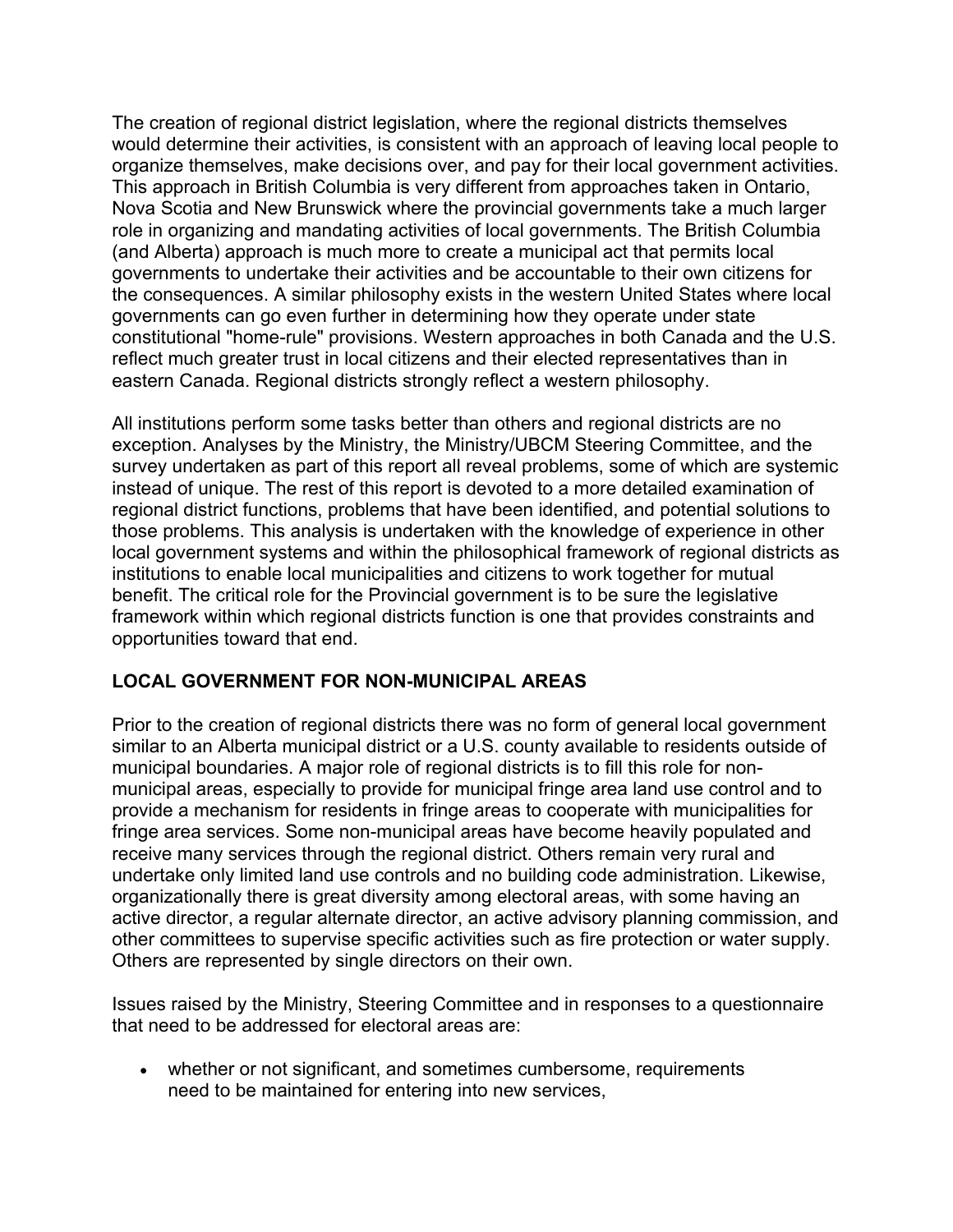- whether electoral areas should have a "general fund" instead of having all expenditures assigned to specific services, and
- the adequacy of single member constituencies for large areas with heterogeneous population and many regional district services.

Issues concerning municipal-electoral area relations and municipality-fringe area financial relations will be considered under special issues.

When regional districts were created, there was a desire for minimal imposition in rural areas without consent of the populations in those areas. Thus there are significant requirements for entering an electoral area into a new service, and in keeping with the general philosophy of fiscal equivalence, each service was budgeted separately, with expenditures to be made from funds collected from the benefitting area. This contrasts with the ease with which municipal councils can undertake new functions (although there are specific requirements for capital expenditures or their equivalent through longterm leases or contracts), and municipalities can draw on their general fund for a variety of purposes. Obviously it would be administratively easier if electoral areas functioned like municipalities. Electoral areas, however, do not have the same system of representation for their constituents as do municipalities and this raises the question of the adequacy of single-member constituencies.

Comparable rural governments such as Alberta municipal districts and counties and U.S. counties are geographically much smaller than British Columbia's regional districts. Their provincial and state governments, unless they have adopted a home-rule charter, also provide limits on their discretion beyond a list of very basic services, with capital expenditures virtually always requiring a referendum. They also have a minimum of three elected officials.

The size and diversity of regional districts calls into question whether electoral areas can be viewed as "wards" within a single government similar to other rural governments, or whether electoral areas themselves contain significant population and area such that they are a community in themselves. Where the latter situation exists, regardless as to who is elected regional director, there are significant complaints from parts of the population who feel their director does not represent the community. This is demonstrated by electoral area citizens approaching directors from other areas and regional district staff to complain about the position of their director on a specific issue. There are also examples of where polls of electoral areas demonstrated the regional director's view was at significant variance with his constituents.<sup>8</sup> Differences between the size of regional districts and other rural governments and differences in representation between municipalities and electoral areas are important for the discretion electoral area directors and regional districts should have for electoral area services.

As population and economic activity grow in non-municipal areas, there is a logic for an option to allow residents outside of municipal boundaries to strengthen their local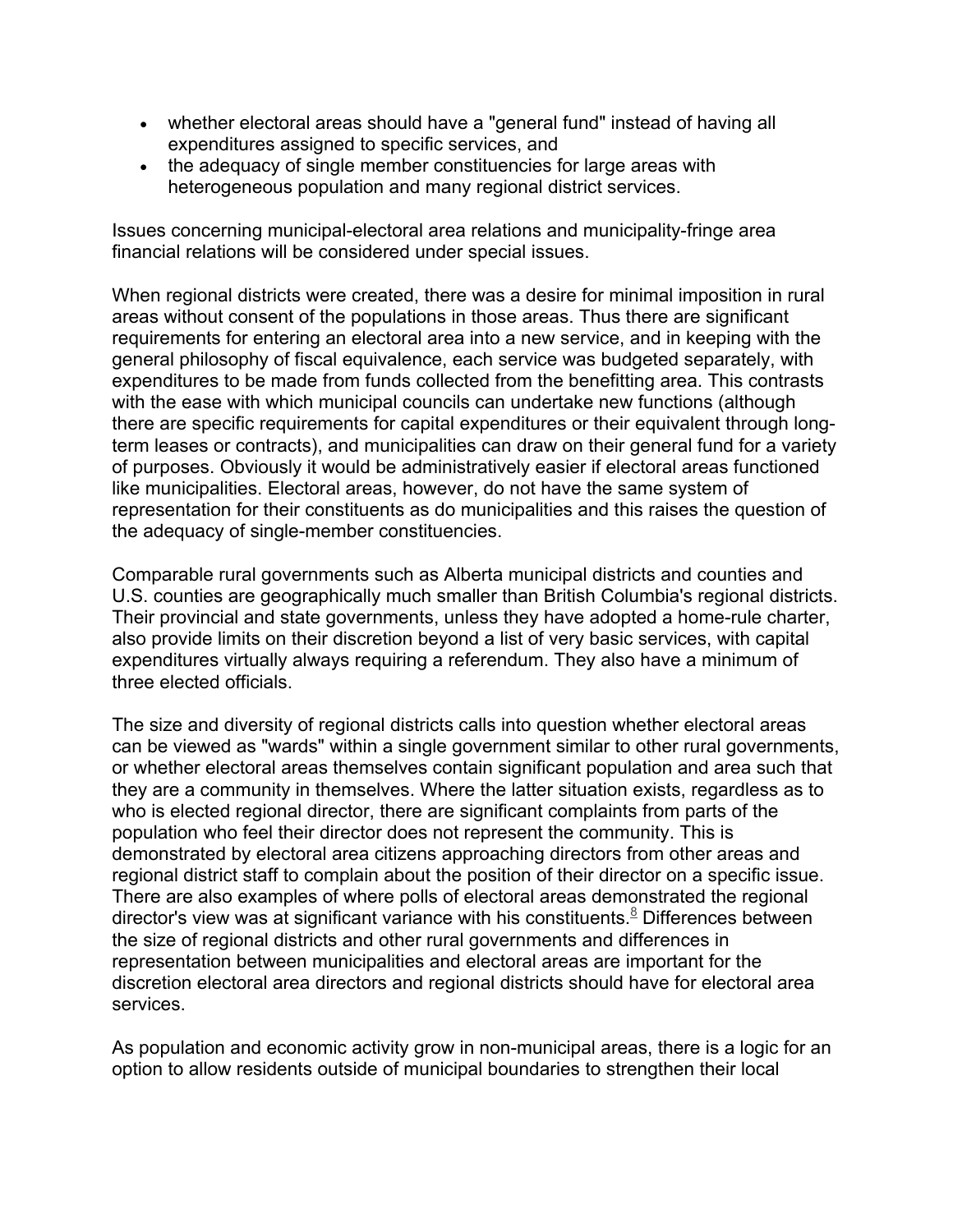government in British Columbia. This is feasible within the context of the regional district model.

**R1. The restrictions on entering into new services and segregation of funds for services should be maintained for electoral areas unless the electoral area (or sub-part of it) moves beyond a single member constituency for decision-making. A small "general fund" may be appropriate for electoral area constituency work but not for the funding of individual services.**

There would be two ways to move beyond single-member constituencies. One would be to create a local community. The other would be to create an electoral area council.

A local community commission would provide four additional elected officials, would provide better representation for the community, and should have more discretion in governing. The option should exist to elect the four members of the council on a ward basis within the electoral area where there are sub-communities within the area. Local communities should be expected to pay for the costs of their administration as well as the services they decide upon. Such communities should require a referendum for implementation. Elected local community commissions should also replace the director appointed advisory planning commissions for the community area. The local community commission should also have delegated authority from the board for the local community services authorized in its creation.

The local community structure should be suitable for relatively small areas as well as entire electoral areas and provide for a high degree of local control without having to assume responsibility for roads (and policing if their population is over 5,000) from the provincial government. They would also continue to pay the provincial rural property tax.

The second approach, an electoral area council, would be appropriate for regional districts that are sufficiently small so that electoral areas are analogous to wards within a single government. Where this situation exists, a mechanism should exist where all, or a minimum of three, electoral area directors can constitute themselves as a custom arrangement council and have increased discretion to allow electoral areas within the council to have increased service responsibility (subject to a referenda for capital expenditures or adoption of services requiring a significant level of taxation) upon 2/3 vote of the council. The council of electoral area directors would serve as the delegated decision-maker for services and hold the land use regulatory hearings for their areas. It is likely that citizens in an electoral area can approach other electoral area members of such a council when they disagree with their own director and it must be clear that the council acts as a council even though members are elected in different areas. This model would be appropriate for some regional districts. As with the creation of community councils, administrative costs need to be the responsibility of the member areas and a referendum, with passage required within each electoral area separately, should be required for implementation of the custom arrangement. Regional districts,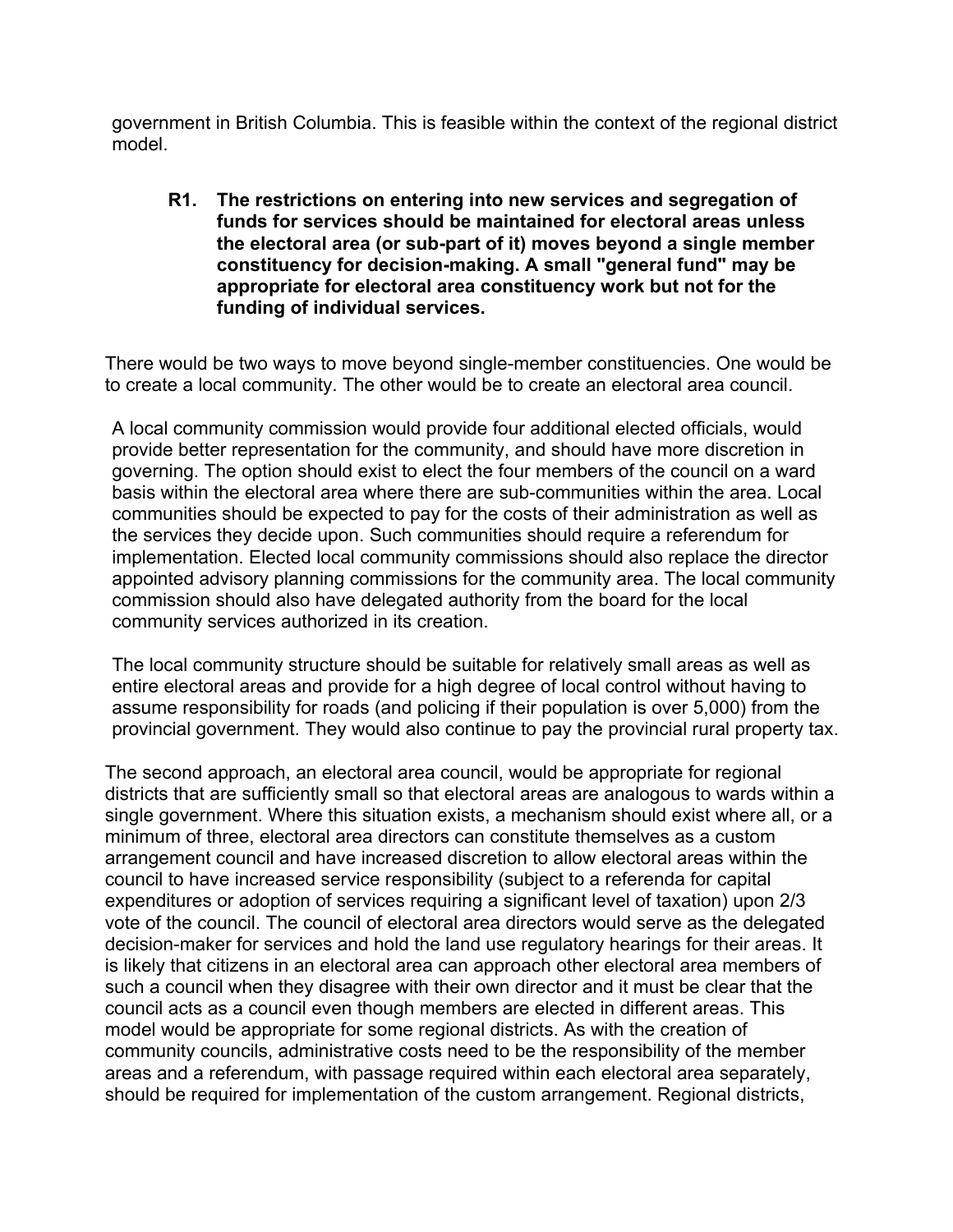where it is appropriate to move toward an electoral area council, could also consider boundary changes between electoral areas.

Regional districts can require complicated organization and cost accounting. Where electoral area government is strengthened it is important to recognize that full costs must be accounted for and charged appropriately to the included area. It may also be efficient in some cases to have some parts of the administration physically located close to the centre of the electoral area if the regional district does not already have a geographically dispersed administrative presence. Usually there are dispersed fire halls or community centres where space for a minimal presence can be inexpensively obtained and with local network computer systems such locations can have full contact with the main regional district office. Such a presence is useful to help citizens feel that the government is "theirs".

Community commissions resemble multi-purpose dependent special districts within U.S. counties, with dependent meaning administration remains with the county government. These districts combine direct electoral accountability with access to a larger administrative structure. They have a successful history in the U.S. An electoral area council would encompass an area much larger than a community commission and would resemble an Alberta municipal district, but again with administration performed by the regional district. Having access to the larger administrative structure should be beneficial and the larger administrative structure should be able to decentralize to administer electoral area services while still having staff with specialized skills available as needed.

Many parts of British Columbia remain rural and a very limited form of local government is still appropriate. The recommendation to allow for the strengthening of rural or small community government within regional districts is for where such strengthening is desired locally, but it must be accompanied by a strengthening of representation if the government is to have greater discretion. This is consistent with the philosophy of regional districts and provides increased options for unincorporated areas, where more activities are desired but incorporation to municipal status is not desired. Finally, referenda requirements for a significant change in local government structure are the norm in British Columbia and western U.S. counties where a great variety of local government institutional arrangements are permitted.

#### **INTER-MUNICIPAL SERVICE COOPERATION**

A major purpose of regional districts is to facilitate cooperation among member municipalities to provide services for a sub-area or the regional district that includes more than a single municipality or electoral area. A benefitting area can also include the entire regional district. These arrangements are the major way the local government system in British Columbia deals with problems and services over a variety of geographic scales.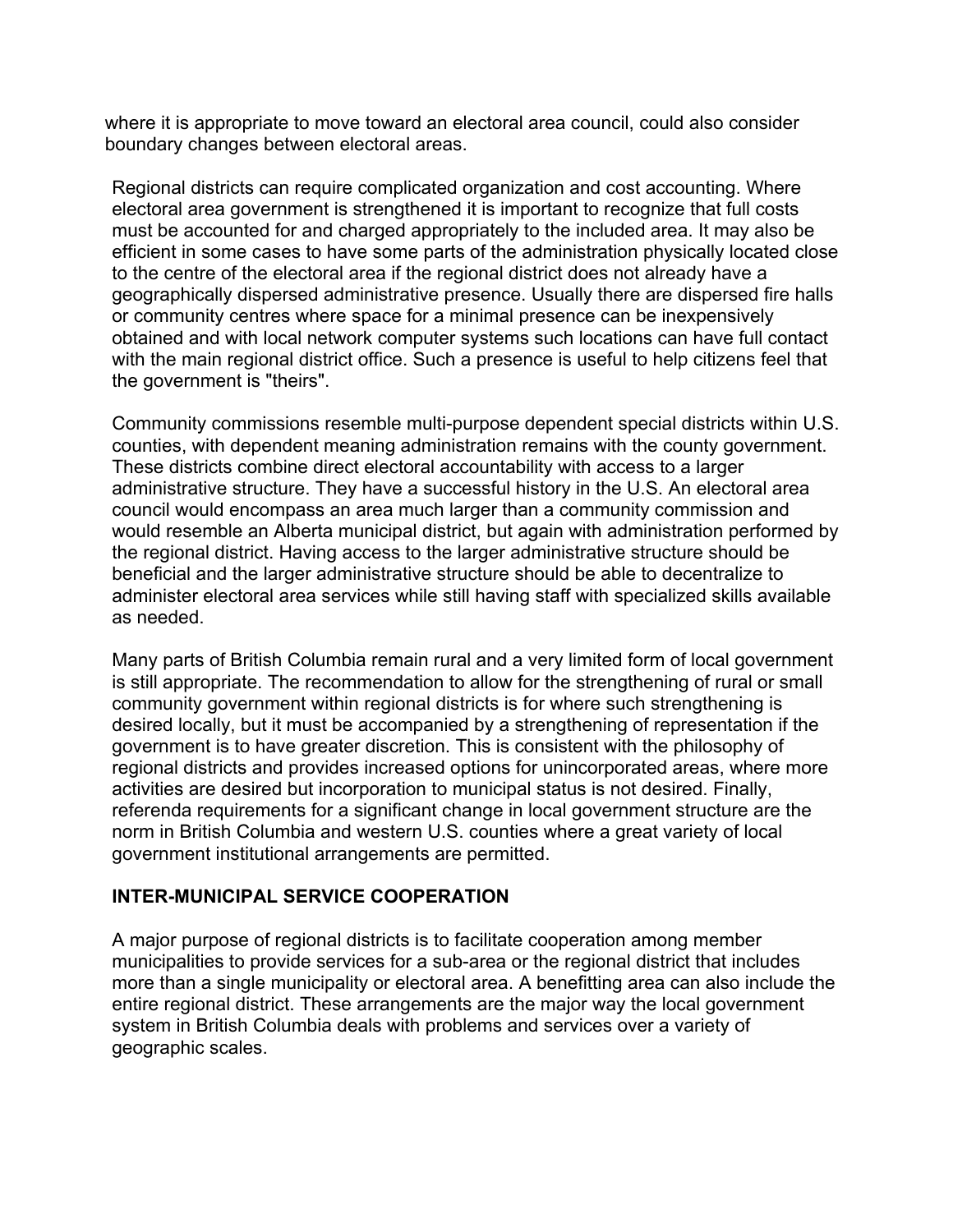Questionnaire responses from regional district administrators indicated a number of conflicts over control and financing of benefitting areas. The most common characteristic of the problems was there was a miss-match between who voted, who benefitted and who paid. These were generally of two types: exit disputes were over areas that wanted to exit because they felt costs exceeded benefits; other cases were about areas not wanting to enter a benefitting area because they felt they would not have sufficient votes relative to their cost. The obvious conclusion to be drawn from these observations is there was some problem relating the voting rules to benefits and the financing formula.

The best inter-municipal service arrangements will be those where the participants believe they are fair. Given the nature of regional districts, this means that each subarea will want to be sure they receive appropriate benefits and have voice in decisionmaking commensurate with their costs. Because of the diversity among members within regional districts and the diversity in the nature of local government, services achieving agreements that all parties agree are fair is not an easy task.

The issues that need to be addressed in improving inter-municipal service cooperation are:

- the relationship between voting strength, benefits, and costs in establishing and operating benefitting areas,
- the procedures for exiting a benefitting area agreement, and
- should there be procedures to force participation in benefitting areas over the objection of its elected representative?

The issue of dispute resolution among members of the regional district is treated in a later section.

Benefitting areas are proposed by board members and may initially require referenda in unincorporated areas and agreement from municipal representatives to the board, as well as a corporate vote by the entire regional district board. Once established, votes concerning the operation of the service are by members from the benefitting area, usually on a population-weighted basis. The costs are usually, but not always, allocated to members of benefitting areas on the basis of converted assessed values. Converted assessed values are actual assessed values multiplied by provincially stipulated multiples. Provincial ratios increase the assessment base for utilities, business and industrial properties and reduce it for farmland. These procedures have enabled a very large number of arrangements for inter-municipal cooperation in services to be established within regional districts.

The relationships among benefits, vote based on population and cost based on converted assessed values, may be seriously distorted when non-residential (industrial, commercial, farm, forest) properties are unevenly distributed. While some benefits are strongly associated with property values (fire protection, water supply, sewage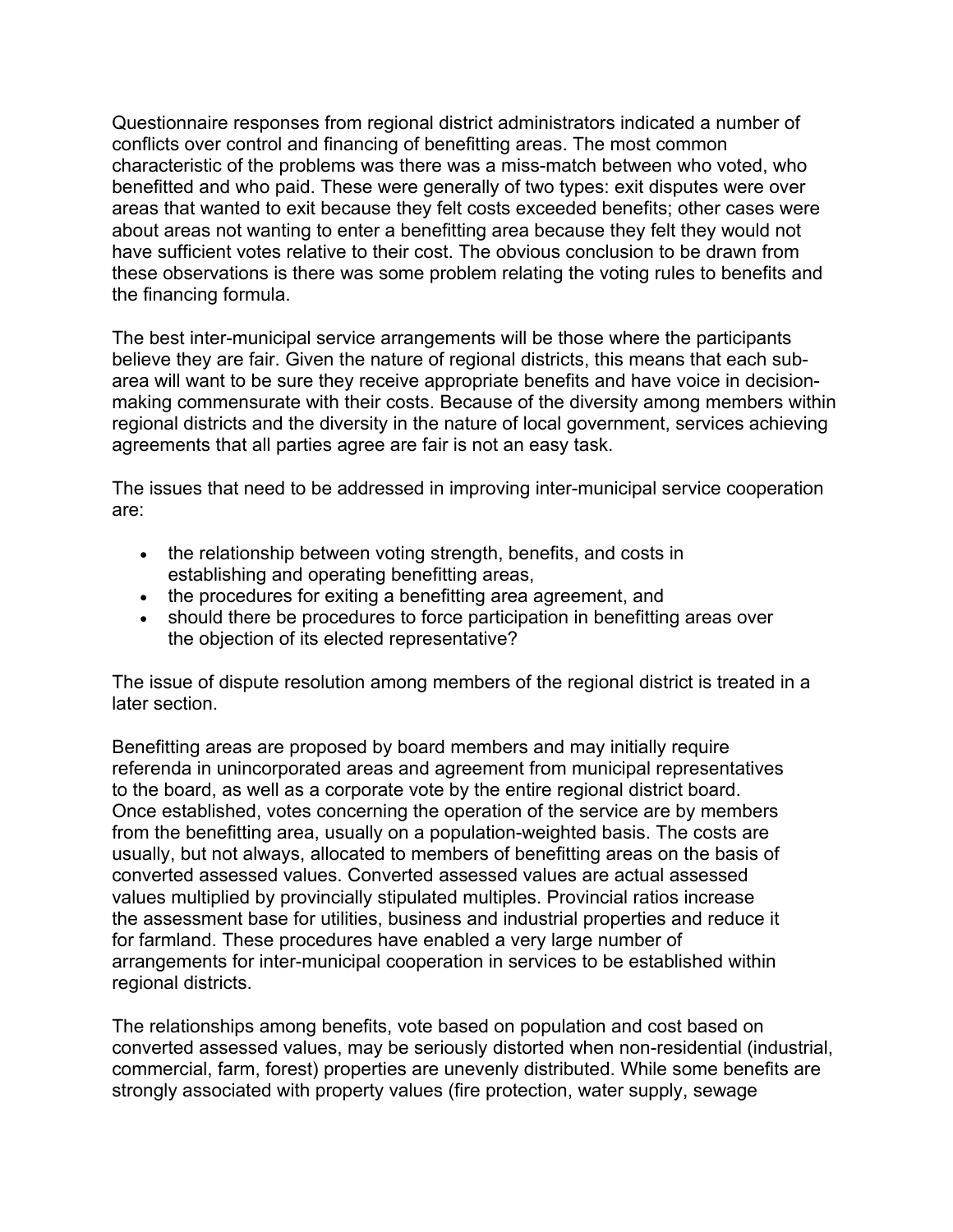collection and treatment) others are associated with people (recreation facilities, regional parks, victim services). Because benefits from different kinds of services accrue differently, it is logical that formula to divide up the costs among participating members should not be the same for all of them. There are many potential bases for cost allocation besides converted assessed value, including actual assessed value, population, water consumption, recreation usage rates etc., depending on the service to be funded. Some regional districts have moved to a funding formula other than converted assessed values but unless the regional district has formally delegated decision-making to a committee or commission, board decisions were locked into the weighted population based decision-making formula when decisions came to the board.

To assist in understanding why problems have arisen in some existing agreements and in what direction custom agreements may evolve, it is useful to examine the use of inter-municipal servicing agreements in other jurisdictions as well as in some regional districts that have moved very far in the direction of different financing formulas for different activities.

Inter-municipal cooperation in other jurisdictions is characterized by a variety of arrangements. <sup>9</sup> Some are simple contracts and others establish an on-going committee or commission of some kind to manage the service. Examples of such arrangements have been examined in Alberta, where there is no second-tier government structure, in U.S. counties where the county facilitates such an agreement among areas within it, and agreements in effect prior to the creation of regional districts. In a previous study, over 40 local government service contracts with First Nations were also examined.

While the number of arrangements examined is only a small sample of many kinds of arrangements, voluntarily reached arrangements for inter-municipal service cooperation have distinctly different decision-making and financial arrangements than common regional district procedures for benefitting areas. The general practice with intermunicipal agreements is that costs are shared in relation to perceived benefits (usually population) and not converted assessed values. Furthermore, if a committee is established for ongoing management, voting strength is either equal among participants or related to financial contributions, which are in turn related to benefits. The only exceptions were when First Nations signed contracts to receive many services from a municipality or regional district on a "tax equivalent basis" and those contracts do not include any joint management provisions.

For example, in Alberta it is common for a rural government (county or municipal district) to contribute to the costs of municipally run recreational facilities used by rural residents. These arrangements usually share costs in proportion to the populations of the respective governments. "Management" decisions were usually left to the municipality running the recreation facilities with consultation taking place as contracts are renewed.

Many services for which contracts exist have physical measures of output and costs available. The purchase of water or treatment of sewage, for example, tend to utilize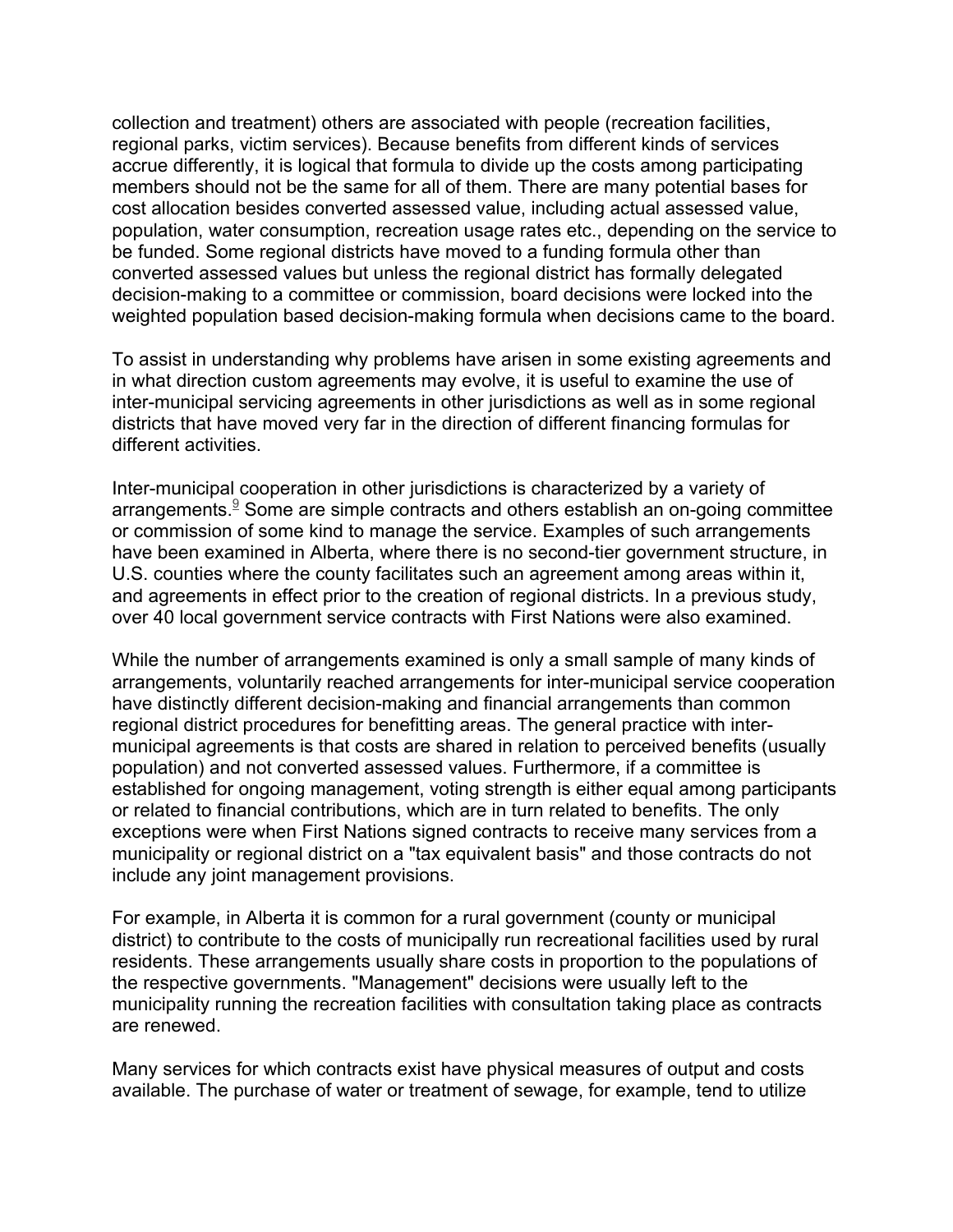cost allocations in relation to usage, and where inter-municipal commissions are established there tends to be a very close correlation between usage, costs and the number of members from the jurisdiction appointed to the commission. There is nothing complicated about these contractual arrangements: they depend on voluntary consent to enter into the contract, attempt to relate contributions to benefits, and decisionmaking remains either equal in negotiation or closely related to the financial contribution.

Practices observed in other contracts are also common in British Columbia. For example, in the inter-municipal service agreement that exists among Victoria, Saanich, Oak Bay and Esquimalt, which pre-dates the creation of regional districts, financing is based 50% on converted assessed value and 50% on population. This formula recognized that while Victoria had by far the largest assessed value because of its nonresidential tax base, Saanich had the greater population and hence the potential to benefit more from a jointly provided service. Also, by agreeing on a standard formula for use in different situations it was easier to negotiate new agreements without reexamining financing in detail each time. The Capital Regional District (CRD), which includes these municipalities, is one of the regional districts that has agreement with different financial arrangements for its benefitting areas.

Some of the CRD formula for dividing costs among members include:

- 50% converted assessed values and 50% population (for the Royal Theatre that was formerly financed with the same formula by three of the four core municipalities, and for an arena in a different part of the regional district),
- number of cases during the previous year (for permitting and regulation of soil deposit or removal),
- 1/3 converted assessed value, 1/6 land area, 1/6 population and 1/3 high and medium priority discharges in the previous year (for storm water quality management),
- population (911 service, other emergency response services),
- basic tax rate plus 1/3 on connections, 1/3 population, and 1/3 balance of specified area assessments (for water supply),
- percentage of metered flow (trunk sewers),
- downstream capacity (trunk sewers),
- prior year water consumption for non-summer months divided into institutional, business and residential categories. Institutional and residential are charged proportional to use for their shares, businesses are charged on a combination of water use and building square footage (sewer utility) and, of course,
- converted assessed values.

These do not represent all CRD formula or all activities, but they provide an example of different ways to fund services that have been worked out voluntarily by the participants.

The CRD also uses extensive committees and commissions to oversee individual services. These committees and commissions usually include board members as well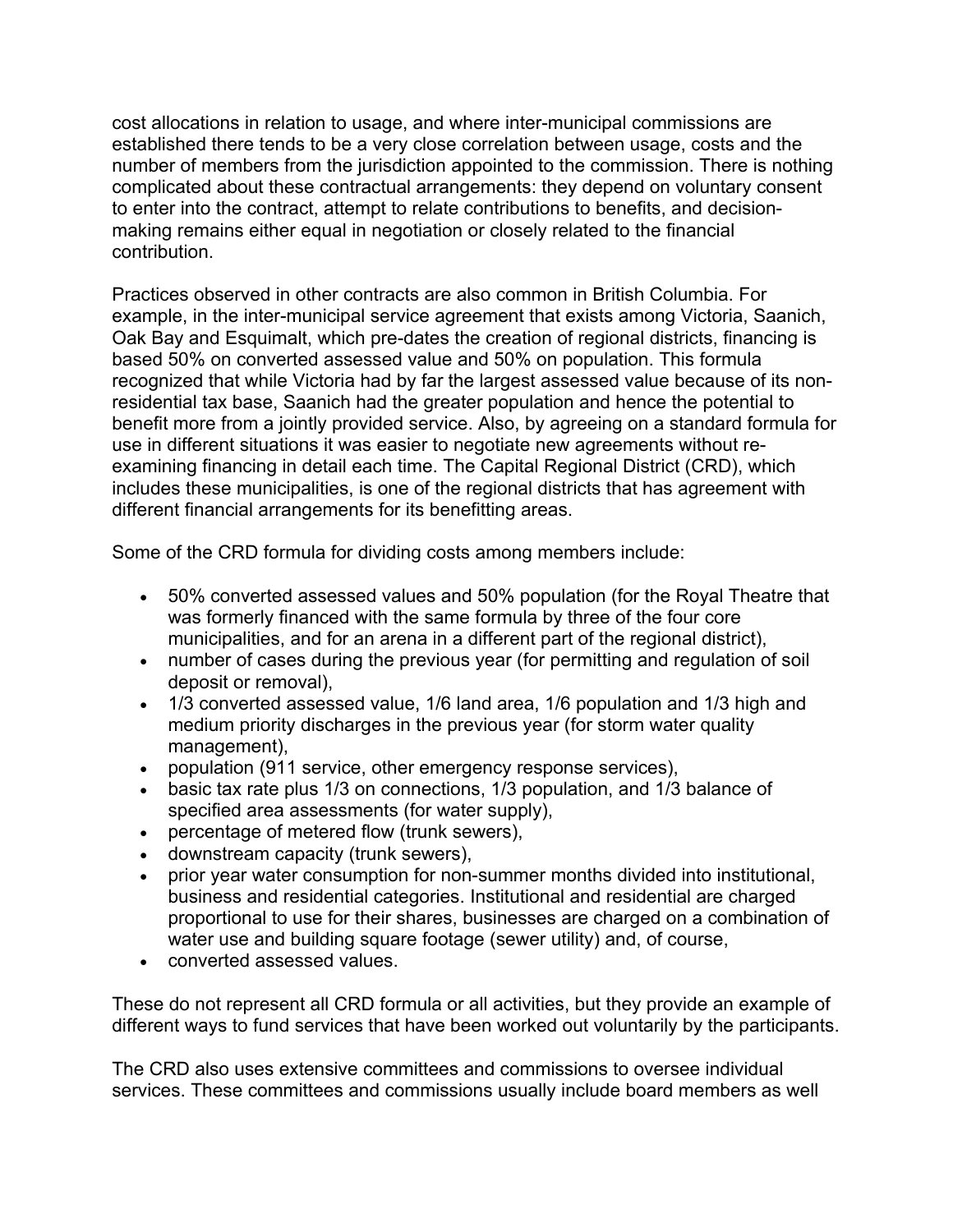as non-board members and it is very rare for the CRD board, which retains final authority, to change a decision by the committee or commission. The result is that many services are governed by the citizens directly involved and they pay for their services under a formula that was agreed to by all parties prior to beginning the service.

The CRD is not the only regional district that utilizes a variety of funding arrangements, committees and commissions. Another interesting arrangement exists in Comox-Strathcona where the number of appointments to a water committee involving three municipalities and three electoral areas is based on their share of water usage the previous year. Still other regional districts, North Okanagan for example, have specific policies for creating committees and financing arrangements so that alternatives are considered as benefitting areas agreements are created. All of these approaches make agreements within regional districts resemble inter-municipal agreements in other jurisdictions.

A major advantage of the regional district system over single-tier systems has been that regional districts provide a political forum that reduces the cost of negotiating benefitting area agreements, partly because voting rules were fixed and a default financing rule based on converted assessed values was provided. Common rules also provide an opportunity to reduce administrative complexity on an on-going basis. However, the problems involving services reported in the survey, which preceded this report, are primarily problems where the standard regional district voting and financing rules are not considered fair by the participants. The trade-off is that if more time is spent negotiating financing and voting agreements up front, less time will be needed to resolve disputes later on and on-going disputes will not negatively effect other regional district activities. A comparison with the terms of inter-municipal cooperation elsewhere indicates that one should not be surprised that problems have arisen in the regional district system in situations where benefits for an area, which usually correlate with population, are not correlated with the costs imposed, which were based on converted assessed values.

Regional districts are made up of member municipalities with their own identity and the requirement for the consent of each for any significant modification of the benefitting area agreement is sound and should continue. Each municipality is constituted equally where inter-municipal service arrangements are concerned.

There are other governments where the equivalent of benefitting areas are essentially financed by uniform tax rates for the area. These include special service areas within some U.S. counties and special service areas within the Halifax Regional Municipality. In U.S. counties, the operation remains under the county commissioners or council, the services are quite limited, and the special service areas resemble single electoral areas or smaller areas much more than regional district benefitting areas that include multiple municipalities and/or electoral areas. In the Halifax Regional Municipality (HRM), a minimum of three (of 23) council members can go together to form a "community council" and designate "extra" services to be provided to the entire council area or a subpart of it, to be financed from taxpayers in the benefitting area. There are currently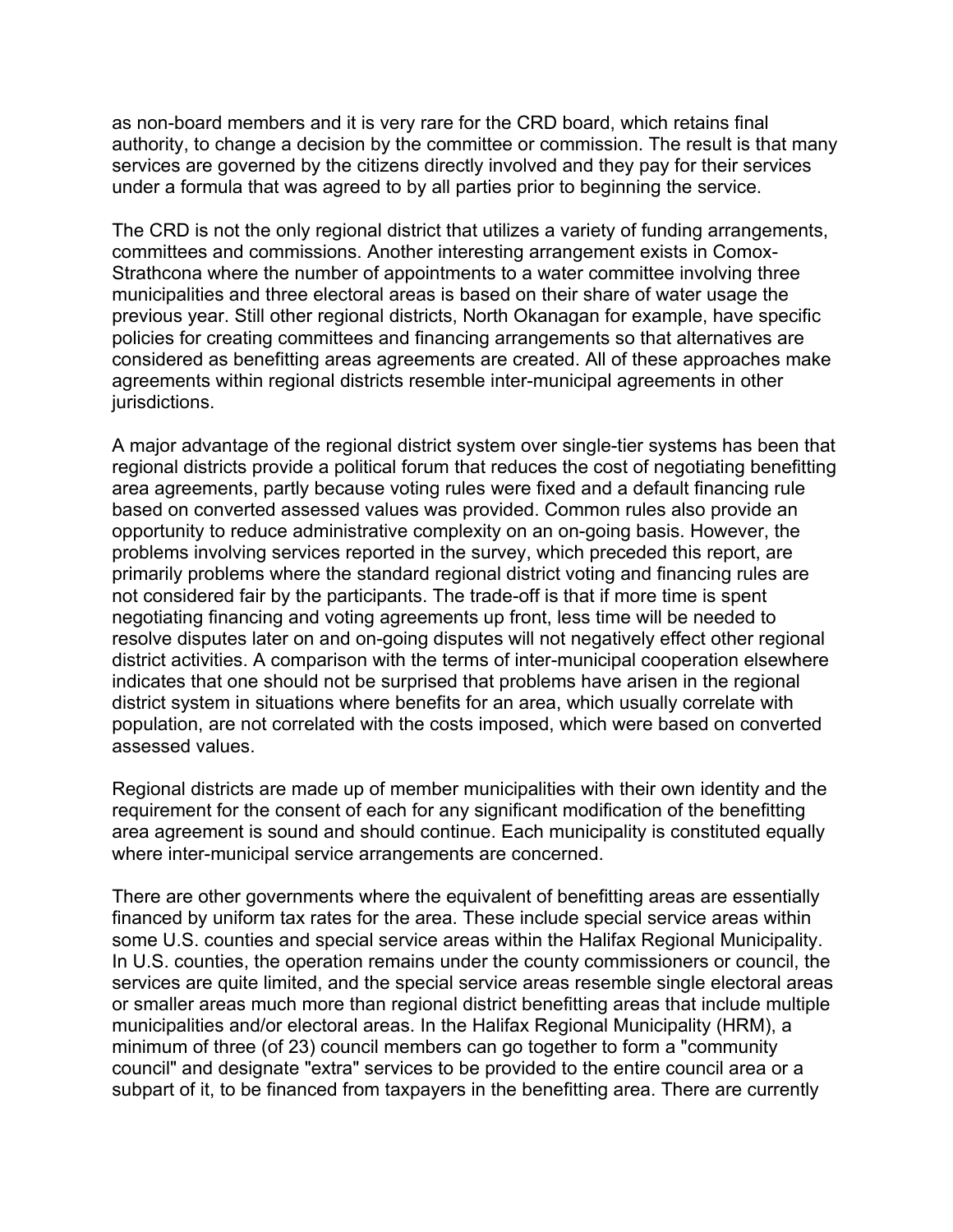60 separate tax rates in HRM, but most special service areas are left over from preamalgamation arrangements. Corporate identity remains with HRM and the kinds of services to be dealt with are quite local. The decentralization within HRM does not appear as relevant to understanding issues of inter-municipal cooperation within regional districts where municipal identity is maintained.

A final observation on inter-municipal service agreements is that properly written agreements contain a time limit, renewal provisions, notice provisions for exiting the agreement, and dispute resolution processes. There is no reason to assume that benefitting area agreements should last intact forever and similar provisions should be included in benefitting area agreements. It is neither within the philosophy of regional districts nor fair that areas be locked into continual commitments for operating cost subsidies when conditions change so that those taxpayers are no longer beneficiaries. It is also not fair that an area that has made a major commitment to capital expenditures be able to abandon that obligation. These issues should be considered when the agreement to enter into a benefitting area service is established; not left until a dispute arises.

Implementing the benefits-received framework and including provisions for renewal, exit and dispute resolution which are found in inter-municipal agreements elsewhere and which are consistent with regional district philosophy, can be achieved through custom arrangements.

Recommendations to improve the functioning of regional districts as political forums and administrators for inter-municipal servicing begin with consideration of new agreements. These considerations can also be used to restructure old agreements that are less than satisfactory or where disputes have arisen.

- **R2. The current philosophy of consent from each member for participation in benefitting areas should be retained.**
- **R3. For any benefitting area, service any significant change in the agreement should require the agreement of each member. If a member disagrees as to whether a change is significant, it should be appealable to a dispute resolution process.**
- **R4. Custom agreements for a benefitting area service should allow modified voting rules and modified bases for financial contributions.**
- **R5. Voting rules and delegation rules need to be reviewed both for clarity as to when a corporate or weighted vote are to be used and to clarify what can be delegated in custom servicing arrangements.**
- **R6. Provisions for time limits, notice provisions for exit and for dispute resolution should be included in the creation of benefitting areas**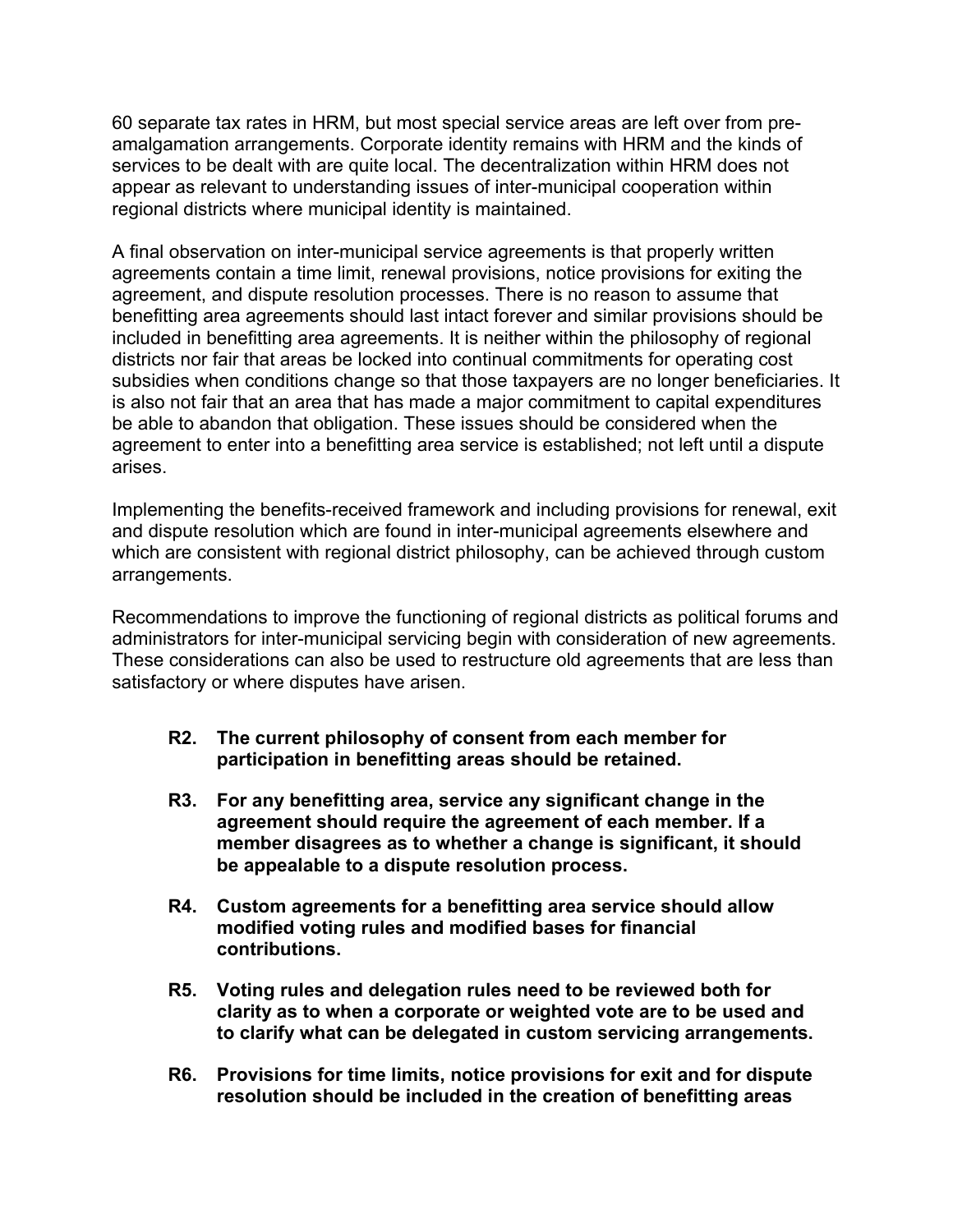#### **and in custom agreements.**

These recommendations all recognize that the most stable local government systems are those which allow municipalities to enter into voluntary agreements for mutual benefit without losing control over the agreement. The recommendations also implement the philosophy of regional districts more accurately. While upon first reading, such recommendations appear to open a Pandora's box where regional districts have to deal with a differently stipulated agreement for every activity. This is very unlikely to happen as the benefits of standardization are also significant. What is different is that each regional district can create its own policies as Victoria, Saanich, Oak Bay and Esquimalt did when they agreed to undertake several functions jointly with a cost sharing formula based 50% on population and 50% on assessed value. It should be anticipated that members of benefitting areas who undertake several services together will also come to agreement on some common policies rather than want to negotiate a unique contract for each one.

The implementation of recommendations to improve provisions in new benefitting area agreements has the potential to resolve problems where members have refused to join a benefitting area because they did not feel the existing rules were fair. This leaves two remaining issues: what to do with old agreements where unhappy members have been refused exit and what to do about areas that do not want to join a benefitting area when other members want them to.

Any member wishing to exit a benefitting area agreement that predates the inclusion of time limits, exit and dispute resolution processes in the establishing bylaw should have available to it a dispute resolution process. Dispute resolution processes to deal with this, and other kinds of disputes are covered in the section on Dispute Resolution.

Forcing areas to join a benefitting area that they chose not to be a member of is inconsistent with the philosophy of regional districts for benefitting area services. Most of these issues arise in fringe areas where a municipality feels citizens from an adjacent electoral area enjoy municipally provided benefits such as parks, recreation facilities or libraries, without paying for them through their property taxes. This issue is treated specifically in the section on Municipal-Fringe Area Financial Relations.

#### **REGIONAL GOVERNANCE**

The third role of regional districts is to function as a regional government. The concept of a "regional government" includes both those activities mandated by the provincial government and designated as regional services and services for which the benefitting area is the entire region. For many regional districts, benefitting area services on a full regional basis are difficult because of the region's size and heterogeneity.

The key issue regarding the regional governance function is: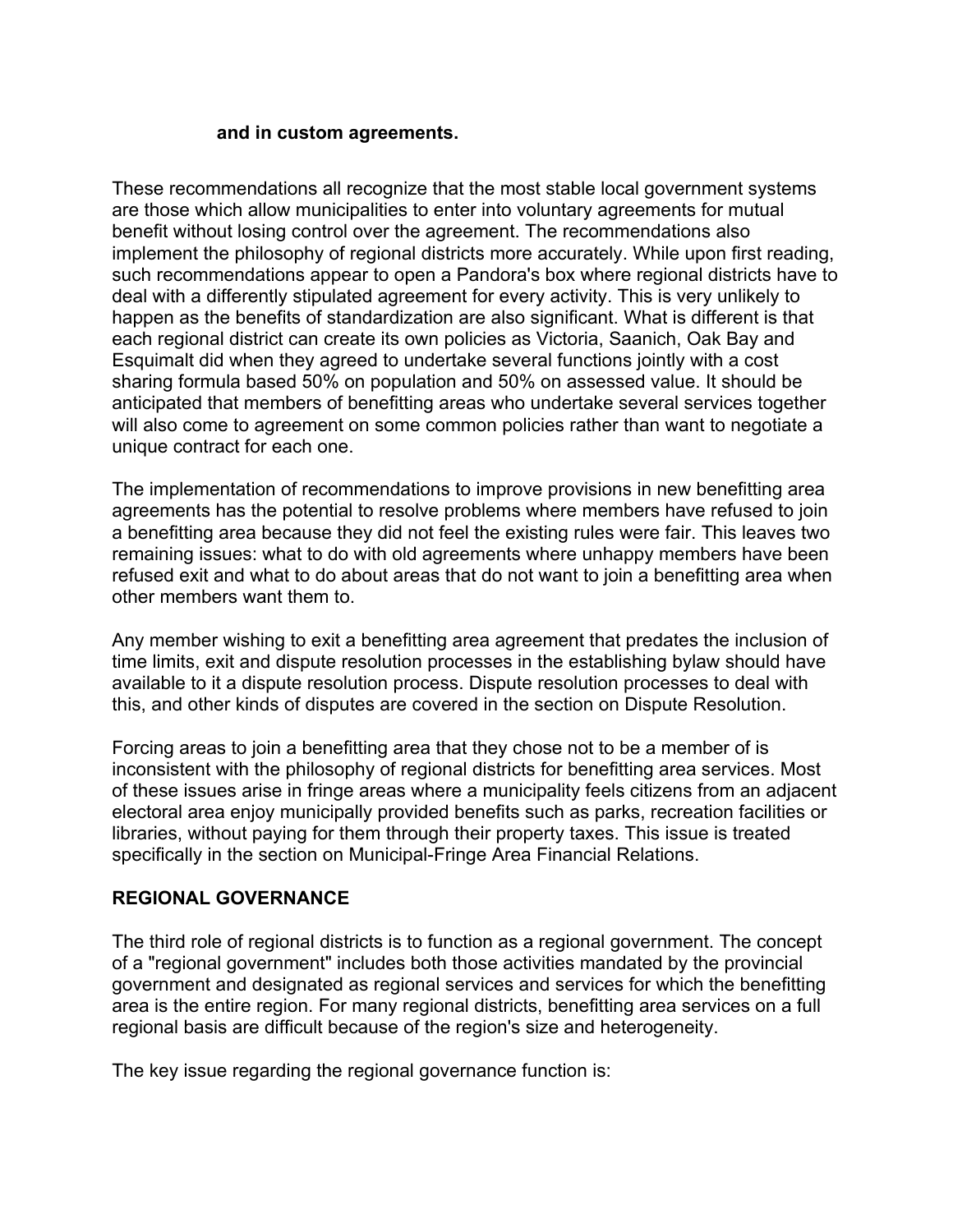• how to strengthen regionalism without creating conflicts between municipalities and regional districts such as have occurred in Ontario's twotier system.

The philosophy of a "government" is that citizens and taxpayers within it are treated equally unless some special benefit is involved. Regional services, by definition, are supposed to provide benefits for citizens across the region and impose equivalent taxes everywhere.<sup>10</sup> For regional districts these services are mandated by the provincial government and include processing capital debt through the Municipal Finance Authority, financing hospital districts, and solid waste planning. Liquid waste planning is also authorized and encouraged but is not a mandated regional function. In performing these functions, the regional district acts very much like a U.S. county or a second-tier local government in Ontario. It is very useful for a provincial or state government to have a general form of local government that covers its territory available for such purposes. The role of regional districts as strong regional governments entails a very different philosophy than the philosophy under which regional districts function for inter-municipal service arrangements through benefitting areas. Because there are advocates for regional districts becoming much stronger regional governments, it is useful to consider the implications of strengthening their regional government role.

The strongest and most effective regional governments in North America have a very limited range of functions and may have separately elected officials. They also have boundaries that tend to encompass a large urban area where there is some identity as a region. Because they have a very limited range of activities (public transit, regional planning, waste disposal, airports, etc.) in a region with an identity, they tend to minimize conflicts with the local governments within them. Those that have both a wide range of functions and separately elected officials appear to conflict with smaller local governments, to the extent that in eastern Canada the idea of two-tier local governmental systems has been virtually abandoned. In British Columbia, treating regional districts as strong regional governments for a wider range of services, unless those services were agreed upon as per recommendations for the creation and operation of benefitting area agreements, would be problematic because of their very large geographic scale and the lack of regional identity within many of them.

One must remember that there is already the potential for regional districts to undertake a wide range of functions over their entire region, but the degree to which they have done so varies by regional district, with the more urbanized regions, Vancouver and the Capital Region, having the strongest emphasis on regional services. The way regional boards are constituted, however, means these regional activities are undertaken because the individual members feel they benefit, not because some subset of members can force dissenters to participate. This results in a weaker regional government than a limited function and directly elected government such as Portland's METRO, and regional districts are also much weaker than Ontario's second-tier governments with their own elected officials and a longer list of responsibilities. However, it is precisely these characteristics of a strong regional government that have contributed to conflicts.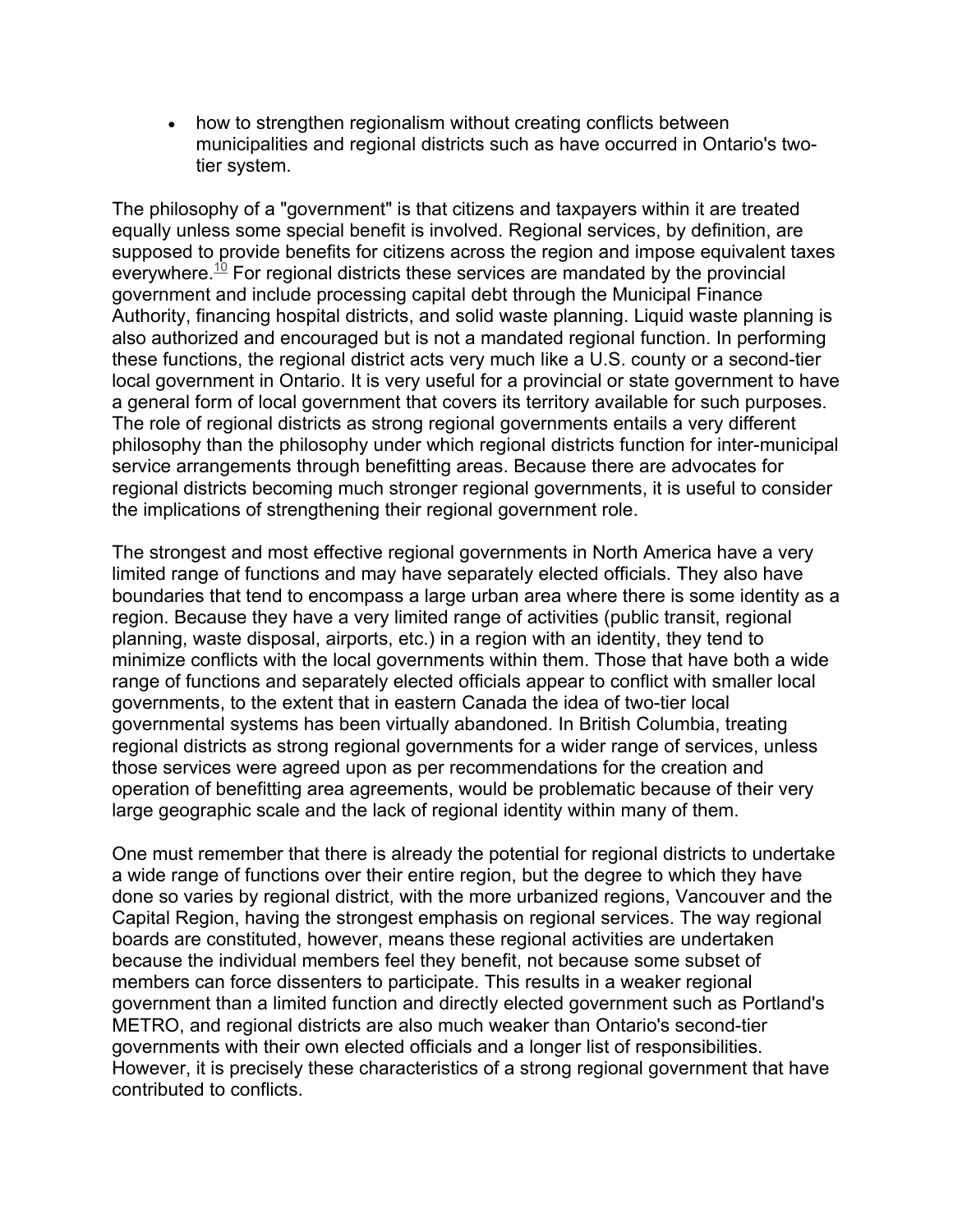Given the diversity in regional districts in British Columbia, strengthening regional governance in a major way on a province-wide scale is not warranted. The important issue in British Columbia is what functions the regional district board votes to do in a benefitting area that is region-wide and where non-agreeing members can be forced to participate. Participation can be forced by the board voting the service area to be region-wide and having a region-wide referendum where the vote is counted regionwide instead of by each member municipality. This can force smaller municipalities and electoral areas to participate even if a majority of their citizens vote against participation instead of allowing each separate area to decide if it wants to join the service.

Given the philosophy of regional districts, compulsory participation in regional services is undesirable except where it is in support of a provincial interest. Whenever regional district procedures are used to force a municipality or electoral area to participate and finance a service they do not want, those processes will be viewed as unfair and may well discourage other cooperative activity.

There are situations where more regionalism may be desirable, but it needs to result from widespread understanding of benefits, not compulsion. One approach toward this end would be to provide greater continuity for participants on the regional district board. This could be done very simply by municipal councils making their appointments to the board for three years at a time instead of on an annual basis. Knowing one is going to participate for three years may provide greater incentive to examine board activities more closely and develop closer relationships with board members from other jurisdictions.

#### **R7. To achieve a greater regional focus within the current framework, municipal councils could appoint their regional board members for three years instead of one year at a time.**

# **SPECIAL ISSUES**

During Steering Committee deliberations and in the questionnaire administered as part of this report, problems arose that do not fit neatly into the three major roles of regional districts as discussed above. Major issues include municipal-electoral area relations, municipality-fringe area financial relations, relationships with First Nations, visibility and accountability, and dispute resolution. These issues are treated below.

## **MUNICIPAL-ELECTORAL AREA RELATIONS**

There are historic rivalries between municipalities and their fringe areas dating at least back to the cities of medieval Europe.<sup>11</sup> This tension arose because early cities regulated business activities (e.g. the number of goldsmiths, the number of bakers, etc. and their business practices) very strictly to preserve quasi-monopoly conditions for their businesses. This meant new businesses and virtually any business that wanted to use new production technologies had to locate outside the city walls to escape the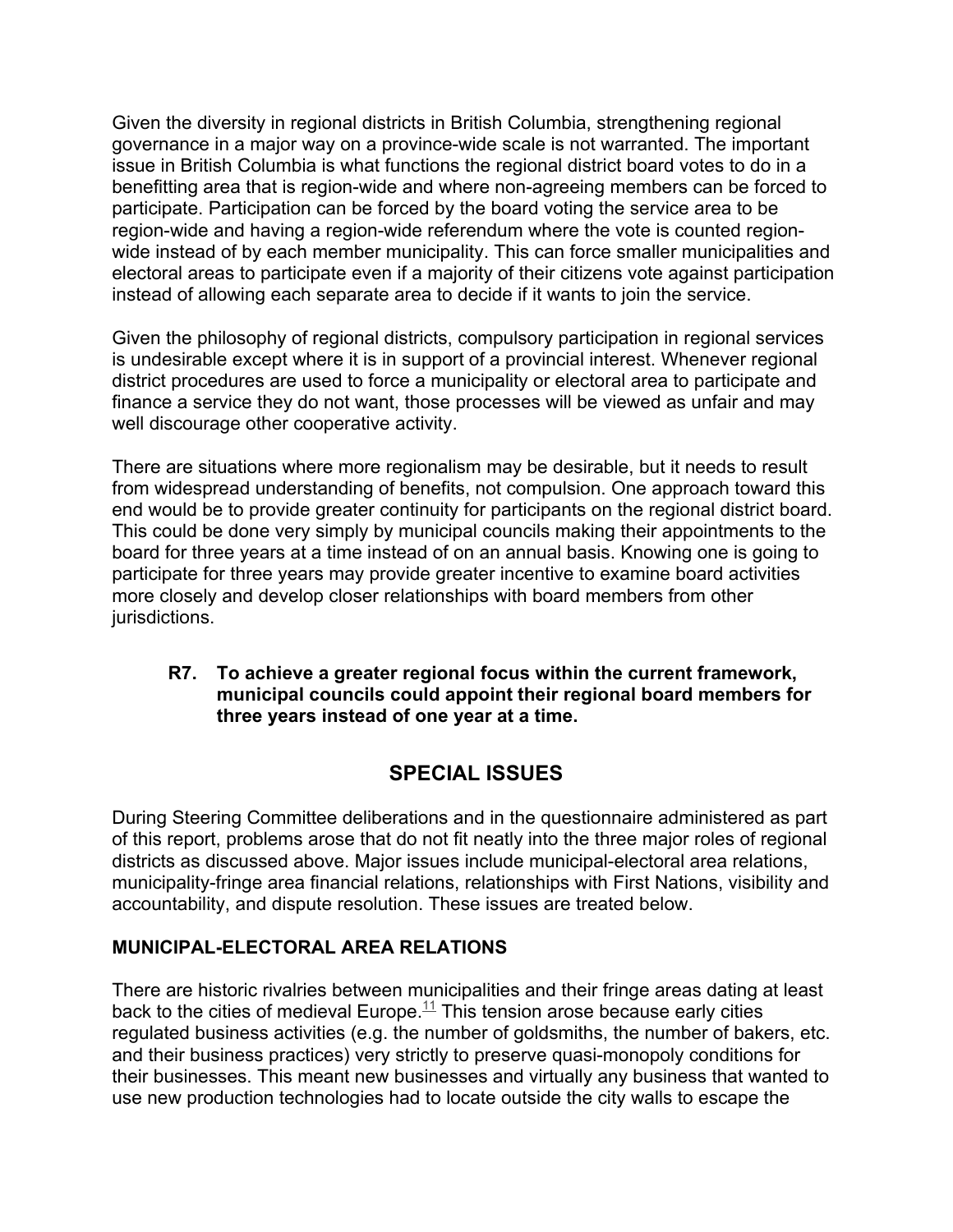regulatory regime. In some cases, especially as exhibited during the industrial revolution in England, new activities found it most advantageous to move. Cities like Birmingham, Liverpool and Manchester became the centre for new manufacturing, not older cities like London and York. These tensions have continued in North America with the most obvious cases being the use of zoning power to prevent shopping centres and retail competition for existing businesses from locating in the central city. Central city zoning practices are the major reason why the large shopping centres (and more recently big box stores) are often located outside the older central cities in suburban communities that lack a strong business community opposed to retail competition or in unincorporated areas. Historically, lower land prices and regulatory differences have been much more important for fringe area development than taxation differences. Given a several hundred-year history of tension between cities and their fringe areas, it is not surprising that such issues manifest themselves in British Columbia, especially in critical areas of land use control and finances.

There is considerable controversy about the participation of municipal board members in electoral area land use control. Some directors are simply philosophically opposed; others disagree with the amount of the financial contribution municipalities make to obtain their participation. At the same time, some municipal directors object to the costs of rural planning, not all of which is collected directly from electoral area taxes.

Electoral area land use regulation (primarily through planning, zoning and subdivision bylaws) is more complicated that simply a municipal-electoral area split. This is because electoral areas are single-member constituencies and land use regulations are bylaws of the entire regional district. Regulatory hearings should be heard by more than one board member and bylaws should be adopted by at least three members of the board or by an appropriately delegated body such as a community commission. The question becomes who besides the electoral director is going to be delegated to participate in the hearings, make recommendations, and who of the board will enact them.

If regional governments were geographically small enough so that all board members had a reasonably good understanding of their different areas, delegated representation on electoral area planning would not be such an issue. However, because of their size and diversity, there are situations where the most knowledgeable board directors to consider land use in a fringe area may well be the appointed directors from the adjacent municipality and not electoral area directors from a more distant location. There are other regional districts where the electoral area directors would be very knowledgeable about each other's areas and easily perform electoral area land use regulations without municipal council involvement. Given the diversity of regional districts, there is simply no easy answer to this problem.

While there are no simple resolutions to the issues of electoral area land use regulation, some changes in legislation may be helpful. These changes would be useful even if implementation of a regional growth strategy eliminates most of the concerns municipalities have with fringe area development.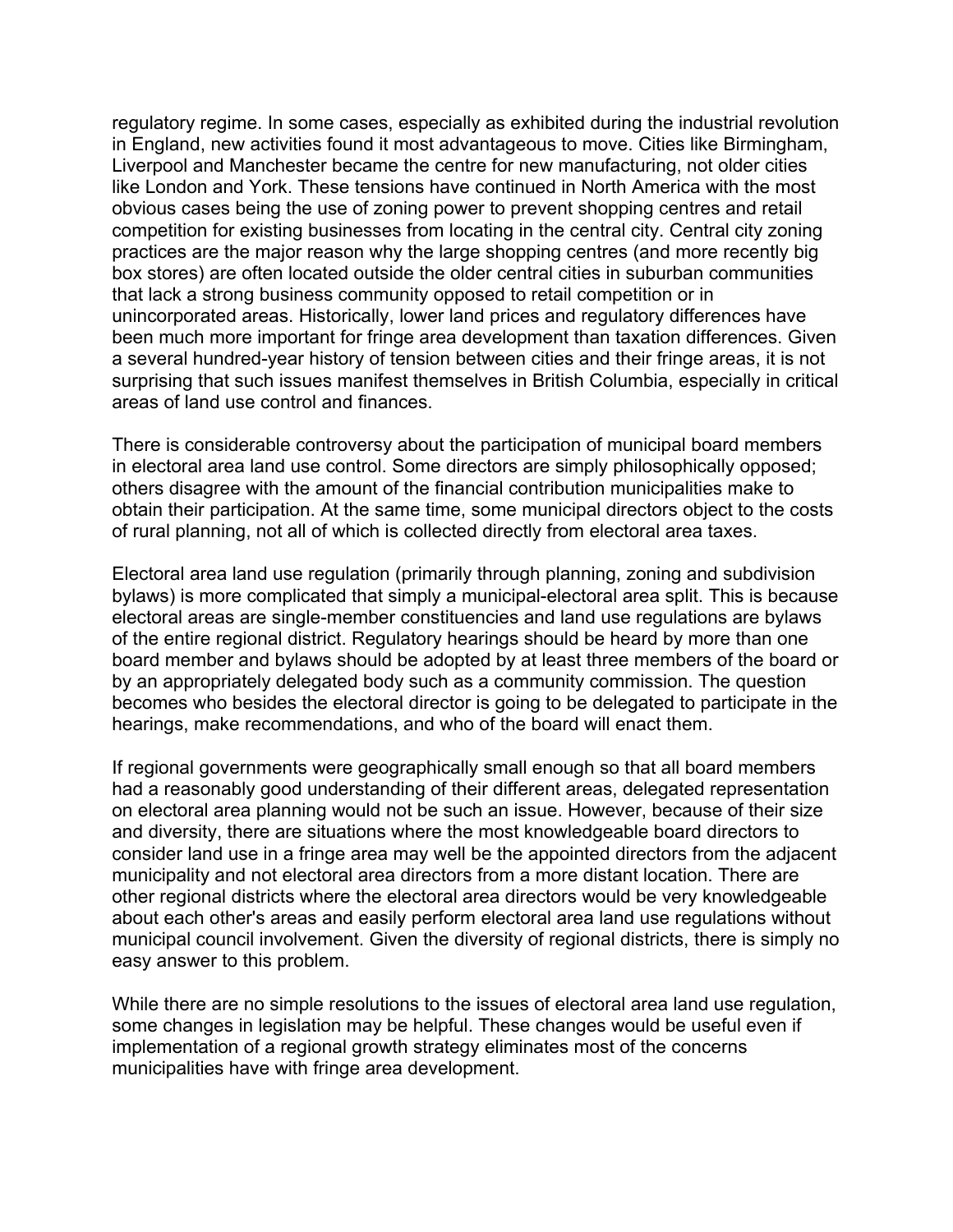Currently, municipalities may participate in electoral area land use regulation if they make a financial contribution to the planning function. Given that municipal council members often comprise a majority of the vote so that they can both make the proposal and control the vote, it is a very one-sided decision process.

**R8. If a financial contribution is going to continue to be a criterion for a municipal vote on electoral area land use, the proposal should be made by municipal council directors but the vote for acceptance should be by electoral area directors only.**

This way both parties would be agreeing to municipal director participation.

**R9. A better criteria than a financial contribution for municipal participation in electoral area land use decision-making would be to limit such participation to decisions under specific conditions where the municipal interest was involved. This interest could be specified as part of the regional growth strategy.**

For example, conditions could be 1) when the rezoning was within two miles of the municipal boundary along a roadway that crosses the boundary; 2) within one mile of the municipalities border elsewhere; or 3) in a specifically designated fringe area in the community plan. (It should be noted that these provisions from Yellowhead County, Alberta, also provide for consultation with the county for municipal zoning decisions within ½ mile of the city's border with the county.) Provisions of this kind could be included in the regional growth strategy and this approach would be sufficient to take municipal interests into account.

As with the previous functions of regional districts, their diversity must be taken into account. As long as electoral areas are single-member constituencies and unless electoral area directors are numerous enough and willing to participate in planning decisions in other electoral areas, municipally appointed members may be necessary to the electoral area land use process. The processes developed, however, should be acceptable and not imposed on electoral areas.

## **MUNICIPAL-FRINGE AREA FINANCIAL RELATIONS<sup>12</sup>**

Municipalities continually complain that fringe area residents come into the city to work, shop and recreate but do not pay taxes to the city. This may be true in the sense of who sends their tax payment to city hall (tax impact), but it is generally mistaken when who really pays taxes (tax incidence) is considered. The reason property values are higher within cities is precisely because they serve a large market area and the more workers, shoppers and recreators who come into the city from outside, the higher the property values will be. Furthermore, businesses, which benefit most directly from attracting employees and shoppers over a larger area, are significant direct taxpayers to the municipal government such that their tax revenues have been found to be in excess of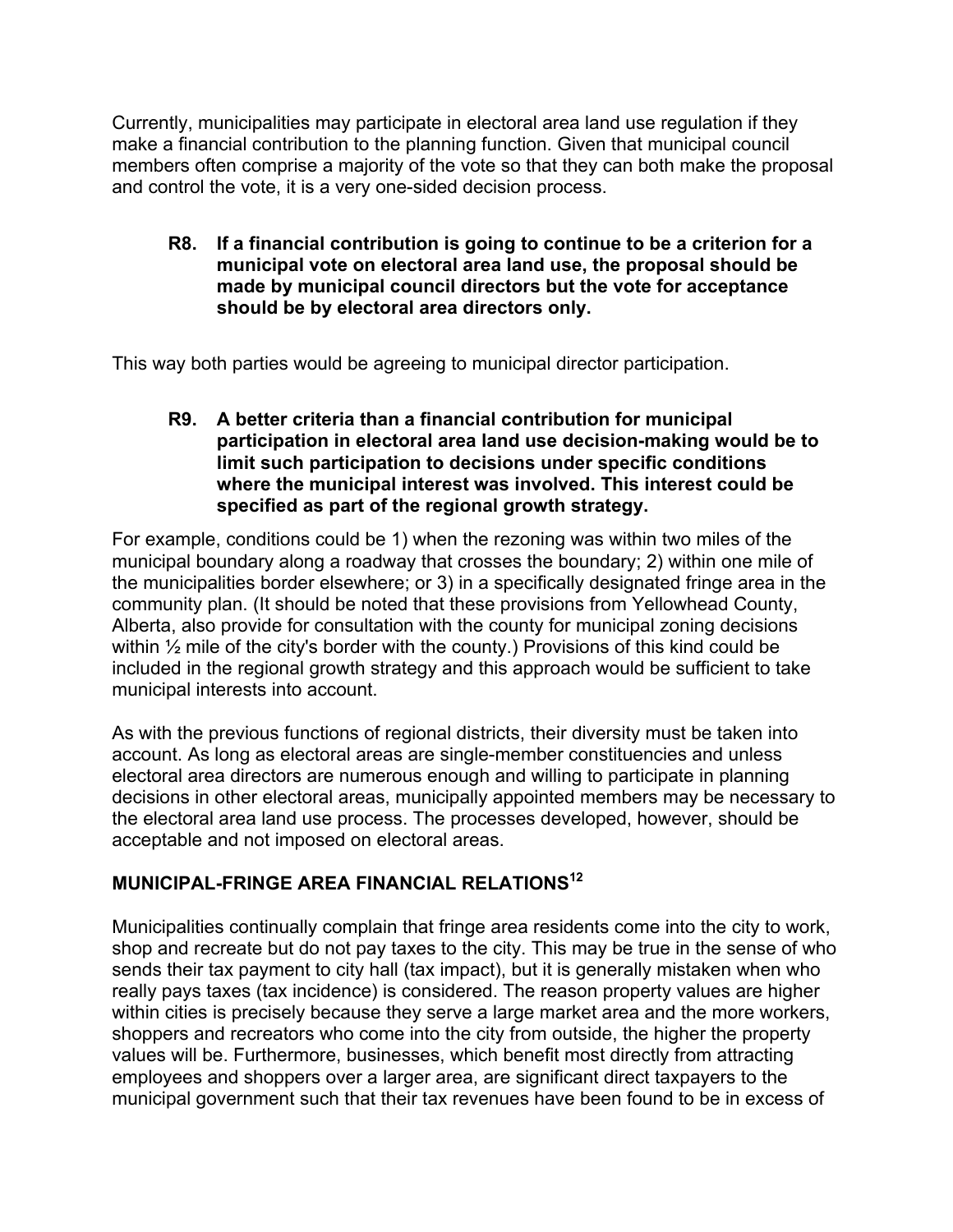the costs of servicing business, commuters and shoppers in studies that have been undertaken. The most comprehensive study in British Columbia, by KPMG for Vancouver, found that the business community in Vancouver not only covered their municipal servicing costs, including the costs of shoppers and commuters, but they also provided such a surplus that Vancouver city residents had to pay only \$.50 for each \$1.00 worth of city benefits they received. Given the extensive research on this issue in North America and the fact that British Columbia municipalities are better off than average because of their lack of responsibility for funding social services and their use of very high variable tax rates on commercial properties, claims of exploitation by fringe area residents where the municipality is the business centre for the area just do not stand up. Furthermore, recent research on the distribution of taxes and expenditures within geographically large cities that include suburban spatial patterns within their boundaries indicate that tax revenues collected from commercial and older high density residential areas are used to subsidize the newer low-density areas. This is why annexations to include fringe areas virtually always involve a net financial loss to the city.

Beside the generally mistaken attitude that fringe area residents "exploit" the central city, there are serious issues about the financing of regional district services. When the regional district is acting primarily as a regional government, then the general funding of general government, administrative costs, and remuneration of directors from the entire region is reasonable--and this would result in a disproportionate share of financing from municipalities that are commercial centres. The fact that those tax revenues are partially generated by regional district residents who are residents in areas with less commercial tax base but who work and shop in the commercial centre, makes the regional government perspective a defendable one.

However, when the regional district is performing an intergovernmental servicing role and as the government for electoral areas, then there are problems with current arrangements. From this perspective, it would make sense to be sure that electoral area governance and services are themselves not subsidized by municipalities.

Reconciling financial issues involves some pragmatic compromises. The following four recommendations philosophically support the perspective that regional districts are primarily comprised of municipal and electoral area members. The financial impact of the recommendations would be to make electoral areas more self-financing.

- **R10. If municipalities, after recognizing the contributions of fringe area residents to the municipal property tax base, still feel that fringe area residents exploit municipal tax payers, municipalities can differentiate their sign-up priorities for recreation programs and/or user charges for libraries, recreation centres, etc. for nonresidents.**
- **R11. Remuneration of electoral area directors should be paid from**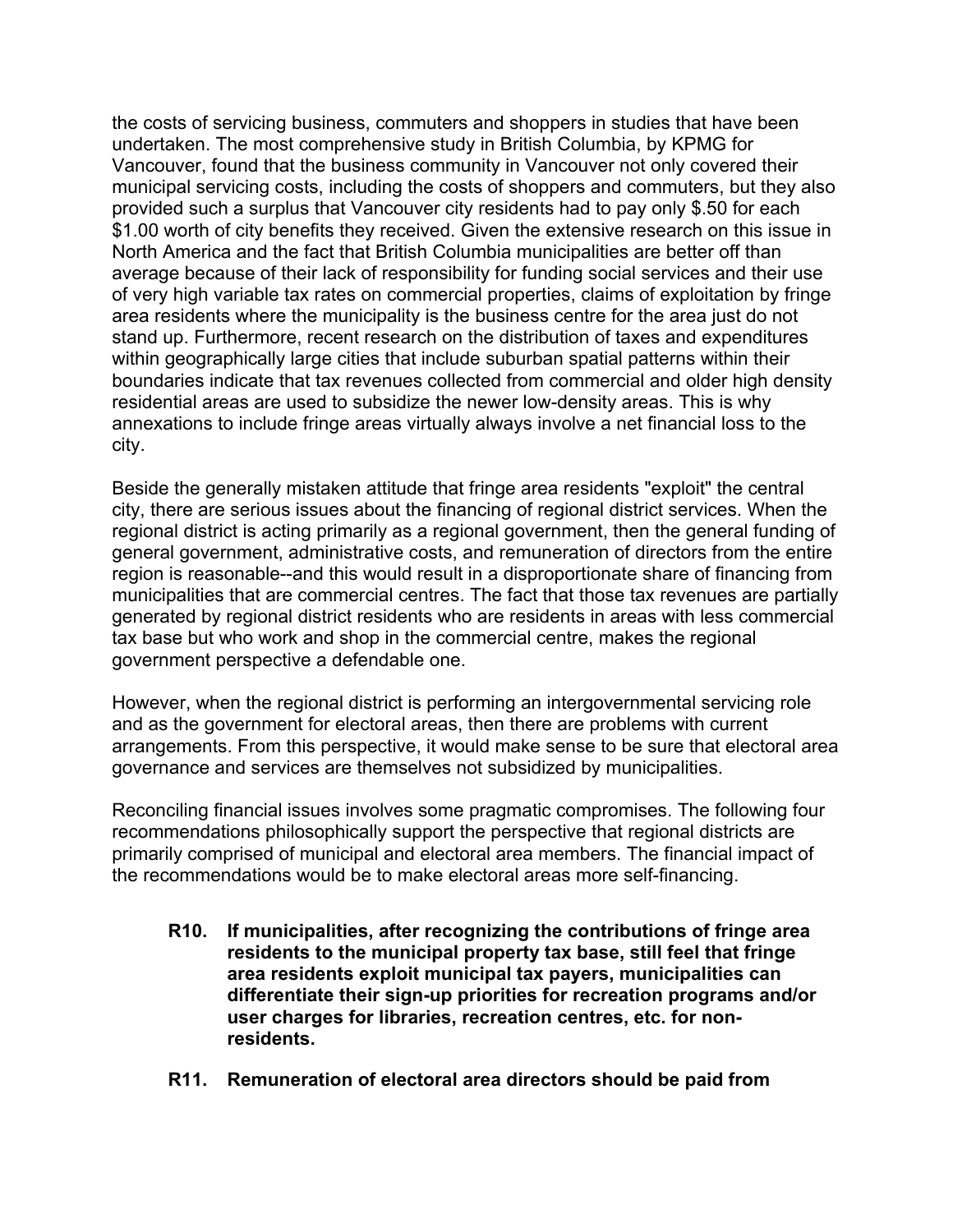**electoral area requisitions, especially if they are remunerated at a rate higher than that for municipally appointed directors. Remuneration for municipally appointed board members should be paid by their municipality either directly or through the municipal requisition.**

- **R12. Finance feasibility studies for electoral areas from electoral area requisitions and feasibility studies for inter-municipal services and regional activities from a general regional district fund.**
- **R13. Make every effort to allocate costs of administration in relation to the real costs for administering services to different areas. Where electoral areas are truly rural with few services there should be little change. Where they are a dense fringe area with active community planning and continual amendments to land use bylaws, they would be responsible for those costs.**

## **FIRST NATIONS**

Two different kinds of First Nation issues were raised in the questionnaires. The first is where there are a significant number of First Nation members resident on a reserve who utilize off-reserve services such as recreation centres or libraries but do not contribute any taxes; and second is where there are non-native residents and businesses on reserves that pay property taxes to the First Nation government instead of to the regional district.

The British Columbia government does not have jurisdiction to tax natives on reserve and thus cannot delegate such jurisdiction to local governments. Natives are also allowed to vote in all elections although voter turnout on reserves is very low in nonnative elections. The Federal government has also refused to pay grants in lieu of taxes for reserve lands although Lake Babine First Nation makes a payment in lieu of taxes to the Village of Burns Lake and many more have contracts for payment for services for reserve leasehold lands with municipalities and regional districts. In addition, the Sechelt Indian Government District (which has the same council as the Sechelt First Nation) sits on the Sunshine Coast Regional District, and at least one other regional district invites First Nation representation on committees. First Nations must also be included in growth strategies planning, although not necessarily as a member.

The most useful approach to dealing with First Nations is to treat them like other local governments for regional district services. This means benefitting areas should include reserves where their leadership agrees to participate and exclude them otherwise. The Municipal Act also makes clear that contractual agreements can be used for cost sharing purposes. It would also be useful if First Nations could be full partners for benefitting area services. Toward this end it would be useful to clarify that in regional district legislation and in treaties.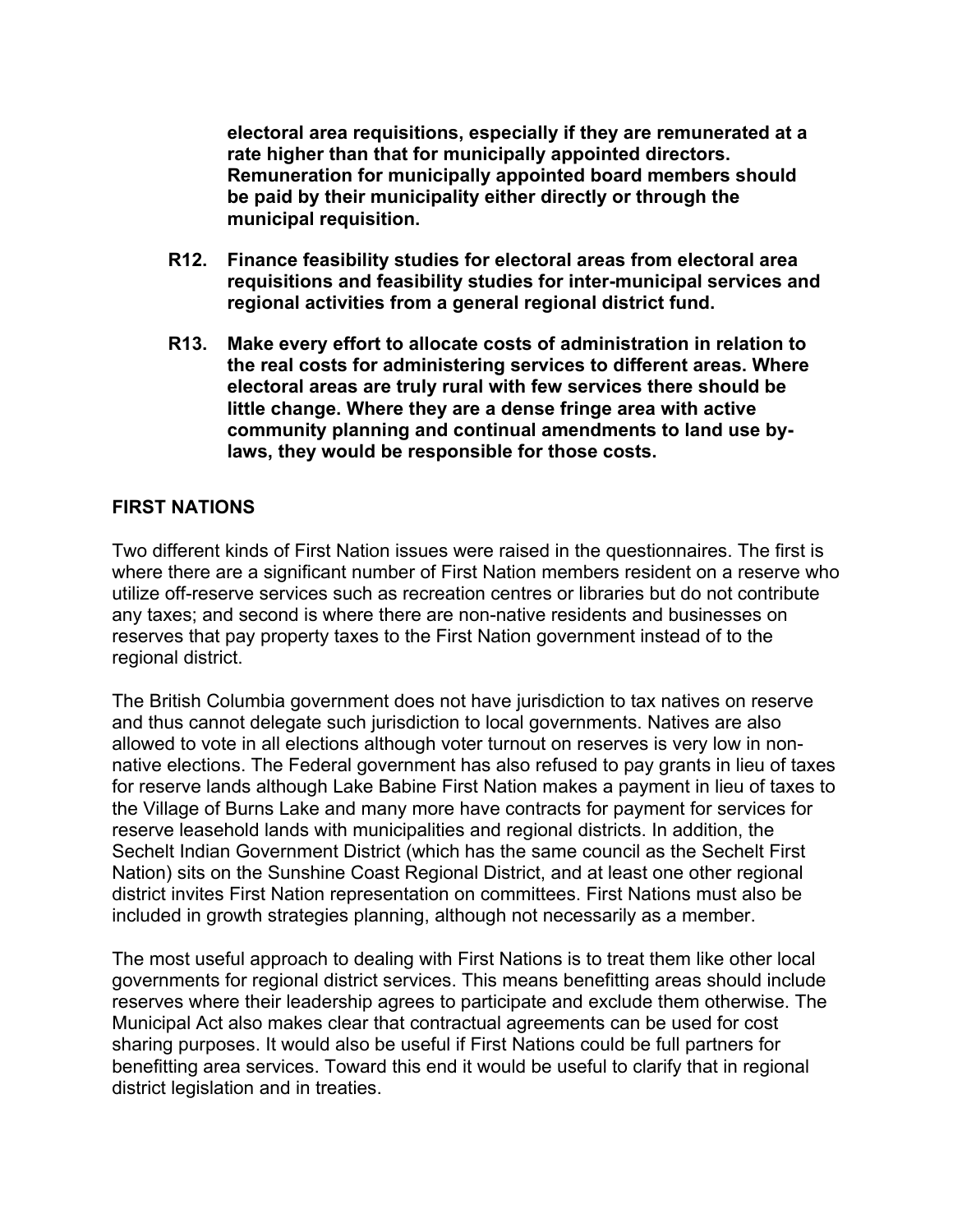**R14. There should be explicit recognition that First Nations can participate fully in custom servicing arrangements with the basis for payment and voting participation on the committee as agreed to in the agreement.**

### **VISIBILITY AND ACCOUNTABILITY**

Public awareness of regional districts generally exists in rural areas because of direct elections, land use regulatory hearings, and publicity and referenda over adoption of new services. Accountability is through elected officials, hearings and referenda, although the problems of single-member constituencies have already been treated in recommendations to strengthen the rural government role for those areas where the citizens desire greater representation and accountability. Even with the awareness that does exist, however, electoral area citizens are seldom well informed as to just what functions the regional district is performing and what their taxes are paying for. One approach to this information problem is the suggestion that the regional district send its own tax notices and collect its own taxes in electoral areas.

Currently the provincial Surveyor of Taxes collects property taxes for all taxing governments outside of municipal boundaries. This includes school districts, hospital districts, the British Columbia Assessment Authority, the Municipal Finance Authority and may include an improvement district or library system as well as regional districts.

Steering Committee questions concerned the adequacy of the tax notice for informing taxpayers what the regional district portion of the tax was paying for. The way municipalities resolve this problem is not simply with the tax notice, but by including a one-page information sheet with every tax notice. Such sheets vary but most include lists of services and pie charts to illustrate sources of city revenue and major expenditure categories.

From the perspective of providing information to taxpayers, it should be possible to arrange for either inclusion of an information flyer with tax bills or a separate mailing, rather than to undertake all the responsibility for billing, collecting and enforcing property tax collection.

**R15. The Surveyor of Taxes should provide an opportunity to include a flyer with tax notices for electoral areas. If such inclusion is not economical, regional districts should mail their own notices at the same time as tax bills are mailed. Regional districts should also consult with member municipalities to arrange for inclusion of information on the regional district with municipally mailed tax bills.**

Members of the Steering Committee also pointed out that some regional districts would like to collect their own taxes because they feel they can do it for less that the charge of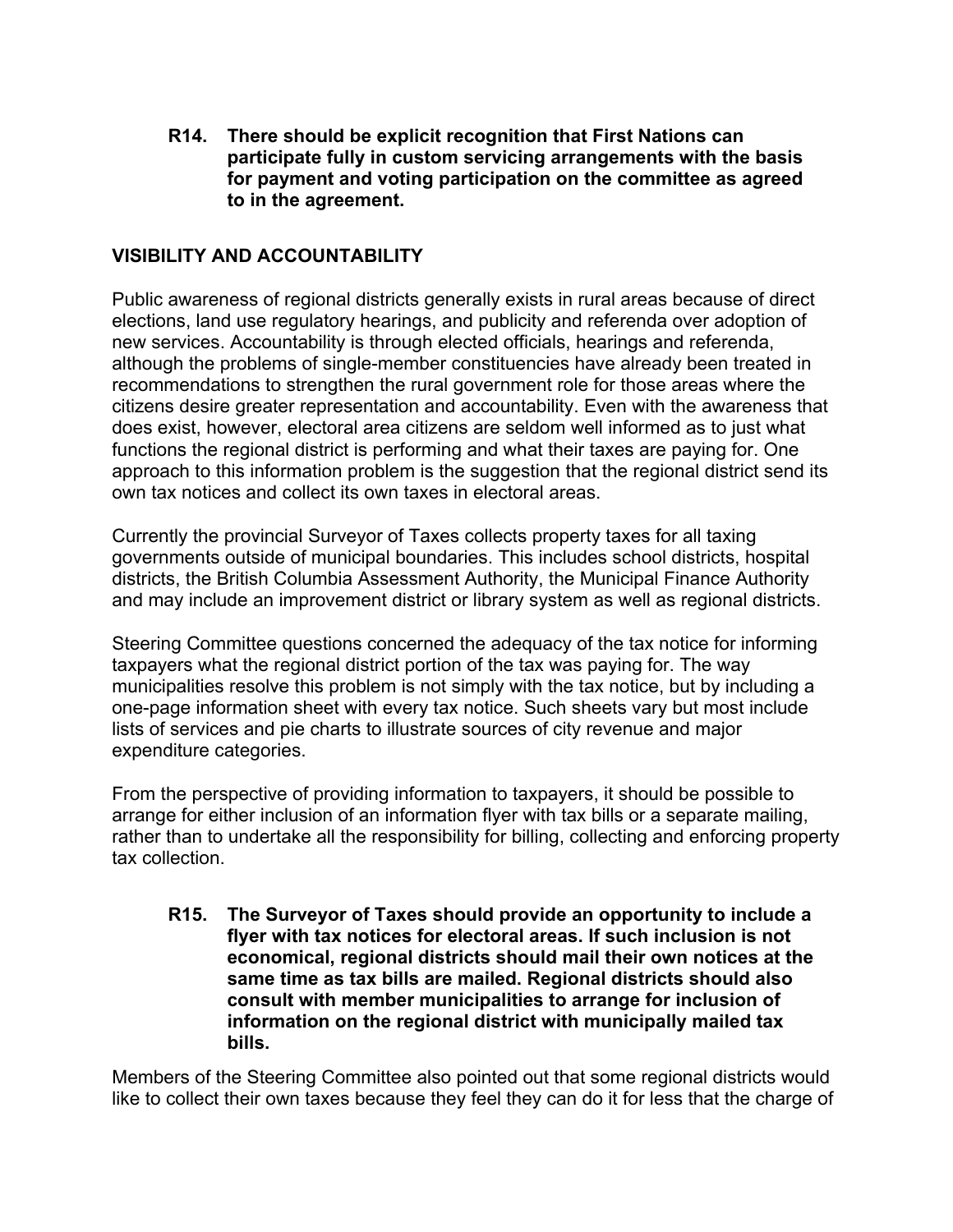5.25% of tax revenues by the provincial Surveyor of Taxes. It should be recognized, however, that because of the integration between collection and enforcement there should be only one property tax collector in any given area, and that this would mean the regional district would have be responsible for tax collection for school districts, hospital districts, the provincial government, and any other local taxing jurisdictions. Municipalities undertake this full range of tax collection within their boundaries and it should be noted that in those municipalities of sufficient size to budget tax billing, collection and enforcement as a separate item, the costs are less than 1% of revenues collected. In the municipality of Saanich, for example, these costs are only .46% of revenue collected, or less than one-tenth the costs of the Surveyor of Taxes to regional districts. Thus there is every reason to believe that regional districts could undertake property tax billing, collection and enforcement for a reasonable cost. Smart regional districts would not necessarily undertake tax billing, collection and enforcement process themselves, but would contract with a municipality to undertake collections for them or enter into agreement with several municipalities to undertake this service jointly.

There is much less recognition of the role of regional districts where municipal councillors are appointed to the board and the municipal council makes most decisions directly unless there is a referendum on capital expenditures. It must be recognized, however, that for municipalities, the regional district is designed to be accountable to municipal councils, not the citizens in municipalities. Furthermore, it is precisely this accountability relationship and the participation of municipal councillors on the regional district board that has facilitated the regional district role in inter-municipal service cooperation and reduced conflict between municipalities and regional districts.

In many respects, regional districts are more like a wholesaler than a retailer for the citizens of municipalities. Citizens elect and deal with their elected representatives on municipal council and representatives from the council sit on the regional district board. The elected council members are responsible for municipal services, whether those services are produced by the municipality, another producing organization such as a non-profit agency or private firm under contract to the municipality, or the regional district.

From this perspective, citizens should look to their municipal councillors on regional district issues just as they look to them on municipal issues. The fact that only some councillors or the mayor sit on the regional district board is not much different from having only some councillors sit on a particular municipal committee. Regional district policies, as they relate to citizens of the municipality, are of concern to the entire municipal council, not just its appointees to the regional district board.

While citizens continually rate local governments highest for the value they receive for their taxes, not everyone is interested in local politics and voter turnout falls significantly as the size of local governments increases. It is not likely that the average citizen is ever going to have a full understanding of regional districts although they will have heard of their regional district more often than they hear of the wholesalers who supply the food to their local supermarket. Thus it is very important that municipal councillors recognize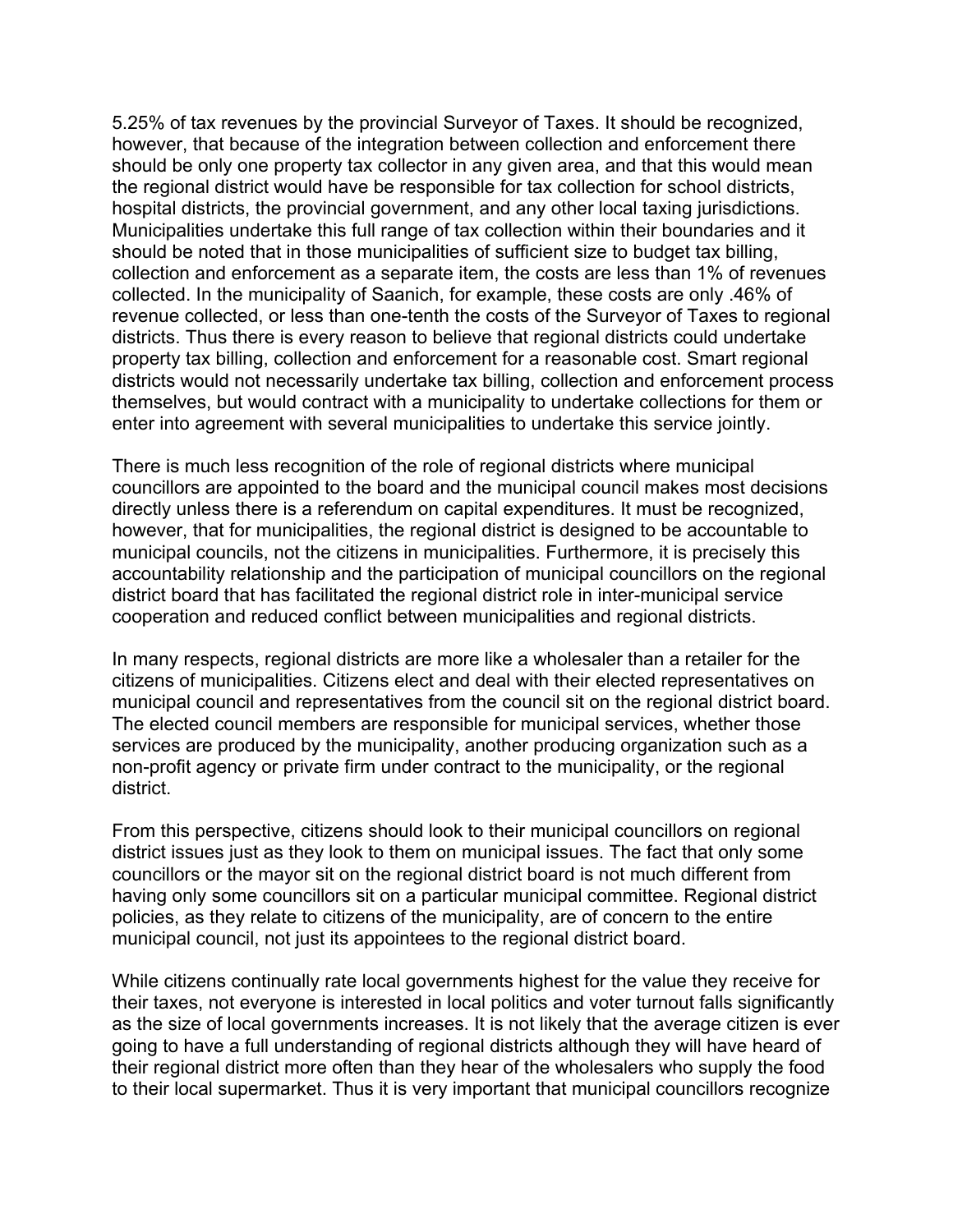the importance of their role in representing citizens on all municipal service issues regardless of the level of government responsible for the service.

One recommendation on visibility and accountability follows directly from the design of regional district boards.

#### **R16. Efforts and education concerning regional districts in municipal areas need to educate everyone, including front counter municipal staff, about regional district accountability to municipal council members.**

The municipality of Saanich has decided to allow voters for municipal council to also indicate their preference for the candidate they want to sit on the regional district board; the candidate would have to win election to council and it would still be up to council to designate their representatives. This approach has the advantage of making voters aware that one or more of their councillors will also be a regional district board member. The potential disadvantage is that Saanich could end up with directors that not only do not represent the council, but conflict with it on regional issues in order to obtain political visibility. Municipalities should be free to experiment with such a policy, but the Municipal Act needs to remain clear that it is the council that appoints its members to the regional district board.

Accountability issues also include the accountability of the regional district administrative structure and operating departments to the regional district board. Problems can arise because regional district board members view their primary responsibility as looking after municipal council business and do not pay as close attention to regional district business. This problem is also exacerbated because policy direction must come from the board as a whole, and the boards themselves are often very large with different board members often having very different responsibilities. The result is that some board members do not have the same degree of interest in the functioning of the regional district as municipal councillors have for their municipality.

Most regional districts need their relatively large boards to provide effective representation for their regions and regional district board member/administrator/staff relations are beyond the capability of legislative changes to resolve. However, there are two approaches that may help resolve these issues.

One is for municipalities to appoint their representatives to the board for a full 3-year term as per recommendation R7 on strengthening regionalism, repeated below:

### **R7. To achieve a greater regional focus within the current framework, municipal councils could appoint their regional board members for three years instead of one year at a time.**

This would provide municipal board members with an increased concern for the functioning of the regional district and may encourage regionalism and cooperation while maintaining municipal representation.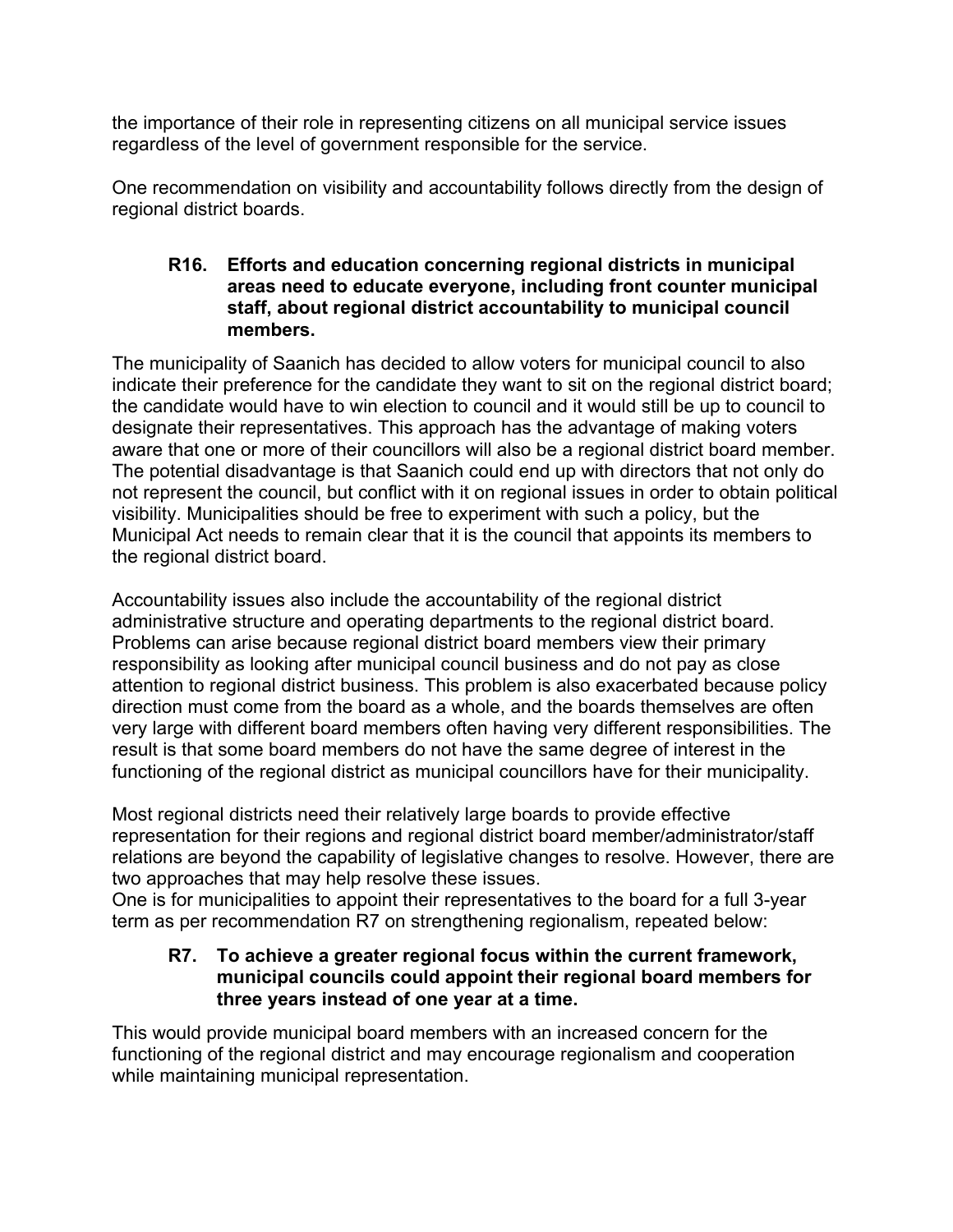A second way regional district board supervision of the management and production of specific services may be improved is for the board to delegate significant authority to committees or commissions to act on its behalf. Of critical concern with such delegation, however, is that committees or commissions see both benefits and costs in their decision-making.

While a smaller group can often do a better job of decision-making than a large board, one has to be careful to be sure that the small group is motivated to provide the services they are responsible for efficiently and not simply be advocates for more services because taxes are not their concern. This latter problem is a continual one when, for example, advocates for recreation are appointed to a recreation commission and they believe recreation is much more important than the average citizen and tax payer. This means that if appointments include non-members of the regional board, it is necessary to be sure those appointments are representative of the community and may even need to include representatives of ratepayers associations, as well as representatives from service advocacy groups.

In improving accountability by decentralizing some decisions to committees or commissions, the role of improvement districts needs to be considered. U.S. research indicates that their performance tends to be superior to that of municipal and county governments because their locally elected officials can concentrate their efforts on a narrow field of concern. Regional districts should take advantage of this knowledge by delegating responsibility for supervising common local services such as fire protection or water supply to locally based committees or commissions to relieve the load on the regional district board.

**R17. Delegation to committees and commissions should be used to provide better political scrutiny over particular services, but it is very important that such committees and commissions not become advocates for their particular service and neglect its costs. The committees designated in custom agreements may facilitate the achievement of this recommendation.**

Regional districts are not only unique, they are extremely complex organizations. This complexity results from the differences in their roles as rural governments, political forums and administrators for inter-municipal service cooperation and as regional governments. Compounding the complexity of roles are requirements for separate budgets and accounting for different services and often the large size and heterogeneity of interests on the regional district board. Regional district board members must understand the nature of these unique organizations and treat their roles very seriously.

### **R18. Greater educational effort may be necessary to assure that directors understand the different roles they must fulfill, and it may be useful to specify these roles in legislation.**

It is also important that regional district administrators recognize that regional districts have multiple roles and that assisting with negotiating benefitting area agreements and dealing with a variety of funding formula and voting rules, which are likely to become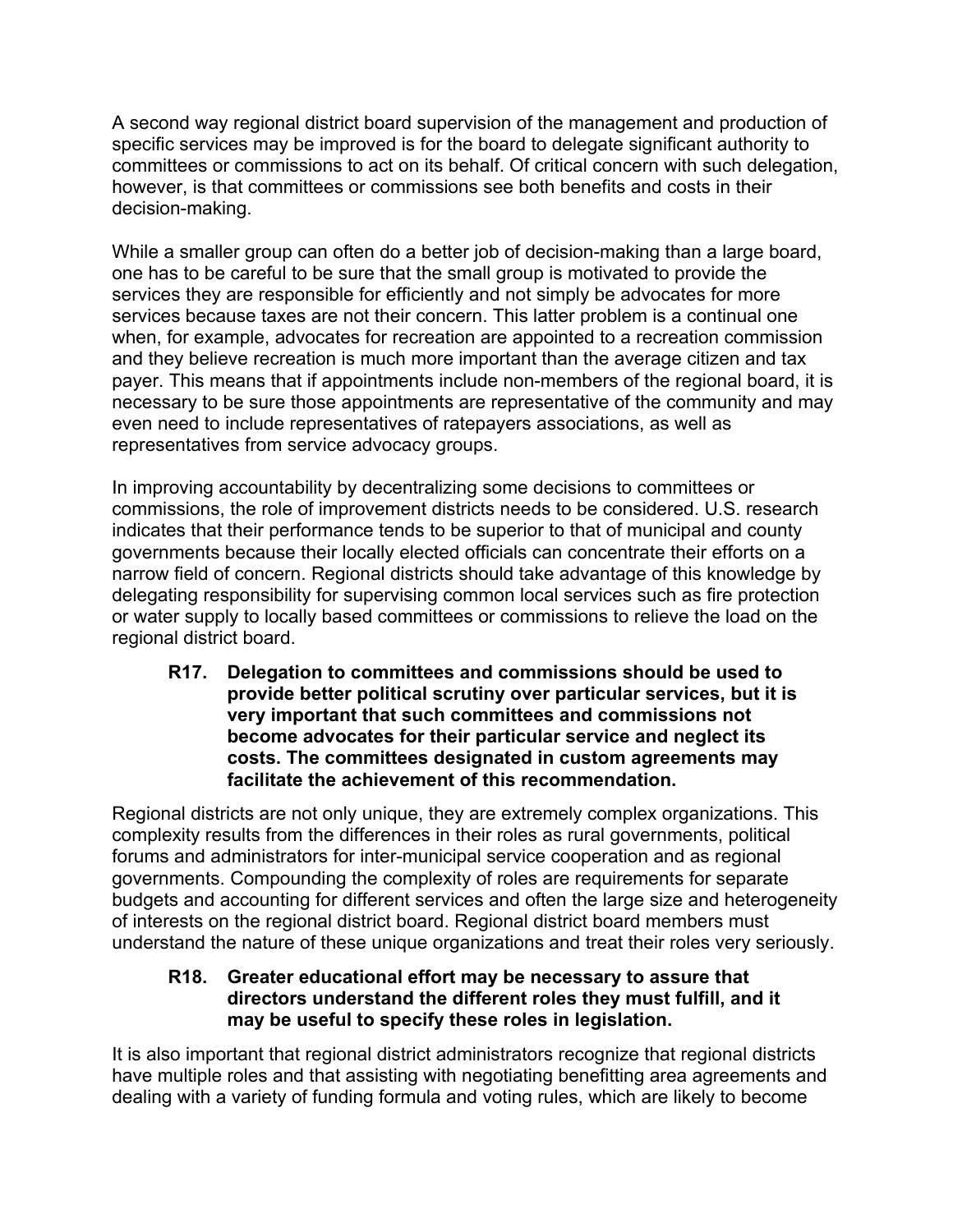even more complex in the future, is what their job is about. Regional districts are a very different kind of organization than a municipality.

### **DISPUTE RESOLUTION**

In one sense, one can argue that if all proper procedures are followed, any resulting dispute is simply a disagreement in outcomes and losers should not have recourse to any dispute resolution mechanism. However, one has to balance that position with the observation that even the best designed contractual relationships include time limits, provisions for exit and dispute resolution mechanisms, and that legalistic insistence on situations that are regarded as unfair seriously reduce and eventually eliminate the credibility of the institution. Procedures for dispute resolution for regional districts need to be improved.

The objective in recommendations thus far is to refine the actual practice and procedures of regional districts to meet their philosophy as forums for inter-municipal servicing arrangements as well as rural and regional governments. With such recommendations in place there should be many fewer disputes. However, properly written intergovernmental agreements, like any contract, include provisions for dispute resolution. The purpose of dispute resolution is not to rewrite the contract; it is to take into account unanticipated events or differences in interpretation by the parties. Issues of these kinds are just as likely to arise in regional districts as in other kinds of contractual relationships.

Conflict resolution, within the context of regional districts, poses both common and unique problems. A common problem is that conditions under which the original agreement or vote was taken have undergone significant change, but under regional district voting rules a member that has been disadvantaged can do nothing about it. This is a major reason why contracts have expiration and renewal clauses. A rare but unique problem also occurs when a dissenting municipality is forced to enter a regional function on a region-wide vote even though its citizens voted not to participate. In this latter case, it is the decision rules themselves that create the conflict, not some unanticipated change. While it is possible to view both conflicts as simply outcomes of the rules and those outcomes should be accepted, that is not a very practical approach if one wants regional districts to be viewed as fair by their members and to result in increasing levels of cooperation over time.

The Municipal Act provides for members of regional districts to appeal decisions to the Inspector of Municipalities. However, it would be very awkward for the Inspector to treat as a dispute a request by a party that was simply outvoted in normal regional district decision-making. Even more limiting is that the Inspector must go to Cabinet for authorization to arbitrate and again for authority for enforcement of a recommendation. Cabinet does not need to be involved in such issues. Two actions are needed to enhance dispute resolution processes. One is authority legislated for the Inspector to recommend mediation, appoint an arbitrator and enforce an arbitration; the other is to list situations where the Inspector will initiate a dispute resolution process. Dispute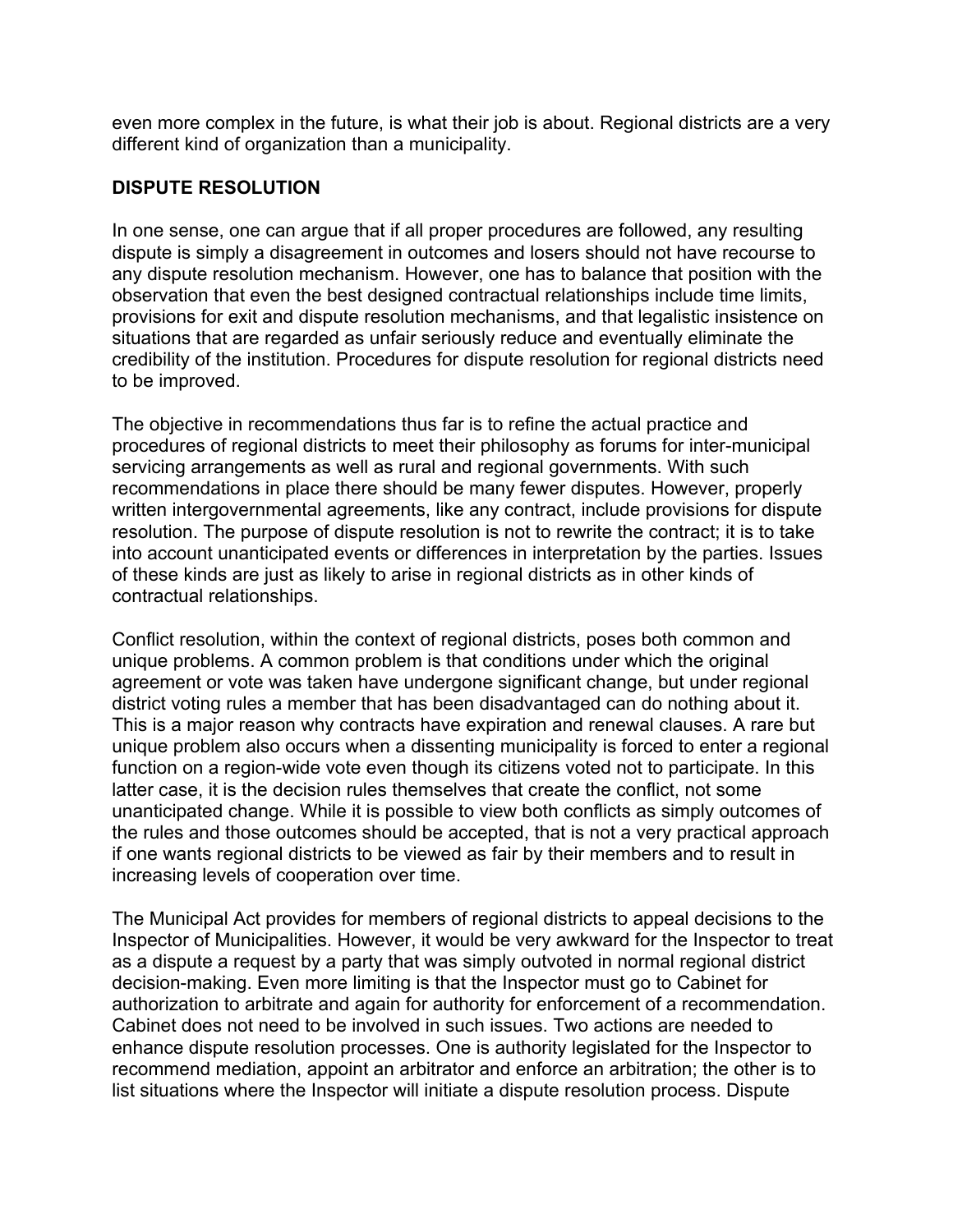resolution services should be available upon the request of one party under well defined conditions, recognizing that over time precedents will be set that refine those conditions.

Once situations where disputes can be legitimately defined to exist are clarified, it is important to have a process to deal with them. Dispute resolution mechanisms such as recourse to the Alberta Municipal Board run a risk of ending up being treated like a court situation and expenses for both parties can be very high. Similar problems have arisen in other jurisdictions.

To avoid the high cost of quasi-judicial boards and still provide for dispute resolution, several jurisdictions are moving toward the use of mediation prior to use of the board.<sup>13</sup> The Alberta Ministry of Municipal Affairs has developed a process where a disputant approaches the Ministry with its dispute and if the responsible Ministry officials agree that there is a legitimate dispute, the Ministry refers the parties to a list of mediators. Alberta Municipal Affairs maintains a list of qualified mediators, or municipalities can chose a mediator from the Alberta Arbitration and Mediation Society or from the Canadian Dispute Resolution Directory. While parties pay the mediator fees, under Alberta's Dispute Resolution Initiative, Alberta Municipal Affairs will pay a proportion of the costs of the mediators. Alberta seems unique in sharing the costs of mediation.

A mediation for British Columbia, where there is no board for appeals if an agreement is not reached, should include subsequent steps, such as those contained in the British Columbia growth strategy process, where if a mediator cannot achieve a solution, the Inspector may appoint an arbitrator (who may be the same person as the mediator) to resolve the situation.

The availability of a formal dispute resolution process with stated conditions for when a regional district dispute will be treated as such will encourage members of regional districts to resolve disputes internally. Those remaining disputes that cannot be resolved internally can then go forward to mediation processes where the objective is still to seek a fair solution and not get involved in court-like procedures. Finally, the fact that arbitration can ultimately be imposed makes each earlier step more likely to be successful.

- **R19. The dispute resolution process should involve a combination of mediation processes such as has been developed by Alberta Municipal Affairs and arbitration processes as provided for in the regional growth strategies process. To implement this process, legislate the Inspector of Municipalities with authority to recommend mediation, appoint an arbitrator and enforce an arbitration decision.**
- **R20. There should be a written statement of regional district issues the Inspector is prepared to consider. Recommended conditions include:**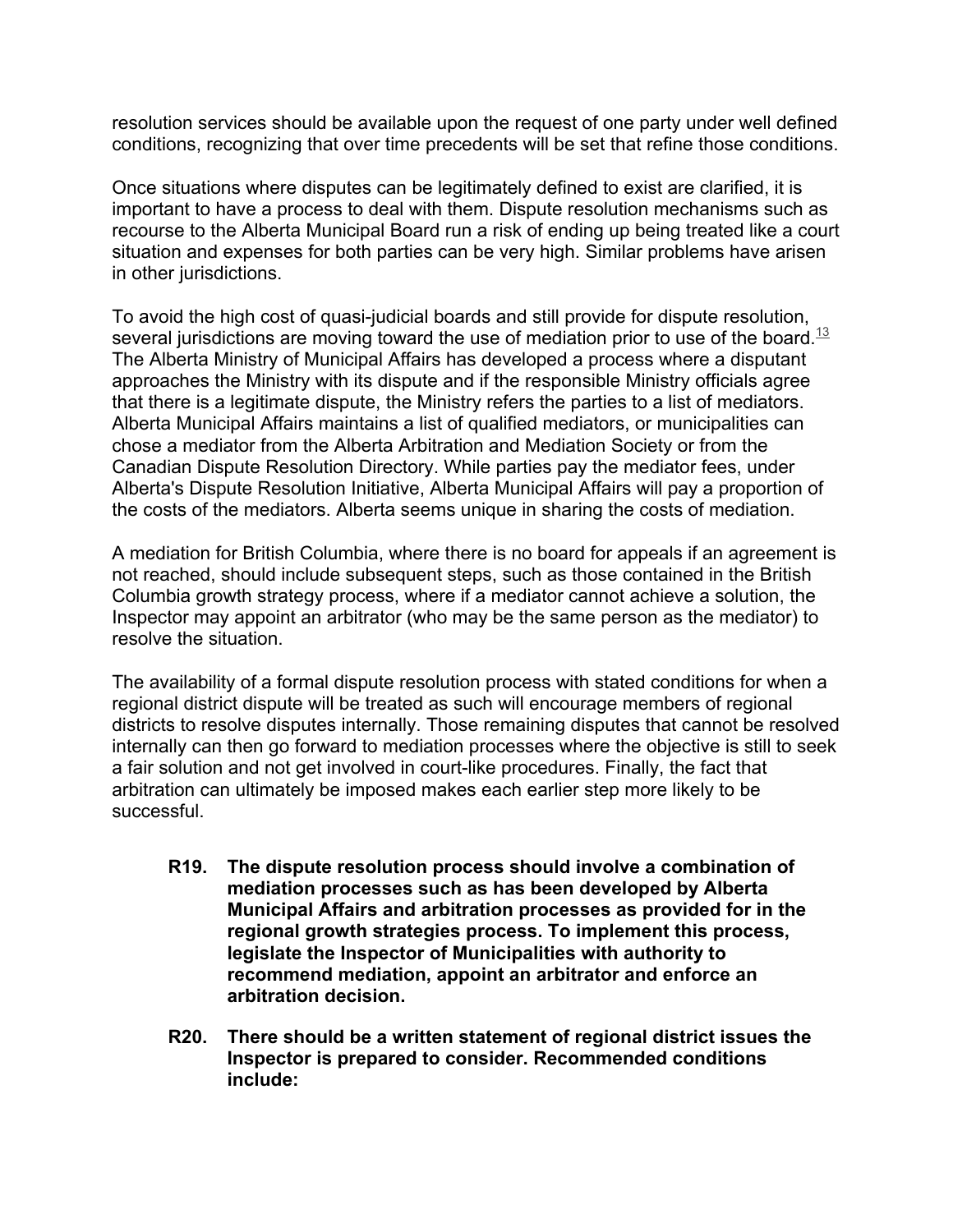- **any benefitting area agreement made prior to the availability of custom agreements,**
- **any agreement where there has been a significant change in conditions,**
- **any agreement after 10 years,**
- **any situation where a member municipality or electoral area is forced to be included in a service where its citizens did not vote to participate, and**
- **any situation where any member fails to abide by the agreement it is a party to.**

## **SUMMARY AND RELATIONSHIPS AMONG RECOMMENDATIONS**

Regional districts were a very innovative approach to local government in 1965 and they are now also recognized by central Canadian scholars as potentially the best arrangement for regionalism in a local government system. Their major strengths are that they build on municipalities and can provide services over a variety of geographic scales. Their philosophy and general implementation of financing closely related to benefits received is also a desirable characteristic of the system. They also reflect a western tradition of reliance on local initiative in local government organization.

All of the recommendations, relisted below, are consistent with regional district philosophy and also recognize the difficulty of applying one set of rules to different regional districts. Such rules must also recognize the very large geographic scale and heterogeneity of some regional districts, while still allowing more compact and homogeneous regional districts to function effectively for their area. The most important recommendations are those that deal with facilitating inter-municipal agreements, including dispute resolution, and visibility and accountability. These areas of difficulty are generic to any system of local government where the different geographic boundaries appropriate to different kinds of services are accounted for and in any system where citizens must deal with different general local governments for different activities. The U.S. county system is accommodating to these problems with the increased use of the promotion of inter-municipal agreements, which has been a fundamental purpose of regional districts since their beginning. British Columbia regional districts are also being mandated responsibility by the provincial government- which was the original purpose of U.S. counties. Both, however, recognize the importance of municipalities and most U.S. states, as well as British Columbia, have avoided assigning municipal functions to a second tier of government that would directly conflict with their municipalities, as has been done in Ontario's two-tier system.

The recommendations in this report, relisted below, are based on evidence from the operation of regional districts and other systems of local government in North America,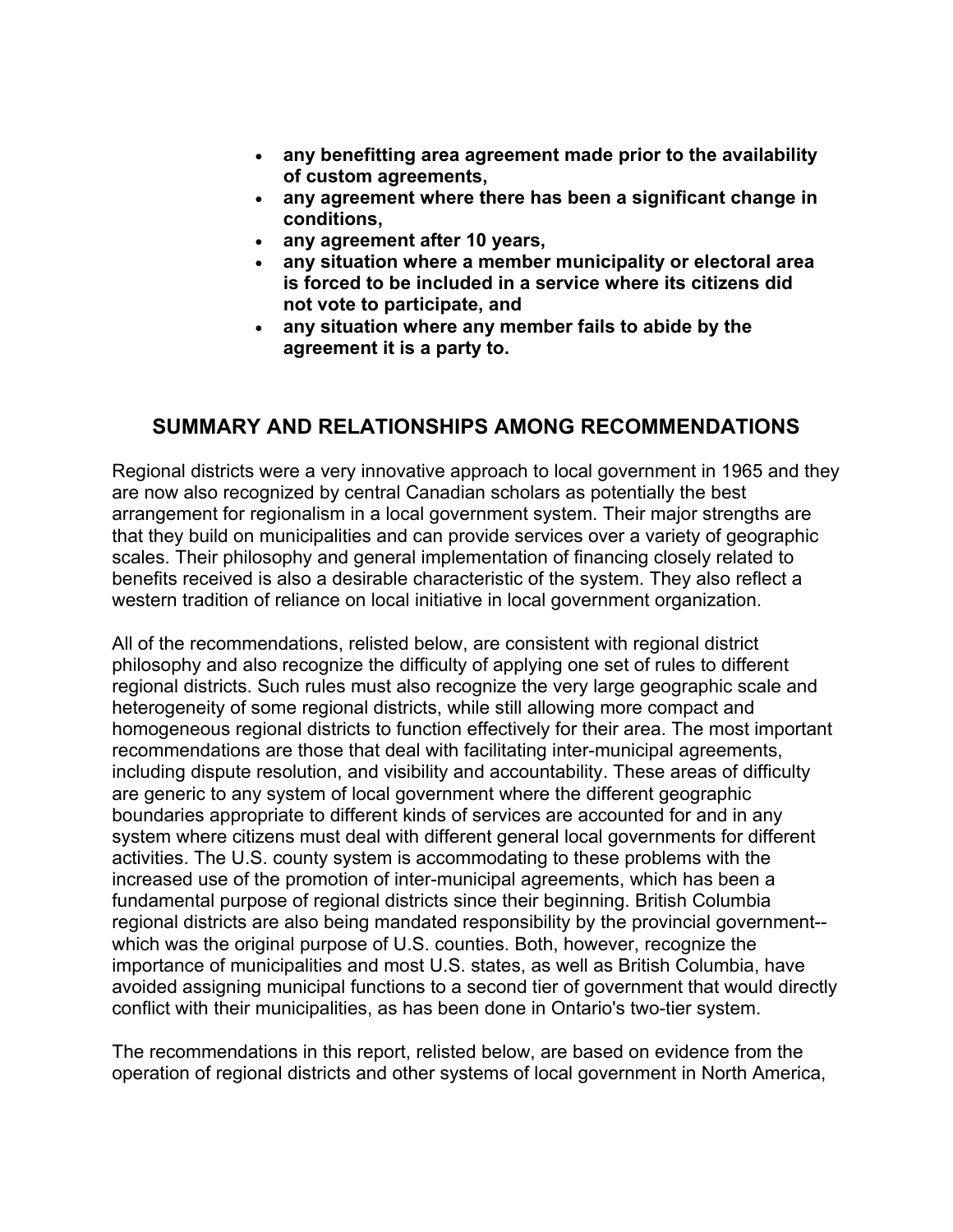combined with the philosophy of regional districts. They will improve the local government system in British Columbia.

- **R1. The restrictions on entering into new services and segregation of funds for services should be maintained for electoral areas unless the electoral area (or sub-part of it) moves beyond a single member constituency for decision-making. A small "general fund" may be appropriate for electoral area constituency work but not for the funding of individual services.**
- **R2. The current philosophy of consent from each member for participation in benefitting areas should be retained.**
- **R3. For any benefitting area, service any significant change in the agreement should require the agreement of each member. If a member disagrees as to whether a change is significant, it should be appealable to a dispute resolution process.**
- **R4. Custom agreements for a benefitting area service should allow modified voting rules and modified bases for financial contributions.**
- **R5. Voting rules and delegation rules need to be reviewed both for clarity as to when a corporate or weighted vote are to be used and to clarify what can be delegated in custom servicing arrangements.**
- **R6. Provisions for time limits, notice provisions for exit and for dispute resolution should be included in the creation of benefitting areas and in custom agreements.**
- **R7. To achieve a greater regional focus within the current framework, municipal councils could appoint their regional board members for three years instead of one year at a time.**
- **R8. If a financial contribution is going to continue to be a criterion for a municipal vote on electoral area land use, the proposal should be made by municipal council directors but the vote for acceptance should be by electoral area directors only.**
- **R9. A better criteria than a financial contribution for municipal participation in electoral area land use decision-making would be to limit such participation to decisions under specific conditions where the municipal interest was involved. This interest could be specified as part of the regional growth strategy.**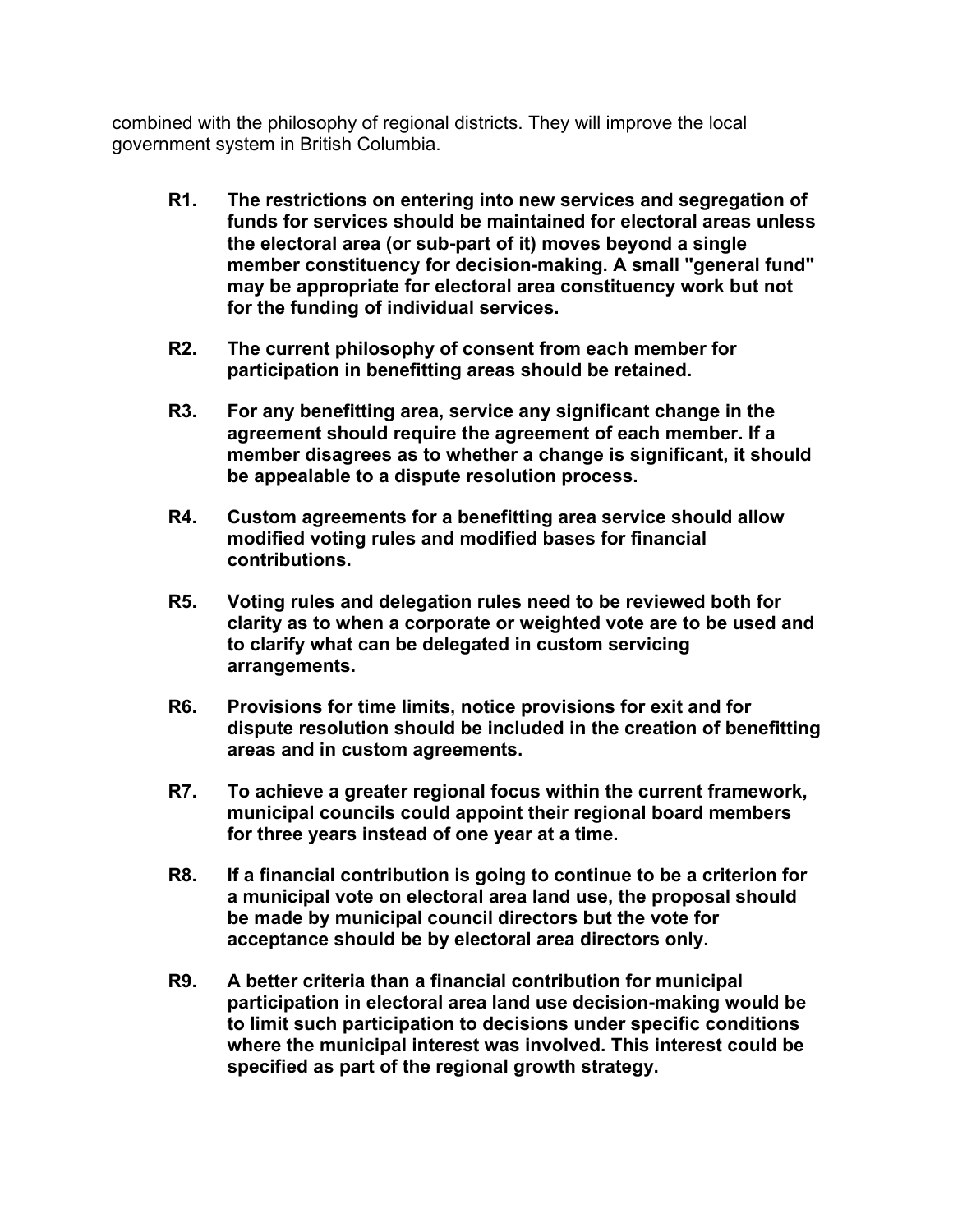- **R10. If municipalities, after recognizing the contributions of fringe area residents to the municipal property tax base, still feel that fringe area residents exploit municipal tax payers, municipalities can differentiate their sign-up priorities for recreation programs and/or user charges for libraries, recreation centres, etc. for nonresidents.**
- **R11. Remuneration of electoral area directors should be paid from electoral area requisitions, especially if they are remunerated at a rate higher than that for municipally appointed directors. Remuneration for municipally appointed board members should be paid by their municipality either directly or through the municipal requisition.**
- **R12. Finance feasibility studies for electoral areas from electoral area requisitions and feasibility studies for inter-municipal services and regional activities from a general regional district fund.**
- **R13. Make every effort to allocate costs of administration in relation to the real costs for administering services to different areas. Where electoral areas are truly rural with few services there should be little change. Where they are a dense fringe area with active community planning and continual amendments to land use bylaws, they would be responsible for those costs.**
- **R14. There should be explicit recognition that First Nations can participate fully in custom servicing arrangements with the basis for payment and voting participation on the committee as agreed to in the agreement.**
- **R15. The Surveyor of Taxes should provide an opportunity to include a flyer with tax notices for electoral areas. If such inclusion is not economical, regional districts should mail their own notices at the same time as tax bills are mailed. Regional districts should also consult with member municipalities to arrange for inclusion of information on the regional district with municipally mailed tax bills.**
- **R16. Efforts and education concerning regional districts in municipal areas need to educate everyone, including front counter municipal staff, about regional district accountability to municipal council members.**
- **R17. Delegation to committees and commissions should be used to provide better political scrutiny over particular services, but it is very important that such committees and commissions not**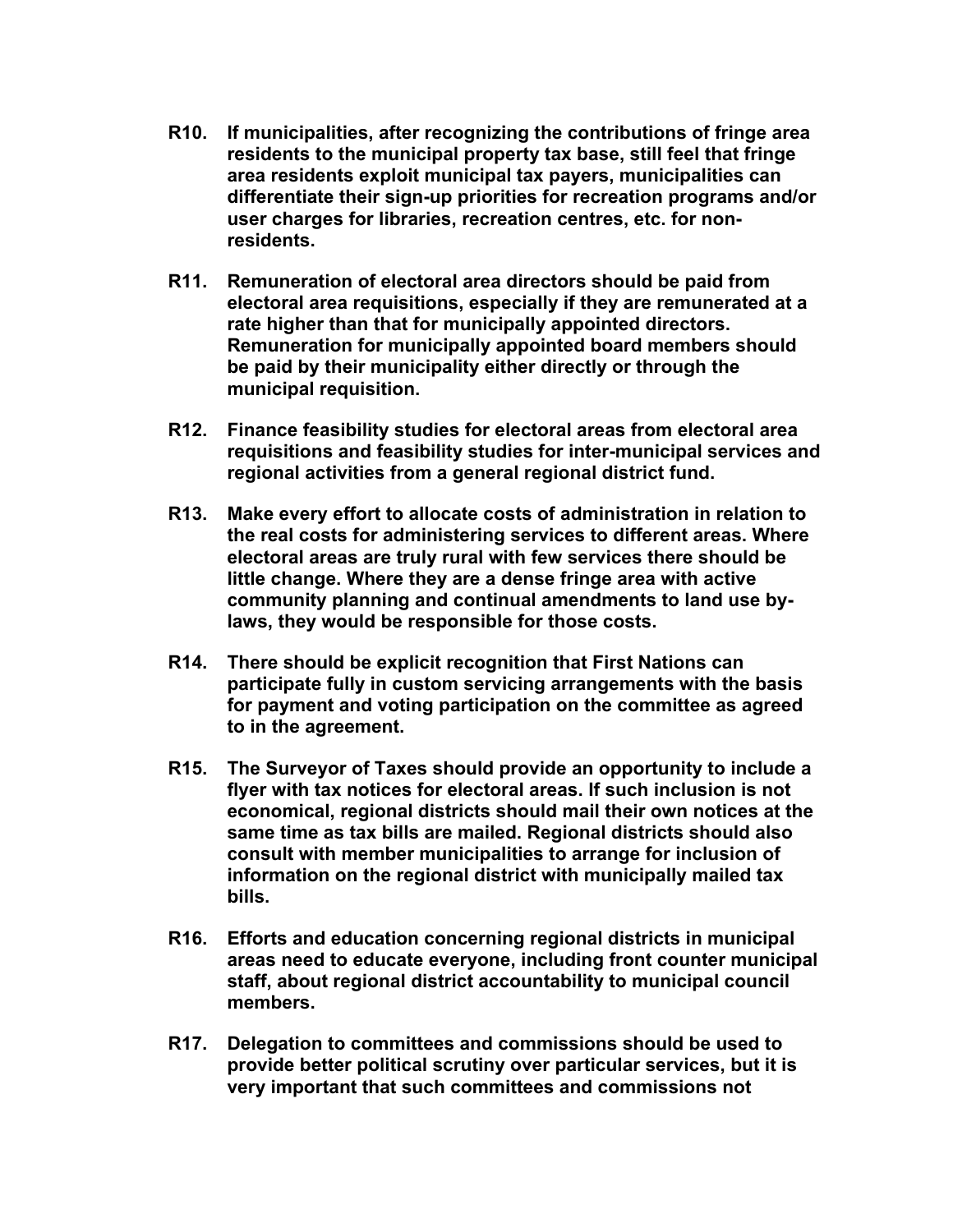**become advocates for their particular service and neglect its costs. The committees designated in custom agreements may facilitate the achievement of this recommendation.**

- **R18. Greater educational effort may be necessary to assure that directors understand the different roles they must fulfill, and it may be useful to specify these roles in legislation.**
- **R19. The dispute resolution process should involve a combination of mediation processes such as has been developed by Alberta Municipal Affairs and arbitration processes as provided for in the regional growth strategies process. To implement this process, legislate the Inspector of Municipalities with authority to recommend mediation, appoint an arbitrator and enforce an arbitration decision.**
- **R20. There should be a written statement of regional district issues the Inspector is prepared to consider. Recommended conditions include:** 
	- **any benefitting area agreement made prior to the availability of custom agreements,**
	- **any agreement where there has been a significant change in conditions,**
	- **any agreement after 10 years,**
	- **any situation where a member municipality or electoral area is forced to be included in a service where its citizens did not vote to participate, and**
	- **any situation where any member fails to abide by the agreement it is a party to.**

The proposed recommendations allow for a strengthening of electoral area government if accompanied by improved accountability to citizens, but do not force such a change. They also facilitate, but do not force, opportunities for improving the relationship between vote, benefits and costs in the implementing of inter-municipal service cooperation through benefitting areas.

There is one specific trade-off in the recommendations. They do not create stronger regional government but instead try to achieve greater clarity in the corporate nature of representation and accountability on the regional district board. The evidence from twotier systems in Ontario and the extensive evidence that municipalities can and do cooperate with one another in the United States and Alberta, indicates that a cautious approach to a strong regional government is not only warranted, but that a regional organization based on the voluntary consent of its members is more likely to be successful on a broader range of issues in the long run than is a regional organization where some coerce others. This does not preclude extensive regional provision of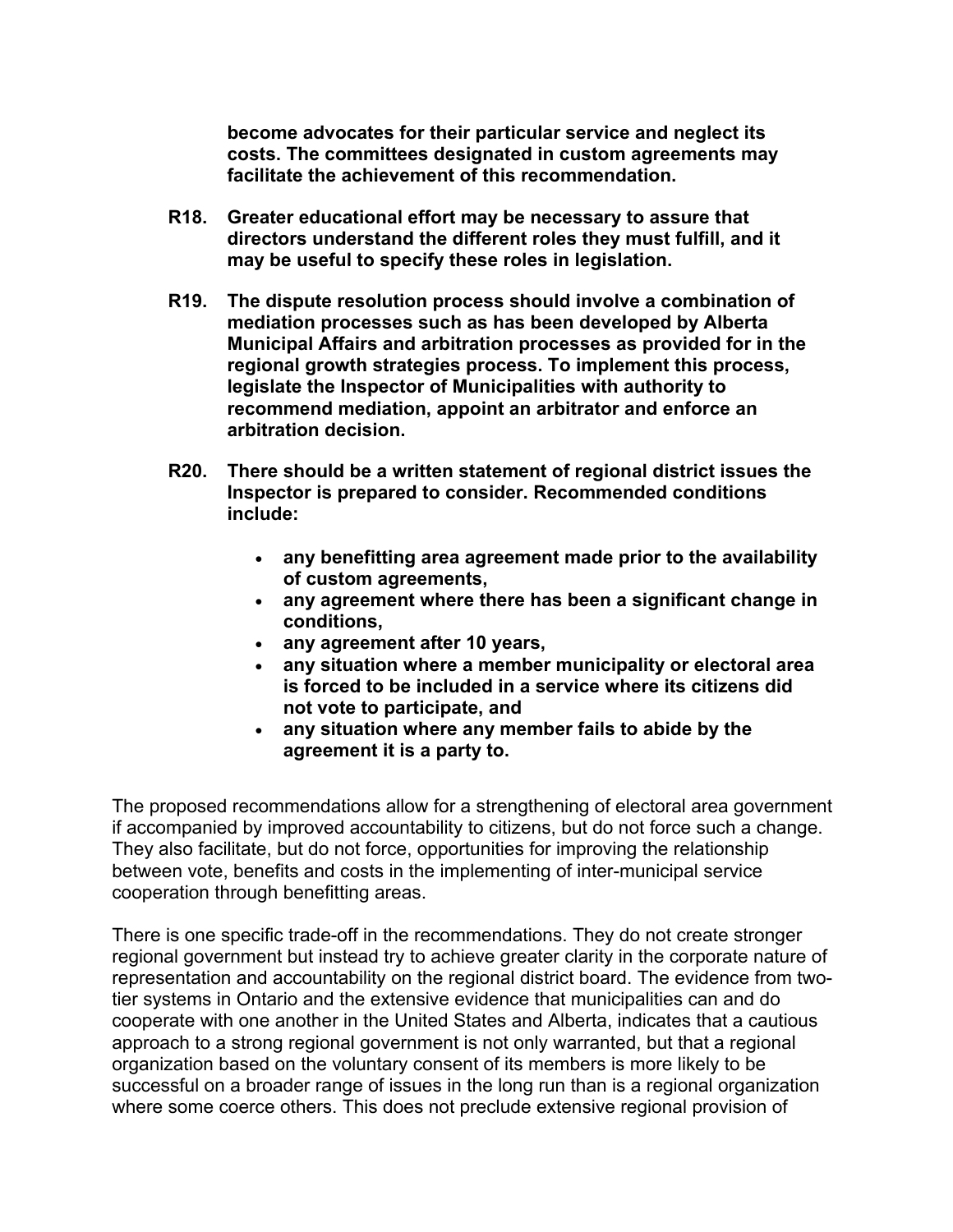services in those regional districts where a very high level of consensus exists, but it does not force it on others.

## **CONCLUSIONS**

The municipal-regional district system of local governments in British Columbia compares very favourably with local government systems elsewhere in North America. Regional districts do provide for inexpensive basic rural government, a political forum and administration for inter-municipal cooperation and regional governance. The opportunity to enter into inter-municipal cooperation easily and participate in regional governance also permits small municipalities with their very high levels of voter turnout and citizen participation to function efficiently. The regional district model has also been adaptable to very different areas of the province. Finally, regional districts have been especially successful compared to the provincial imposition of two-tier systems in Ontario, and all evidence indicates that the British Columbia system will outperform large amalgamated systems such as the Halifax Regional Municipality.

In spite of their successes, comparisons with other local government systems and a rethinking of the philosophy of regional districts do indicate where regional district operation could be improved. In keeping with the philosophy of regional districts themselves, however, it is important that such changes provide an increased range of options for local decision-making, and not try to impose constraints. Such flexibility will allow diverse regional districts to adopt processes and procedures that work best for them. This is consistent with a provincial government role that provides a framework for local citizens to organize and operate their own local governments, for which they ultimately bear the costs and receive the benefits. It is a philosophy that has worked in the past and is even more likely to work in the future as the society, economy and production of local government services becomes even more complex.

Finally, with implementation of the recommendations included in the report, British Columbia's local government system will compare even better with other local government systems in North America and with the criteria of a good local government system. Regional districts will be more accountable; they will have increased capacity to deal with problems over a variety of geographic scales; they will have increased capacity to utilize different kinds of production arrangements to account for the great diversity in the nature of local government services and the different scales at which they are most efficiently produced, and the fairness of financing process can be improved. Most importantly, these accomplishments can be achieved in a system where citizens and their local representatives play the most important role and feel that the results are fair.

## **NOTES**

1. A standard description with references for information about Canadian local governments is C. Richard Tindal and Susan Nobes Tindal, Local government in Canada, 4th ed. McGraw-Hill Ryerson Ltd. 1995. The Structure of Local Government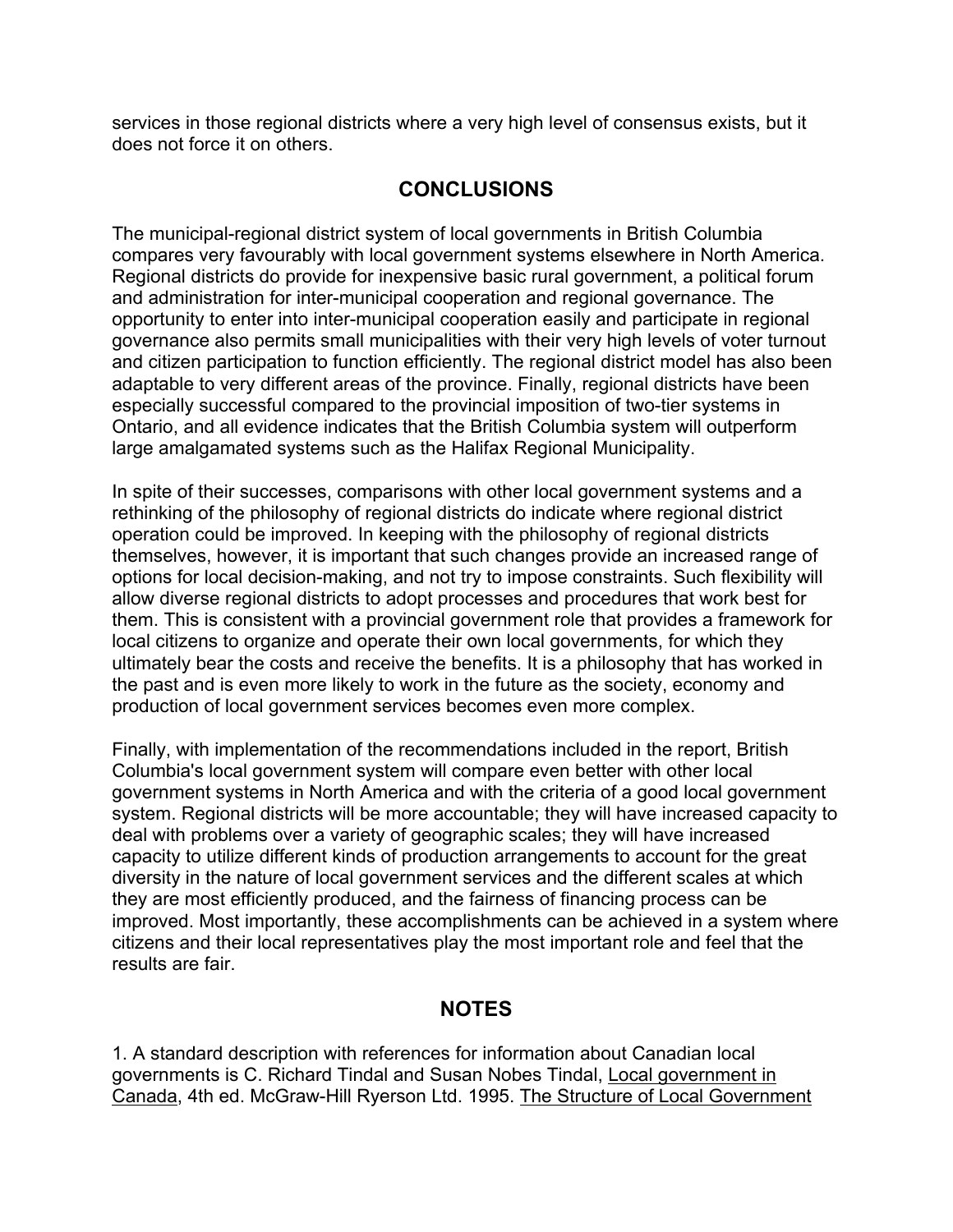and the Small Municipality by Peter Diamant and Amy Pike from The Rural Development Institute at Brandon University, 1994, is also useful. There are virtually no single-tier systems in the United States.

2. An examination of local governments and how they perform is contained in Vincent Ostrom, Robert L. Bish, and Elinor Ostrom, Local Government in the United States, San Francisco: Institute for Contemporary Studies, 1988. Massachusetts counties, which have many characteristics of B.C. regional districts, are described in "Regionalizing Local Services in Massachusetts," by Mark Siegenthaler in the October 1994 Government Finance Review. A detailed review of county government with a focus on home rule counties (those that write their own charter and have it passed by a referendum) in the west is provided in Dawn Cowan and Tanis Janes Salant, County Charter Government in the West, The University of Arizona and National Association of Counties, 1999.

3. These studies were undertaken by scholars, primarily from UCLA, in California, as part of Governor Reagan's Task Force on Local Government Reform. Needless to say the results were not what was anticipated. A description of the studies and results was subsequently published in Robert B. Hawkins, Self Government by District: Myth and Reality, Stanford, California: Hoover Institution Press, 1976.

4. Research on the relationship between the structure of local government and its expenditures is summarized in George Boyne, "Local Government Performance: Lessons from America," Public Administration, Autumn 1992.

5. For a very recent analysis of Ontario's two-tier systems see Andrew Sancton's "Signs of Life? The Transformation of Two-Tier Metropolitan Government," in Urban Affairs: Is it Back on the Political Agenda, edited by Caroline Andrew, Katherine Graham and Susan Phillips and soon to be published by McGill-Queens University Press. Sancton's article also includes an excellent quotation from Nova Scotia's Graham commission (1974) that explains why local government functions cannot be rationally divided up between local and regional government. It should be noted that Quebec's Regional County Municipalities are not subject to the same criticisms as Ontario's two-tier system. They are more like regional districts.

6. Some regional governments are described in The Emerging Regional Governance Network by Pat Atkins, Dewitt John and Jennifer Thangavelu for the National Association of Regional Councils and National Academy of Public Administration, 1999. The easiest way to get information on Portland's METRO is from its web site. There are also significant critique's of METRO on several sites and a comparison of the metropolitan areas of Portland and the Seattle area indicates that Seattle, with its extremely decentralized system, is achieving Portland's goals of higher densities and greater public transportation use to a greater extent more than Portland. It is important to recognize that publicity over a particular structure of government may have no relation to its performance.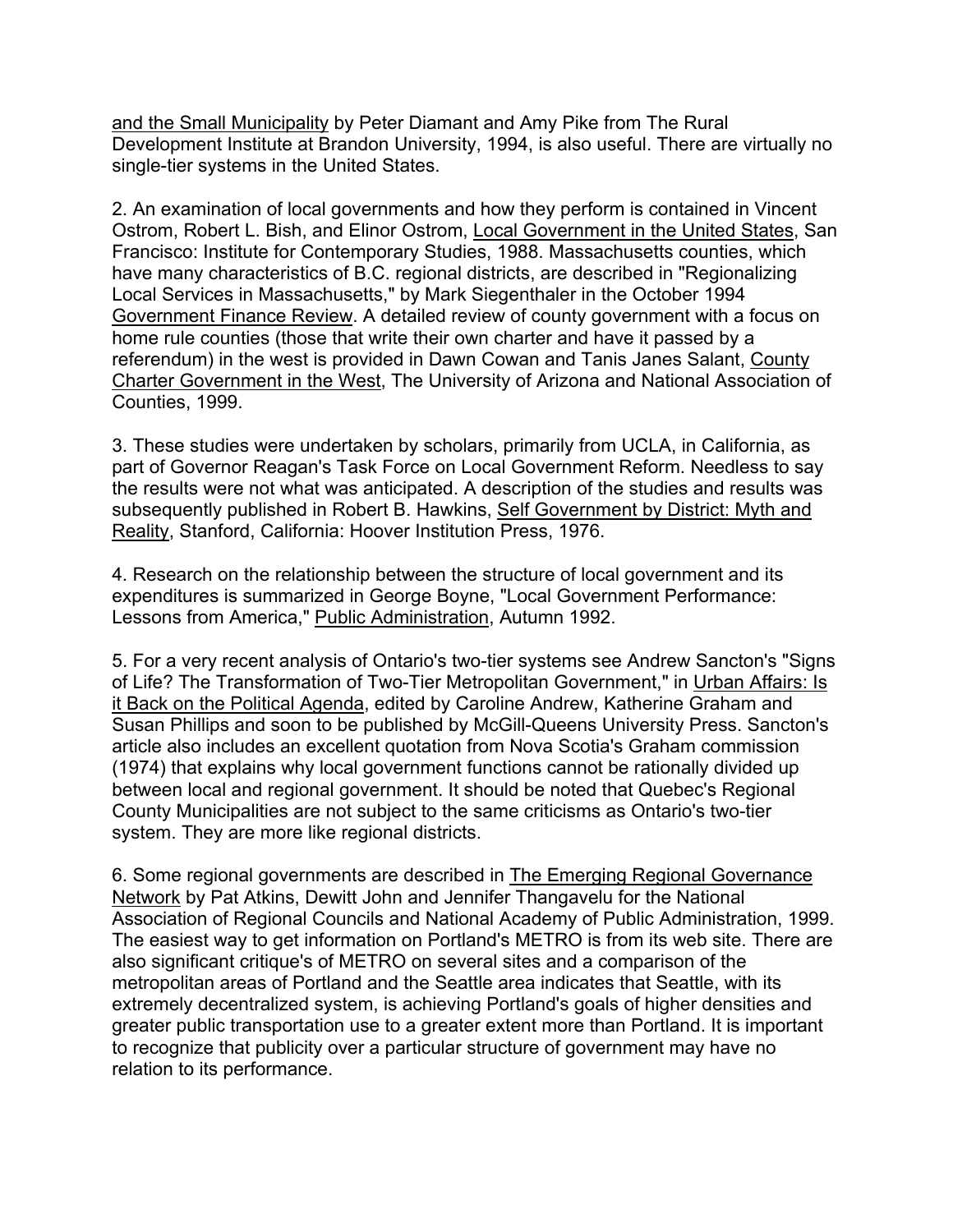7. The history and evolution of regional districts can be traced through James E. Brown, "Regional Districts in British Columbia," Municipal Finance November 1968; 10. When the costs of services are allocated to member areas by their proportion of converted assessed values, equal taxes for each property class would result only if all members used identical ratios among the tax rates imposed on different classes of property. One complaint that has arisen is that those citizens who reside in areas where the ratio of business and industrial property tax rates is lower end up paying higher taxes than those citizens who reside in areas where high ratios on non-residential property are used so that business and industry pays a higher share of the cost. Robert W. Collier, "The Evolution of Regional Districts in British Columbia," BC Studies, Autumn 1972, and various reviews as described and cited in Gary Paget in "A Primer on Regional Districts in British Columbia," Ministry of Municipal Affairs, 1998. There is also a chapter on regional districts in Robert L. Bish, Local Government is British Columbia, 2nd ed., UBCM 1990. An updated edition of this book by Robert L. Bish and Eric G. Clemens will be published by UBCM in the fall of 1999.

8. In a recent case the director from Electoral Area I in the Comox-Strathcona Regional District opposed the introduction of house numbering, which was advocated by the fire department and ambulance attendants. A telephone poll showed citizens supported house numbering.

9. Alberta municipalities, counties and municipal districts engage in extensive intergovernmental agreements to achieve cooperation in a single tier system. In 1998 the Alberta Regional Capital Association produced data relating to inter-municipal agreements among separate municipalities. A sample of agreements for the Edmonton region is listed in a forthcoming monograph by Andrew Sancton, Rebecca James and Rick Ramsay to be published by the Intergovernmental Committee on Urban and Regional Research. Also in Alberta, Troy D. Glover, "Municipal Park and Recreation Agencies Unite! A Single Case Analysis of an Inter-municipal Partnership," Journal of Park and Recreation Administration, Spring 1999 provides a well-researched example that provides the background and rationale for a recreation agreement between several municipalities and the surrounding county. The U.S. Advisory Commission on Intergovernmental Relations has also published detailed studies of municipal and county agreements in the St. Louis (Metropolitan Organization: The St. Louis Case, September 1988) and Pittsburgh (Metropolitan Organization: The Allegheny County Case, February 1992). Both contracts and good contracting practices between municipalities and First Nations in British Columbia are described in Robert L. Bish and Tyrone Duerr in First Nation/Local Government Service Contracting, published by the First Nations Tax Administrators' Institute, School of Public Administration, University of Victoria and the Indian Taxation Advisory Board.

10. When the costs of services are allocated to member areas by their proportion of converted assessed values, equal taxes for each property class would result only if all members used identical ratios among the tax rates imposed on different classes of property. One complaint that has arisen is that those citizens who reside in areas where the ratio of business and industrial property tax rates is lower end up paying higher